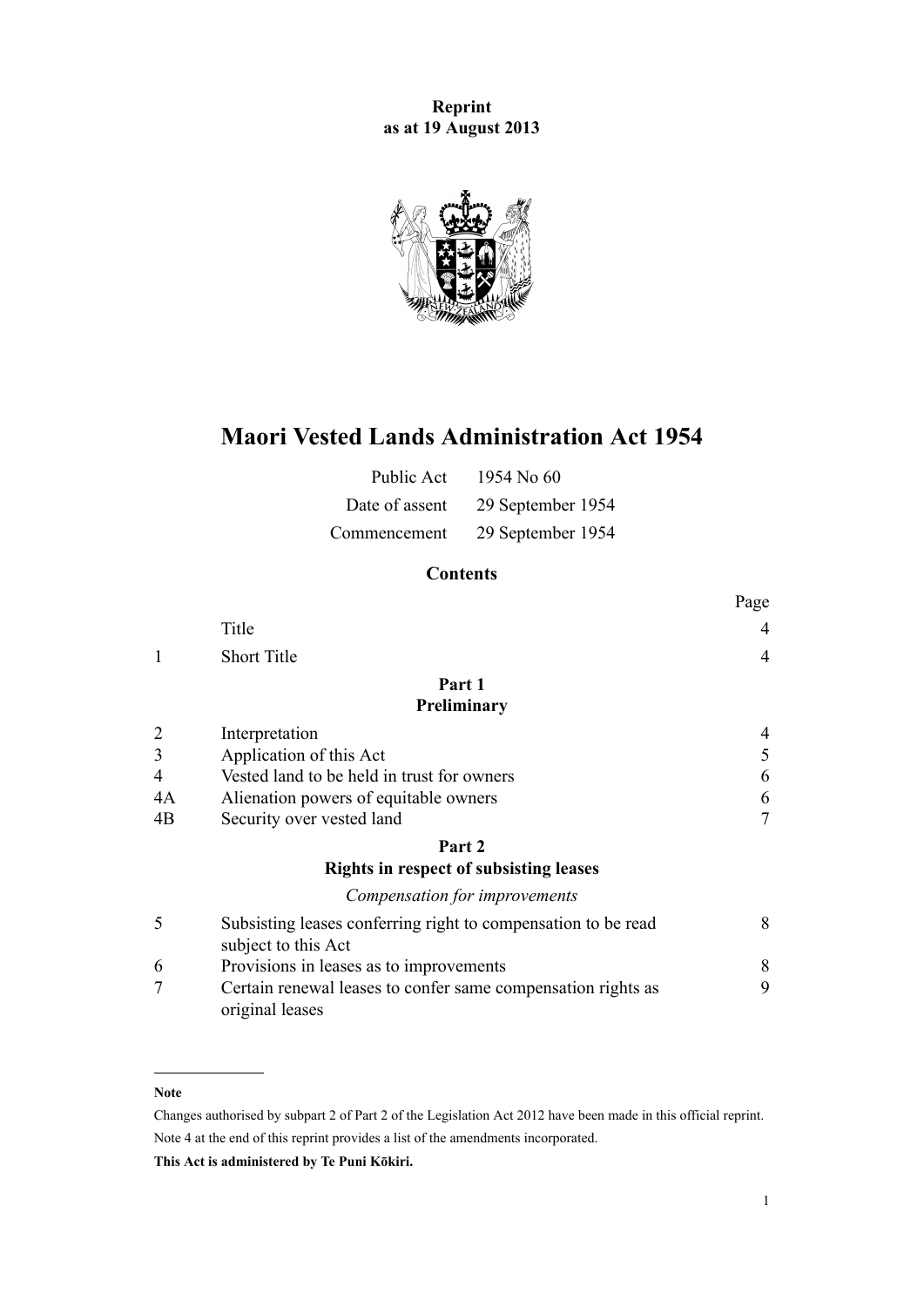|     | <b>Maori Vested Lands Administration Act 1954</b>                                            | Reprinted as at<br>19 August 2013 |
|-----|----------------------------------------------------------------------------------------------|-----------------------------------|
| 8   | Māori Trustee and lessee may come to agreement outside of<br>provisions of Act               | 9                                 |
| 9   | Agreements for preservation of existing rights                                               | 9                                 |
| 10  | Land Valuation Tribunal to determine disputes                                                | 11                                |
|     | Special valuations                                                                           |                                   |
| 11  | Application for special valuation                                                            | 11                                |
| 12  | Valuation certificates to be prepared                                                        | 12                                |
| 13  | General provisions as to valuations                                                          | 12                                |
| 14  | Notice of valuations and rights of objection thereto                                         | 13                                |
| 14A | Special valuations made on or after 1 July 1998                                              | 14                                |
|     | Resumption of land or grant of new lease                                                     |                                   |
| 15  | Notice to be given to lessee as to resumption of land, or requiring<br>an election by lessee | 14                                |
| 16  | Lessee to have limited right to occupy land, notwithstanding<br>expiry of lease              | 15                                |
| 17  | On delivery of possession, Māori Trustee to pay compensation                                 | 16                                |
| 18  | Deduction for destroyed or depreciated improvements                                          | 16                                |
| 19  | Special provisions as to leases the terms of which have been                                 | 16                                |
|     | extended by statute                                                                          |                                   |
| 20  | Lessee to pay for lessor's improvements when electing to take new<br>lease                   | 17                                |
| 21  | Term of new lease                                                                            | 17                                |
| 22  | Minimum annual rent                                                                          | 18                                |
| 23  | Annual rent where minimum rent reduced because of                                            | 18                                |
|     | uncontrollable deterioration                                                                 |                                   |
| 24  | Rent under new lease                                                                         | 18                                |
| 25  | Valuations for revision of rent                                                              | 19                                |
| 26  | Lessee may require Māori Trustee to reduce minimum annual rent                               | 19                                |
| 27  | Provision as to compensation for improvements                                                | 20                                |
| 28  | Valuations for purposes of determining compensation                                          | 21                                |
| 29  | Reservation of rights to timber trees                                                        | 21                                |
| 30  |                                                                                              | 22                                |
| 31  | Assignment of leases<br>Form of new lease                                                    | 22                                |
|     |                                                                                              |                                   |
| 32  | Procedure where lessee does not accept new lease or renewal of a<br>lease                    | 23                                |
| 33  | Procedure where right to new lease not purchased                                             | 24                                |
| 34  | Date of commencement of new lease when offered for public                                    | 25                                |
|     | competition                                                                                  |                                   |
|     | Jurisdiction of Land Valuation Tribunal                                                      |                                   |
| 35  | Commencement of proceedings under section 10                                                 | 25                                |
| 36  | Service of notices                                                                           | 25                                |
| 37  | Statements in answer                                                                         | 26                                |
| 38  | Evidence as to other matters to be brought only by leave                                     | 26                                |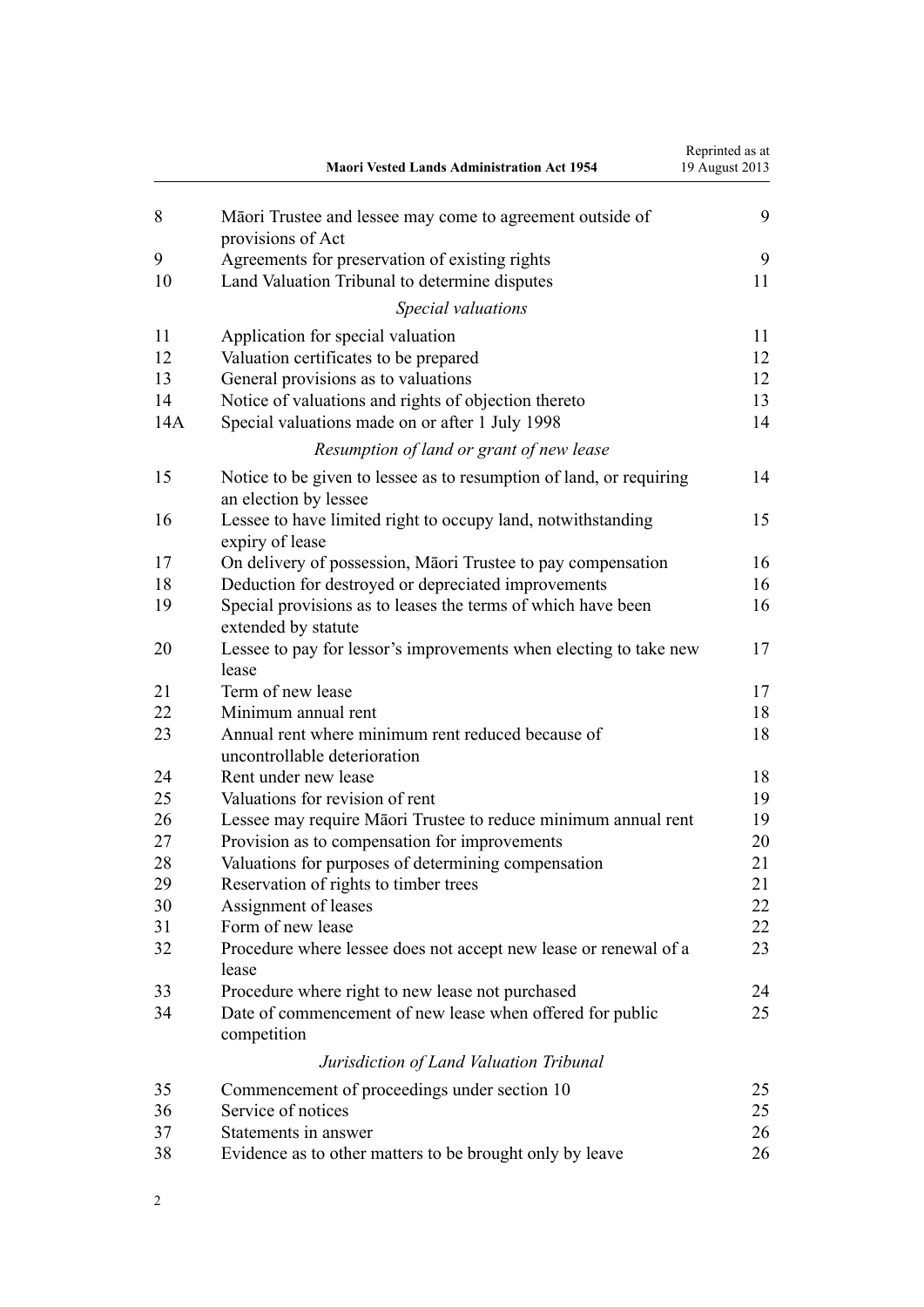| Reprinted as at<br>19 August 2013<br><b>Maori Vested Lands Administration Act 1954</b> |                                                                  |    |  |
|----------------------------------------------------------------------------------------|------------------------------------------------------------------|----|--|
| 39                                                                                     | Proceedings to be determined by Land Valuation Tribunal          | 26 |  |
| 40                                                                                     | Proceedings in relation to destroyed or damaged improvements     | 26 |  |
| 41                                                                                     | Objections to valuations to be determined by Land Valuation      | 27 |  |
|                                                                                        | Tribunal                                                         |    |  |
| 42                                                                                     | Hearing and determinations of objections                         | 27 |  |
| 43                                                                                     | Notification of amendments                                       | 27 |  |
| 44                                                                                     | Appeal to Land Valuation Court from Tribunal's determination     | 28 |  |
| 45                                                                                     | Appeals by notice of motion                                      | 28 |  |
| 46                                                                                     | Service of notice of motion                                      | 28 |  |
| 47                                                                                     | Cross appeals                                                    | 28 |  |
| 48                                                                                     | Chairman of Tribunal to prepare report                           | 29 |  |
| 49                                                                                     | Court may confirm determination or make alterations in valuation | 29 |  |
| 50                                                                                     | Determination as to uncontrollable deterioration                 | 29 |  |
| 51                                                                                     | Costs                                                            | 30 |  |
| 52                                                                                     | Ordinary practice and procedure to apply                         | 30 |  |
| 53                                                                                     | Valuer-General's right of audience                               | 30 |  |
| 54                                                                                     | Land Valuation Court to have exclusive jurisdiction              | 31 |  |
|                                                                                        | Part 3                                                           |    |  |
|                                                                                        | <b>Miscellaneous</b>                                             |    |  |
| 55                                                                                     | Disposition of rent paid to Māori Trustee                        | 31 |  |
| 56                                                                                     | Money for payment of compensation                                | 32 |  |
| 57                                                                                     | Provisions of this Act to apply to leases of certain other lands | 33 |  |
| 58                                                                                     | Māori Trustee to become agent of owners of land for certain      | 33 |  |
|                                                                                        | purposes                                                         |    |  |
| 59                                                                                     | Contiguous lands held in 1 farm                                  | 33 |  |
| 60                                                                                     | Māori Trustee may lease land not subject to existing lease       | 33 |  |
| 61                                                                                     | Māori Trustee may sell land with consent of owners               | 34 |  |
| 61A                                                                                    | Sale of vested land to lessees [Repealed]                        | 35 |  |
| 62                                                                                     | Māori Trustee may lease by private contract                      | 35 |  |
| 63                                                                                     | Māori Trustee may grant timber cutting and other licences        | 35 |  |
| 64                                                                                     | Māori Trustee may manage land as a farm                          | 35 |  |
| 65                                                                                     | Māori Trustee may acquire land for roads                         | 36 |  |
| 66                                                                                     | Record of improvements                                           | 37 |  |
| 67                                                                                     | Māori Trustee may accept surrenders of leases or licences        | 37 |  |
| 68                                                                                     | Costs of lease or licence                                        | 37 |  |
| 69                                                                                     | Service of notices                                               | 37 |  |
| 70                                                                                     | Revesting of land subject to this Act                            | 38 |  |
| 71                                                                                     | Former lessee not relieved of liability for breaches of covenant | 39 |  |
| 72                                                                                     | Land subject to Part 16 of Maori Land Act 1931 no longer so      | 39 |  |
|                                                                                        | subject                                                          |    |  |
| 73                                                                                     | Protection of leases of Otiranui Nos 2 and 3                     | 39 |  |
| 74                                                                                     | Validation of leases granted by former Maori Land Boards         | 40 |  |
| 75                                                                                     | Restrictions on removal of timber by lessees                     | 40 |  |
| 76                                                                                     | Regulations                                                      | 40 |  |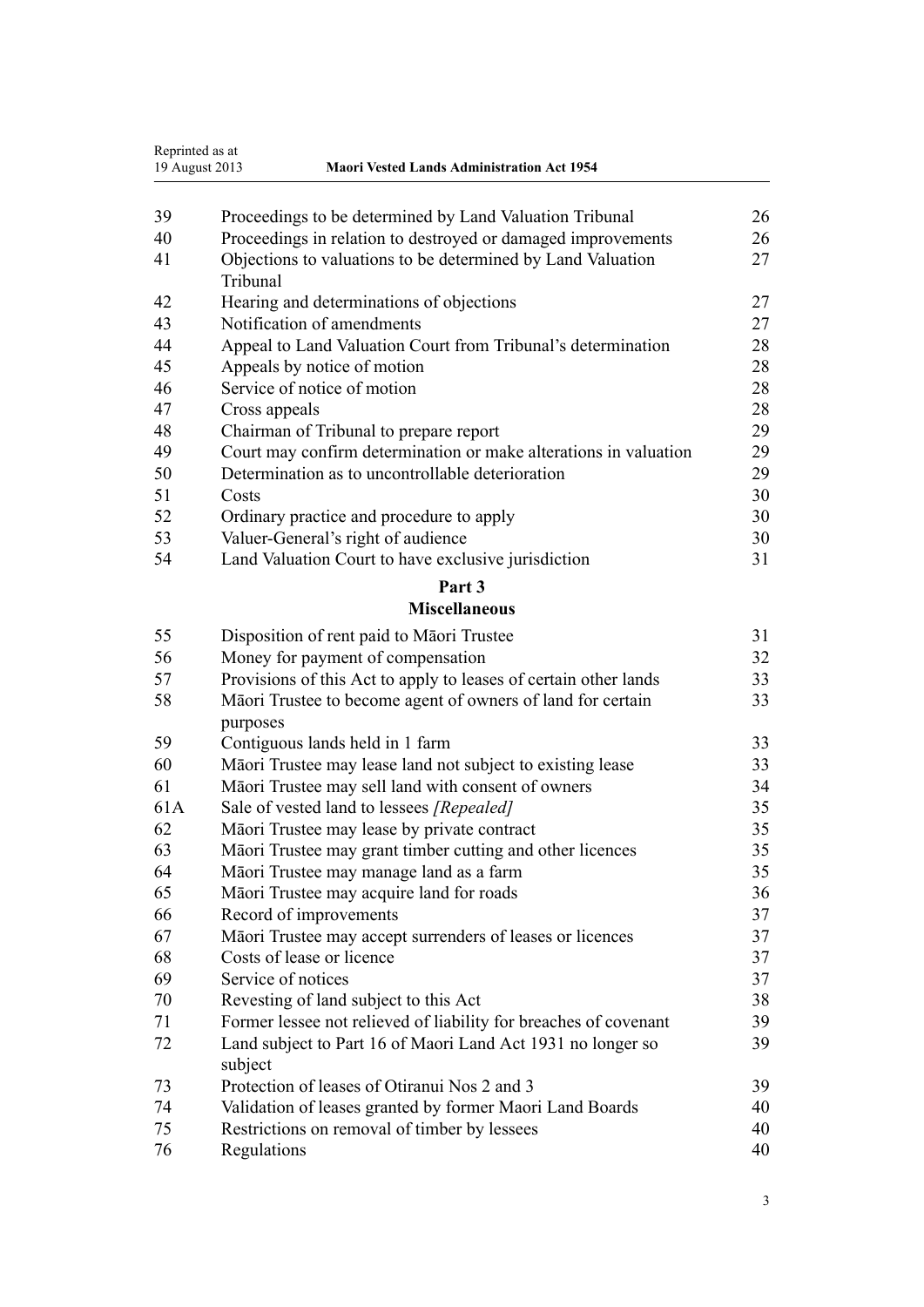# **[Schedule 1](#page-40-0) [Memorandum of lease](#page-40-0)**

### **[Schedule 2](#page-48-0) [Enactments repealed](#page-48-0)**

[49](#page-48-0)

# <span id="page-3-0"></span>**An Act to provide for the administration of certain land vested in the Māori Trustee and certain other Maori land subject to leases conferring on the lessees rights to compensation for improvements**

Title: amended, on 1 July 2009, pursuant to [section 30\(2\)\(a\)](http://prd-lgnz-nlb.prd.pco.net.nz/pdflink.aspx?id=DLM1583888) of the Māori Trustee Amendment Act 2009 (2009 No 12).

# **1 Short Title**

This Act may be cited as the Maori Vested Lands Administration Act 1954.

# **Part 1 Preliminary**

# **2 Interpretation**

(1) In this Act, unless the context otherwise requires,—

**capital value** of land means the sum which the owner's estate or interest therein, if unencumbered by any mortgage or other charge thereon, might be expected to realise at the time of valuation if offered for sale on such reasonable terms and conditions as a bona fide seller might be expected to require

**former lease** means any lease of which a subsisting lease is or purports to be a renewal or for which a subsisting lease is or purports to be in substitution; and includes a lease of which a former lease was or purported to be a renewal or for which a former lease was or purported to be in substitution; but does not include any lease granted at any time before the land comprised in the lease was vested in a Maori Land Board under Part 14 or Part 15 of the Maori Land Act 1931 or under the corresponding provisions of any former Act; and **former lessee** has a corresponding meaning

**improvements** on land means, subject to the provisions of subsection (2), all work done or material used at any time on or for the benefit of the land by the expenditure of capital or labour by any owner or lessee thereof in so far as the effect of the work done or material used is to increase the value of the land, and the benefit thereof is unexhausted at the time of valuation; but does not include work done or material used on or for the benefit of the land by the Crown or by any statutory public body, except so far as the work done or material used has been paid for by the owner or lessee by way of direct contribution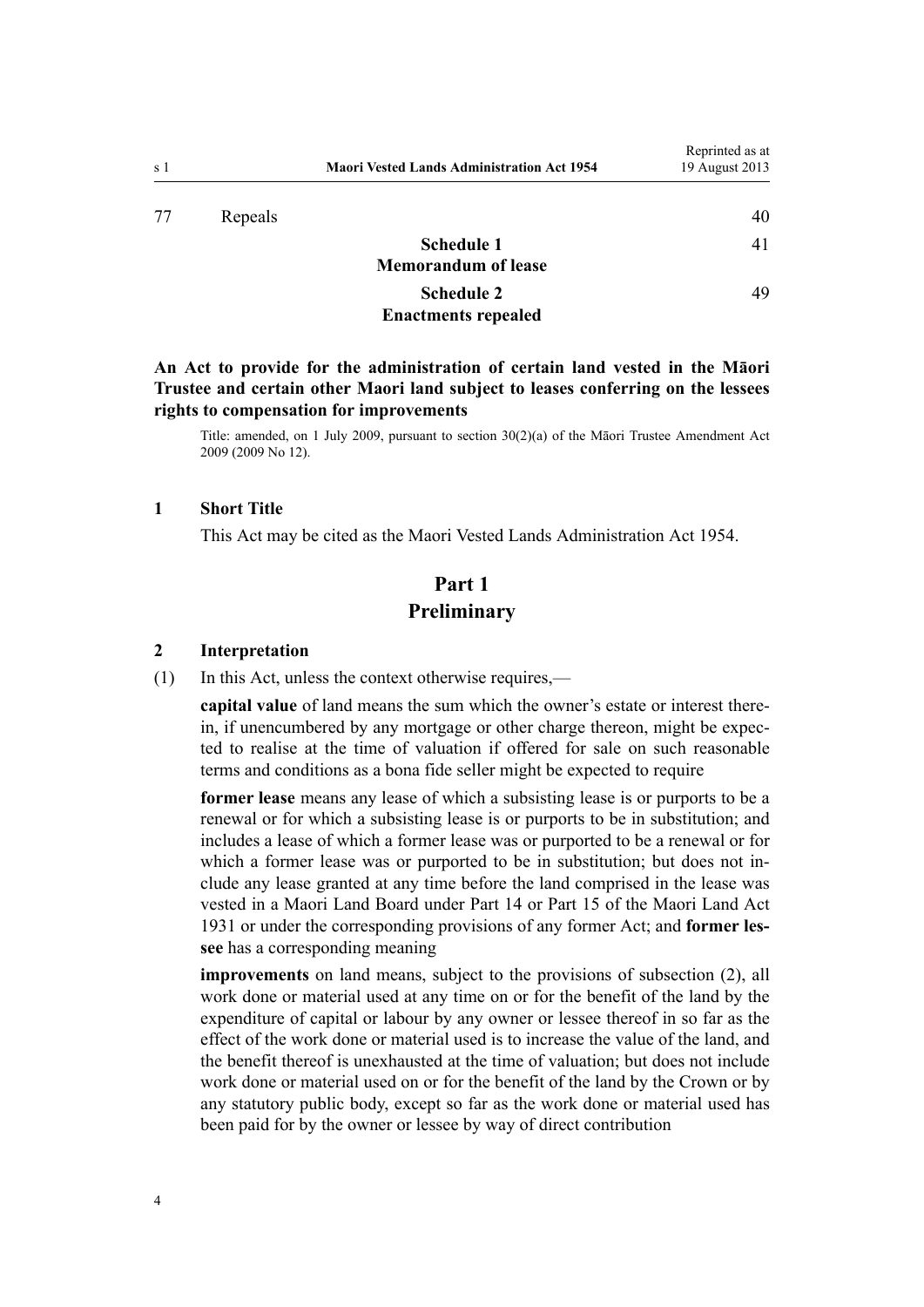<span id="page-4-0"></span>**improvements effected by the lessee** means improvements effected by a lessee during the currency of a subsisting lease or during the currency of any former lease; and includes improvements paid for, purchased, or otherwise acquired by a lessee whether from a former lessee or otherwise

**Land Valuation Tribunal** or **Tribunal** means a Land Valuation Tribunal established under the [Land Valuation Proceedings Act 1948;](http://prd-lgnz-nlb.prd.pco.net.nz/pdflink.aspx?id=DLM249212) and **the Land Valuation Tribunal** or **the Tribunal**, when used in relation to any land, means the particular Land Valuation Tribunal to which any application or appeal or matter arising under this Act and relating to that land has been made or referred

**lessee** includes the successors, executors, administrators, and assigns of a lessee

**new lease** means a lease granted under the provisions of [Part 2](#page-7-0)

**subsisting lease** means a lease of vested land subsisting at the commencement of this Act

**unimproved value** of any land means the sum, exclusive of the value of any indigenous timber trees, which the owner's estate or interest in the land, if unencumbered by any mortgage or other charge thereon, might be expected to realise at the time of valuation if offered for sale on such reasonable terms and conditions as a bona fide seller might be expected to impose, and if no improvements (as hereinbefore defined) had been made on the said land

**Valuation Court** means the High Court, including the additional members holding office under the [Land Valuation Proceedings Act 1948](http://prd-lgnz-nlb.prd.pco.net.nz/pdflink.aspx?id=DLM249212), in the exercise of its jurisdiction under that Act

**value of improvements** means the added value which at the date of valuation the improvements give to the land

**vested land** means land which is subject to the provisions of this Act.

(2) Where any work done or material used on or for the benefit of vested land by the Crown or by any statutory public body has been paid for by way of direct contribution from the owner or the lessee of the land, the increase in the value of the land shall not exceed the amount of the direct contribution aforesaid, and the onus of proving the amount of the contribution shall be upon the owner or the lessee, as the case may require.

Section 2(1) **Land Valuation Tribunal** or **Tribunal**: inserted, on 1 September 1977, by [section 6\(6\)](http://prd-lgnz-nlb.prd.pco.net.nz/pdflink.aspx?id=DLM442575) of the Land Valuation Proceedings Amendment Act 1977 (1977 No 15).

Section 2(1) **Valuation Court**: replaced, on 1 April 1969, by [section 15](http://prd-lgnz-nlb.prd.pco.net.nz/pdflink.aspx?id=DLM388248) of the Land Valuation Proceedings Amendment Act 1968 (1968 No 42).

Section 2(1) **Valuation Court**: amended, on 15 August 1991, pursuant to [section 3\(5\)](http://prd-lgnz-nlb.prd.pco.net.nz/pdflink.aspx?id=DLM230219) of the Judicature Amendment Act 1991 (1991 No 60).

### **3 Application of this Act**

(1) All land which immediately prior to the commencement of this Act was vested in the Maori Trustee subject to the provisions of Part 14 or Part 15 of the Maori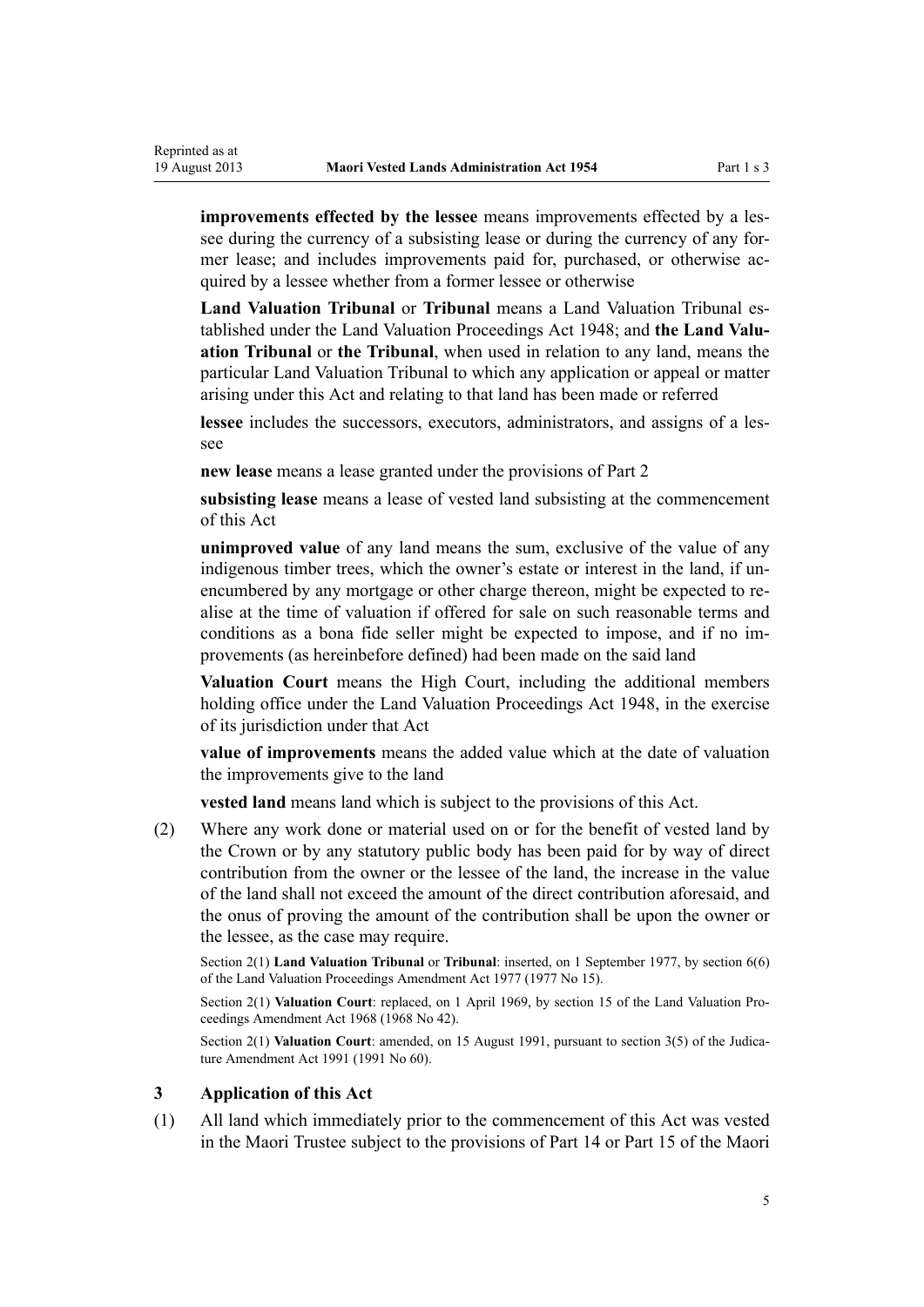<span id="page-5-0"></span>Land Act 1931 shall, at the commencement of this Act, become vested land subject to the provisions of this Act.

(2) On the commencement of this Act, all vested land shall cease to be subject to any trusts theretofore applying to the land, and the land shall be administered and dealt with in accordance with the provisions of this Act.

### **4 Vested land to be held in trust for owners**

All vested land shall be held by the Māori Trustee in trust for the owners beneficially entitled thereto, in accordance with their respective interests.

Section 4: amended, on 1 July 2009, pursuant to section  $30(2)(a)$  of the Māori Trustee Amendment Act 2009 (2009 No 12).

# **4A Alienation powers of equitable owners**

- (1) The equitable owner of a freehold interest in vested land shall have power to deal with the interest in any of the following ways:
	- (a) he may dispose of the interest by will:
	- (b) he may sell the interest to the Māori Trustee for the general purposes of the Reserved and Vested Land Purchase Fund established by [section 41A](http://prd-lgnz-nlb.prd.pco.net.nz/pdflink.aspx?id=DLM282917) of the Maori Trustee Act 1953 (as inserted by section 128 of the Maori Affairs Amendment Act 1967):
	- (c) *[Repealed]*
	- (d) he may agree to the vesting of the interest by order of the court under section 213 of the Maori Affairs Act 1953 (as substituted by section 90 of the Maori Affairs Amendment Act 1967)—
		- (i) in accordance with the provisions of subsection (4) of the said section 213; or
		- (ii) to any other person having a beneficial freehold interest in the same land; or
		- (iii) to his spouse, civil union partner, de facto partner, child or remoter issue, brother, sister, parent, brother or sister of a parent, or to the child or remoter issue of a parent or of the brother or sister of a parent:

provided that for the purposes of this paragraph the illegitimacy of any person shall not be deemed to affect the natural blood relationship subsisting between him and any other person:

- (e) he may assign the interest by way of security in accordance with the provisions of [section 4B](#page-6-0) (as inserted by section 151 of the Maori Affairs Amendment Act 1967):
- (f) he may exercise in respect of the interest a vote on any proposal submitted to a meeting of the assembled owners of the land as provided by [sec](#page-33-0)[tion 61](#page-33-0).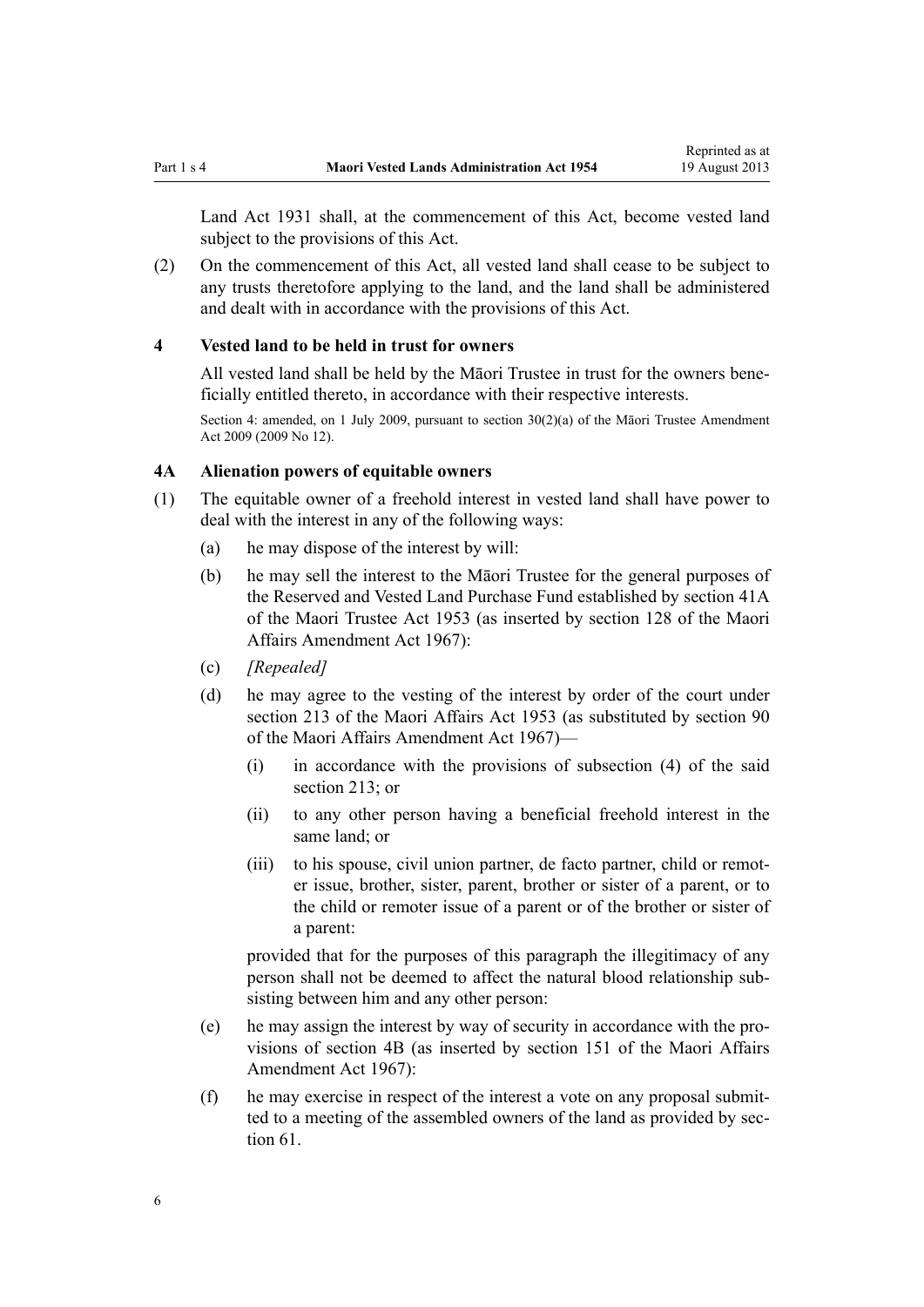- (2) For the purposes of subsection (1) the term **equitable owner** shall, in relation to any beneficial freehold interest in reserved land, mean the person who is recorded as the owner thereof in the records of the Maori Land Court and of the Māori Trustee and shall include an administrator, assignee, or trustee who is so recorded.
- (3) Except as provided in this section, the equitable owner of a beneficial freehold interest in reserved land shall have no power to deal with his interest.

Section 4A: inserted, on 1 April 1968, by section 150 of the Maori Affairs Amendment Act 1967 (1967 No 124).

Section 4A(1)(b): amended, on 1 July 2009, by [section 30\(1\)](http://prd-lgnz-nlb.prd.pco.net.nz/pdflink.aspx?id=DLM1583888) of the Māori Trustee Amendment Act 2009 (2009 No 12).

Section  $4A(1)(c)$ : repealed, on 10 October 1975, by [section 9\(c\)](http://prd-lgnz-nlb.prd.pco.net.nz/pdflink.aspx?id=DLM437759) of the Maori Purposes Act 1975 (1975 No 135).

Section  $4A(1)(d)(iii)$ : amended, on 26 April 2005, by [section 7](http://prd-lgnz-nlb.prd.pco.net.nz/pdflink.aspx?id=DLM333795) of the Relationships (Statutory References) Act 2005 (2005 No 3).

Section 4A(2): amended, on 1 July 2009, pursuant to [section 30\(2\)\(a\)](http://prd-lgnz-nlb.prd.pco.net.nz/pdflink.aspx?id=DLM1583888) of the Maori Trustee Amendment Act 2009 (2009 No 12).

# **4B Security over vested land**

<span id="page-6-0"></span>Reprinted as at

- (1) An assignment by way of security of the equitable and beneficial freehold interest in vested land of any person may be effected by the registration in the Maori Land Court of a memorial of assignment in the prescribed form, executed by the owner of the interest as assignor.
- (2) On production of any such memorial and payment of the prescribed fee, the Registrar of the Maori Land Court shall register the same by making a note thereof in the court's records of equitable ownership of the vested land concerned.
- (3) The assignment of any interest as aforesaid shall vest in the assignee the right to receive during the currency of the assignment any money payable by the Māori Trustee in respect of that interest.
- (4) On written application by the assignee, and on payment of the prescribed fee, the Registrar shall cancel the entry in the court's records relating to any such assignment.
- (5) On application by the assignor, and on being satisfied that the obligation secured by the assignment has been duly met, the court shall direct the Registrar to cancel the entry relating to the assignment.
- (6) On application by the assignee, the court may by order vest in the assignee absolutely the assigned interest or such part of it as in the court's opinion is sufficient to discharge the obligation of the assignor to the assignee. Before making any order under this subsection, the court shall be satisfied as follows:
	- (a) that reasonable notice of the hearing of the application has been given to the assignor or his representative; and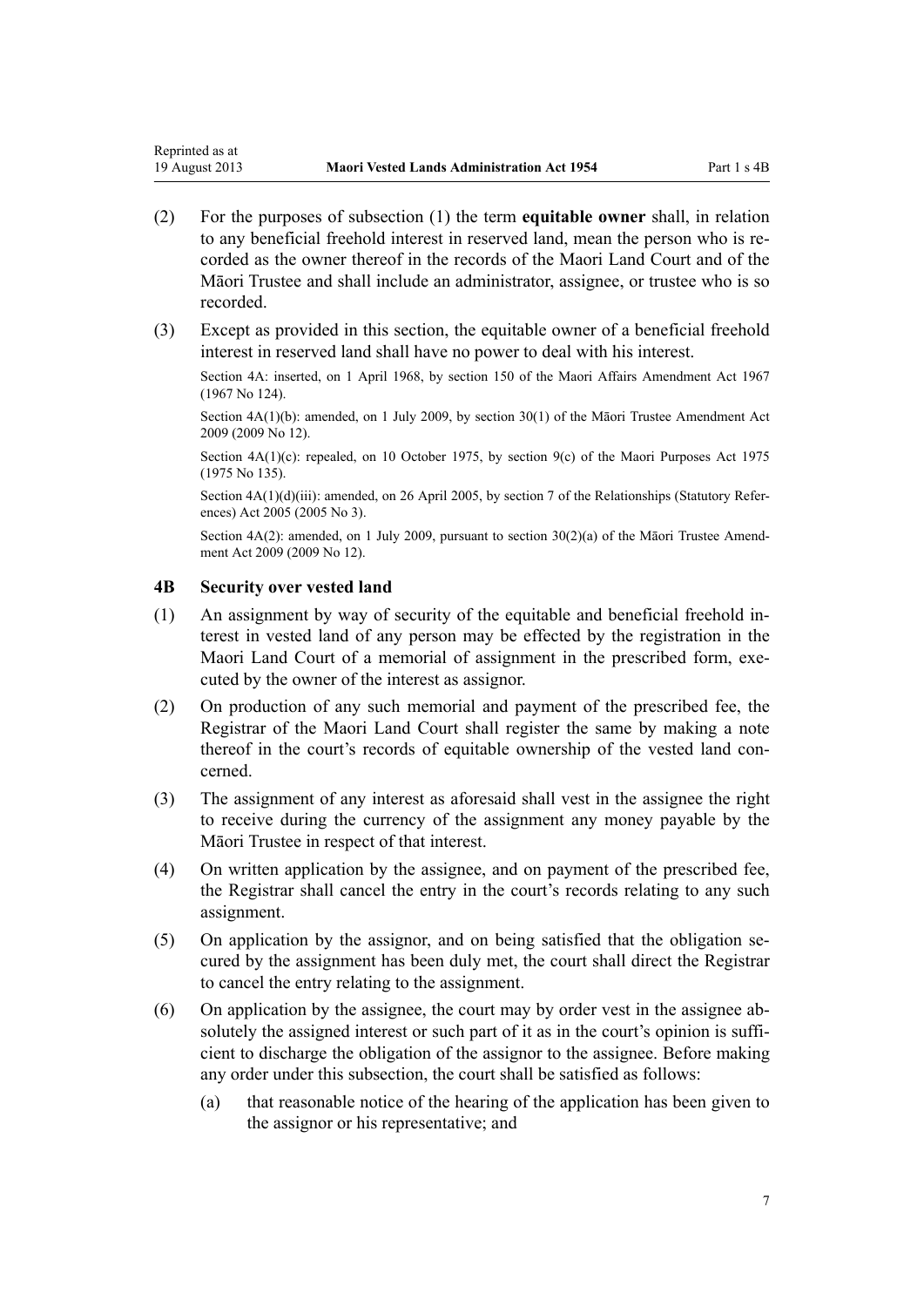- <span id="page-7-0"></span>(b) that notice requiring the assignor to remedy any default in meeting his obligation secured by the assignment and intimating an intention to proceed under this subsection failing remedy of the default by a date not less than 2 months after the date when the notice was served on the assignor or his representative, and the default has not been remedied.
- (7) The court may, with or without conditions, waive any requirement under subsection (6) for the service of any notice upon the assignor or his representative if it is satisfied that his whereabouts are unknown.

Section 4B: inserted, on 1 April 1968, by section 151 of the Maori Affairs Amendment Act 1967 (1967 No 124).

Section 4B(3): amended, on 1 July 2009, pursuant to [section 30\(2\)\(a\)](http://prd-lgnz-nlb.prd.pco.net.nz/pdflink.aspx?id=DLM1583888) of the Māori Trustee Amendment Act 2009 (2009 No 12).

# **Part 2 Rights in respect of subsisting leases**

# *Compensation for improvements*

# **5 Subsisting leases conferring right to compensation to be read subject to this Act**

All subsisting leases conferring on the lessee the right to compensation for improvements shall be read and construed subject to the provisions of this Act.

# **6 Provisions in leases as to improvements**

(1) Subject to the provisions of this Act, every subsisting lease which confers on the lessee a right to compensation for improvements shall be deemed to confer on him a right to compensation for all improvements effected by the lessee:

provided that the value of the improvements shall be ascertained in accordance with the provisions of this Act and not otherwise.

- (2) Nothing in this Part relating to any subsisting lease shall—
	- (a) confer on any lessee a right to compensation for improvements where no such right is conferred by his lease:
	- (b) nullify or affect any provision of any lease to the effect that an improvement of any particular kind or class is an improvement for which the lessee is not entitled to compensation or for which compensation shall not be paid:
	- (c) confer on the lessee, where his lease contains any provision restricting the total amount of compensation to which the lessee shall be entitled, or a provision to the effect that the compensation shall not exceed a certain amount per acre, a right to a greater amount of compensation than that provided for in the lease: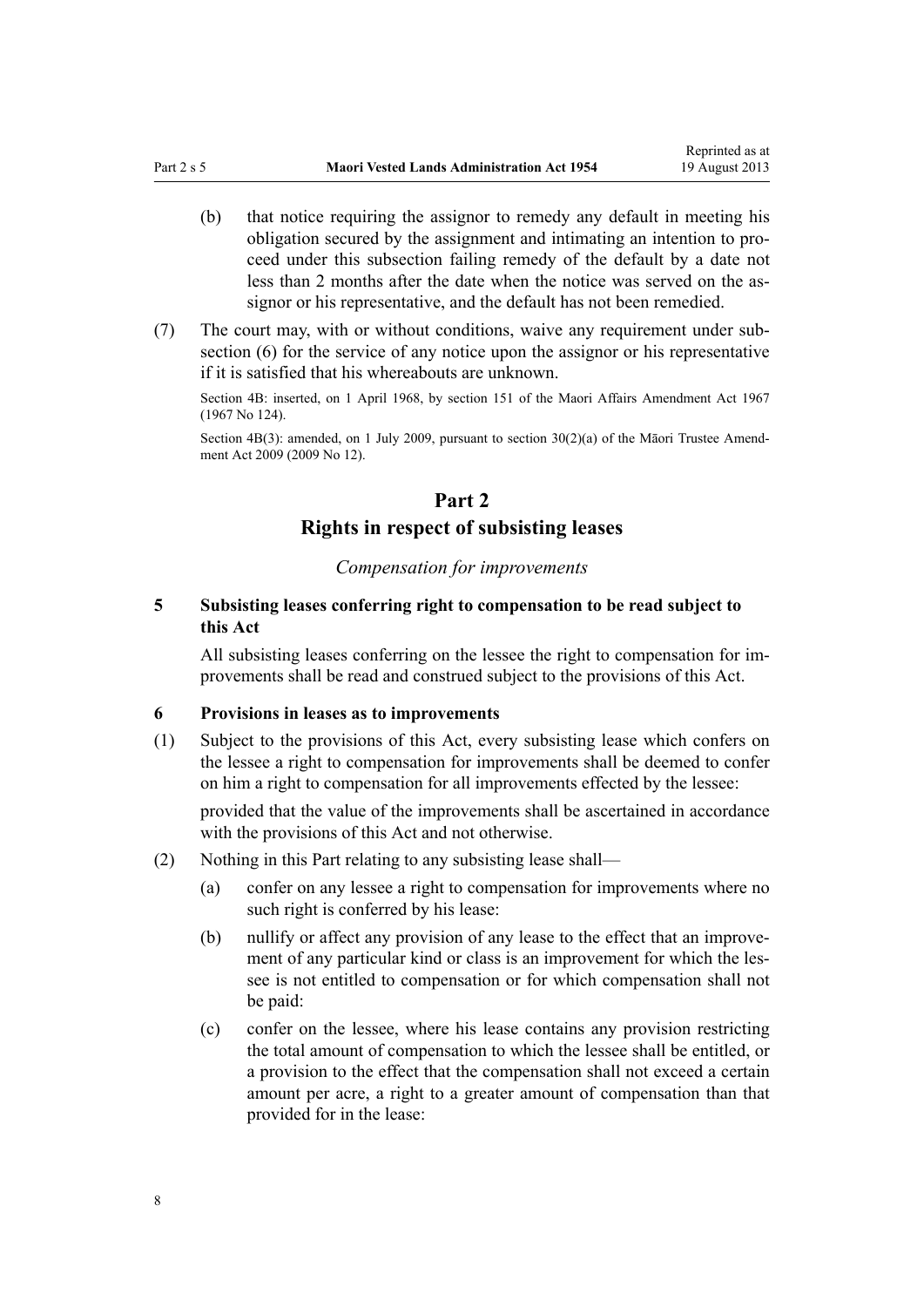<span id="page-8-0"></span>Reprinted as at

(d) nullify or affect any direction or order given or made by the Court of Review constituted under the [Mortgagors and Lessees Rehabilitation Act](http://prd-lgnz-nlb.prd.pco.net.nz/pdflink.aspx?id=DLM219821) [1936](http://prd-lgnz-nlb.prd.pco.net.nz/pdflink.aspx?id=DLM219821), or by a Maori Land Board, under which any arrears of rent, or any postponed payments or reductions of rent, were set off or charged against any compensation for improvements.

# **7 Certain renewal leases to confer same compensation rights as original leases**

Subject to any express provision in that behalf contained therein, any subsisting lease which purports to be a renewal of a lease granted under the Maori Lands Administration Act 1900 shall, subject to the provisions of this Act, confer on the lessee the same rights to compensation for improvements as were conferred upon the lessee by the lease purporting to be renewed.

# **8 Māori Trustee and lessee may come to agreement outside of provisions of Act**

- (1) Nothing in this Act shall be so construed as to limit or affect the right of the Māori Trustee to make any arrangement or agreement with any lessee holding under a subsisting lease for the settlement or discharge of the lessee's rights otherwise than in accordance with the provisions of this Act or the terms of the lease, but no lessee shall, in the absence of any such arrangement or agreement, have in respect of his lease any enforceable rights as against the Māori Trustee or the beneficial owners of the land affected by his lease other than those conferred on him by this Act.
- (2) Where any subsisting lease is subject to a mortgage, no arrangement or agreement for the settlement or discharge of the lessee's rights shall be made under this section without the consent of the mortgagee.
- (3) Nothing in this Act shall prejudicially affect any negotiations in progress at the commencement thereof for the sale and purchase of any vested land, and any such negotiations may be continued and completed as if this Act had not been passed.

Section 8 heading: amended, on 1 July 2009, pursuant to [section 30\(2\)\(a\)](http://prd-lgnz-nlb.prd.pco.net.nz/pdflink.aspx?id=DLM1583888) of the Māori Trustee Amendment Act 2009 (2009 No 12).

Section 8(1): amended, on 1 July 2009, pursuant to [section 30\(2\)\(a\)](http://prd-lgnz-nlb.prd.pco.net.nz/pdflink.aspx?id=DLM1583888) of the Māori Trustee Amendment Act 2009 (2009 No 12).

# **9 Agreements for preservation of existing rights**

(1) Notwithstanding the provisions of this Act, any lessee holding under any subsisting lease which contains a provision conferring on him a right to compensation for improvements may, if his lease expires at any time before 1 April 1955 give notice in writing to the Maori Trustee at any time before 1 March 1955 to the effect that he elects to have his rights determined in accordance with the terms of his lease.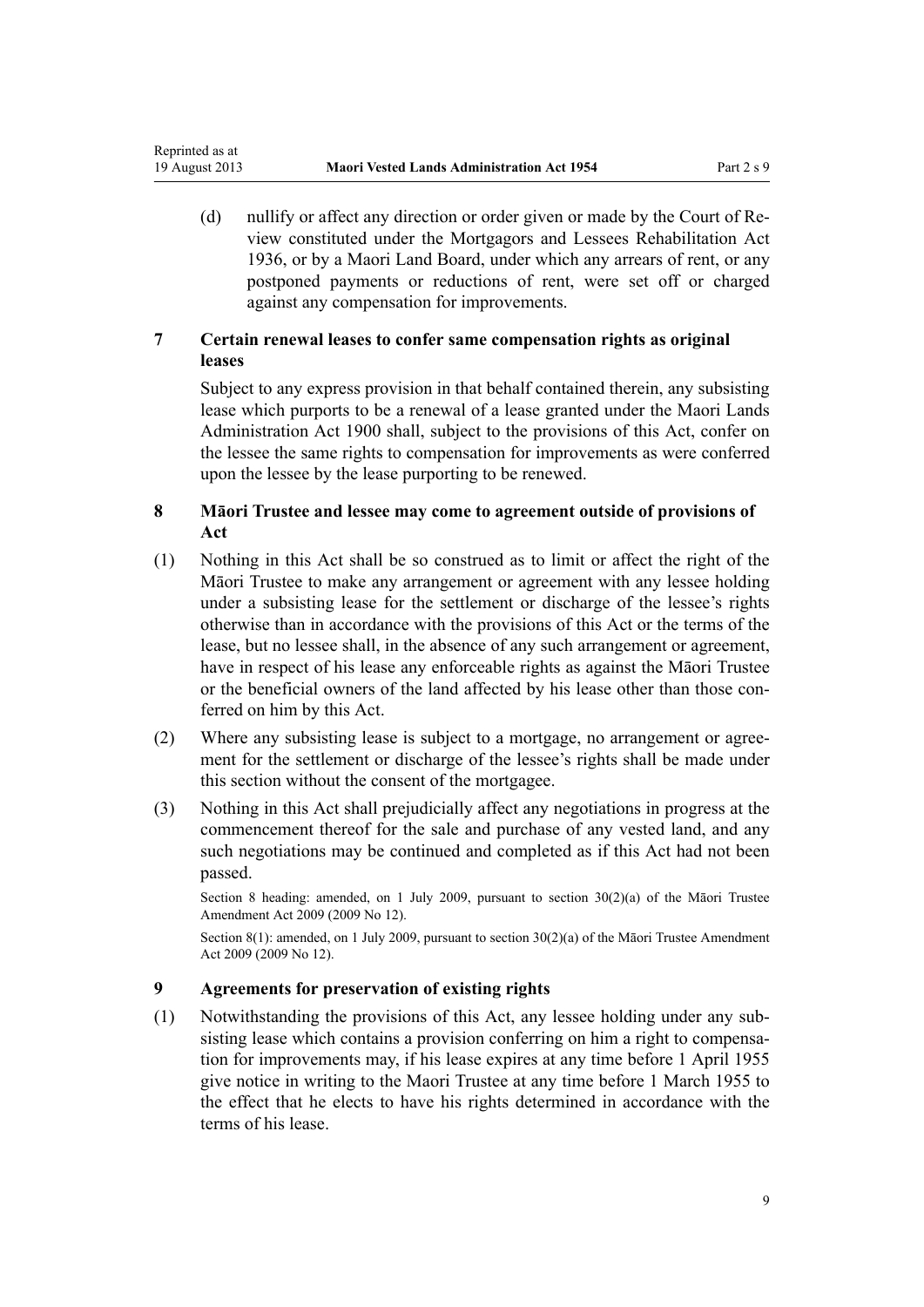(2) Any lessee holding under any such subsisting lease which expires after 31 March 1955 may give notice in writing to the Maori Trustee to the like effect at any time within 3 months prior to the date of the expiration of his lease:

provided that the lessee shall not be required to give any notice under this subsection before 1 March 1955.

- (3) The Maori Trustee may, within the time prescribed in subsection (1) or subsection (2), as the case may require, give notice in writing to the lessee holding under any such subsisting lease that he requires the rights of the lessee to be determined in accordance with the terms of his lease.
- (4) Within 2 months after the date of the receipt by the Maori Trustee of any notice given to him by the lessee under subsection (1) or subsection (2), or within 2 months after the date of the receipt by the lessee of any notice given by the Maori Trustee under subsection (3), the Maori Trustee or the lessee shall, by notice in writing to the lessee or to the Maori Trustee, as the case may require, indicate whether or not he is agreeable to a determination of the lessee's rights in accordance with the terms of the lease. If the Maori Trustee or the lessee, as the case may require, fails to give notice in accordance with the provisions of this subsection within the time limited in that behalf, he shall be deemed to have agreed to a determination of the lessee's rights in accordance with the terms of his lease.
- (5) If, in accordance with the provisions of this section, the Maori Trustee and the lessee agree to a determination of the lessee's rights in accordance with his lease, the lessee's right to compensation shall be deemed to be extinguished unless within 6 months after the date of the expiration of his lease, or within such extended period, not exceeding 6 months, as the Maori Land Court may allow, the lessee has applied to the Maori Land Court for an order charging the amount of any unpaid compensation on the land and for the appointment of a receiver for the purpose of enforcing the charge.
- (6) The Maori Land Court shall have jurisdiction to make a charging order and to appoint a receiver under subsection (5) of this section, and the provisions of section 33 of the Maori Affairs Act 1953 shall apply to any receiver so appointed.
- (7) Where, pursuant to the foregoing provisions of this section, the Maori Trustee and the lessee agree to a determination of the lessee's rights in accordance with his lease, any appointment of a valuer, arbitrator, or umpire theretofore made, or any valuation or arbitration theretofore completed or undertaken, or any order made by the Maori Land Court creating a charge on the land for the value of improvements or appointing a receiver, shall, notwithstanding that the lease may have been extended by statute or otherwise, and notwithstanding that the appointment, valuation, arbitration, or order was made before the commencement of this Act, subsist for the purpose for which it was made unless the Maori Trustee and the lessee otherwise agree. Where the Maori Trustee and the lessee otherwise agree, the appointment, valuation, arbitration, or order, as the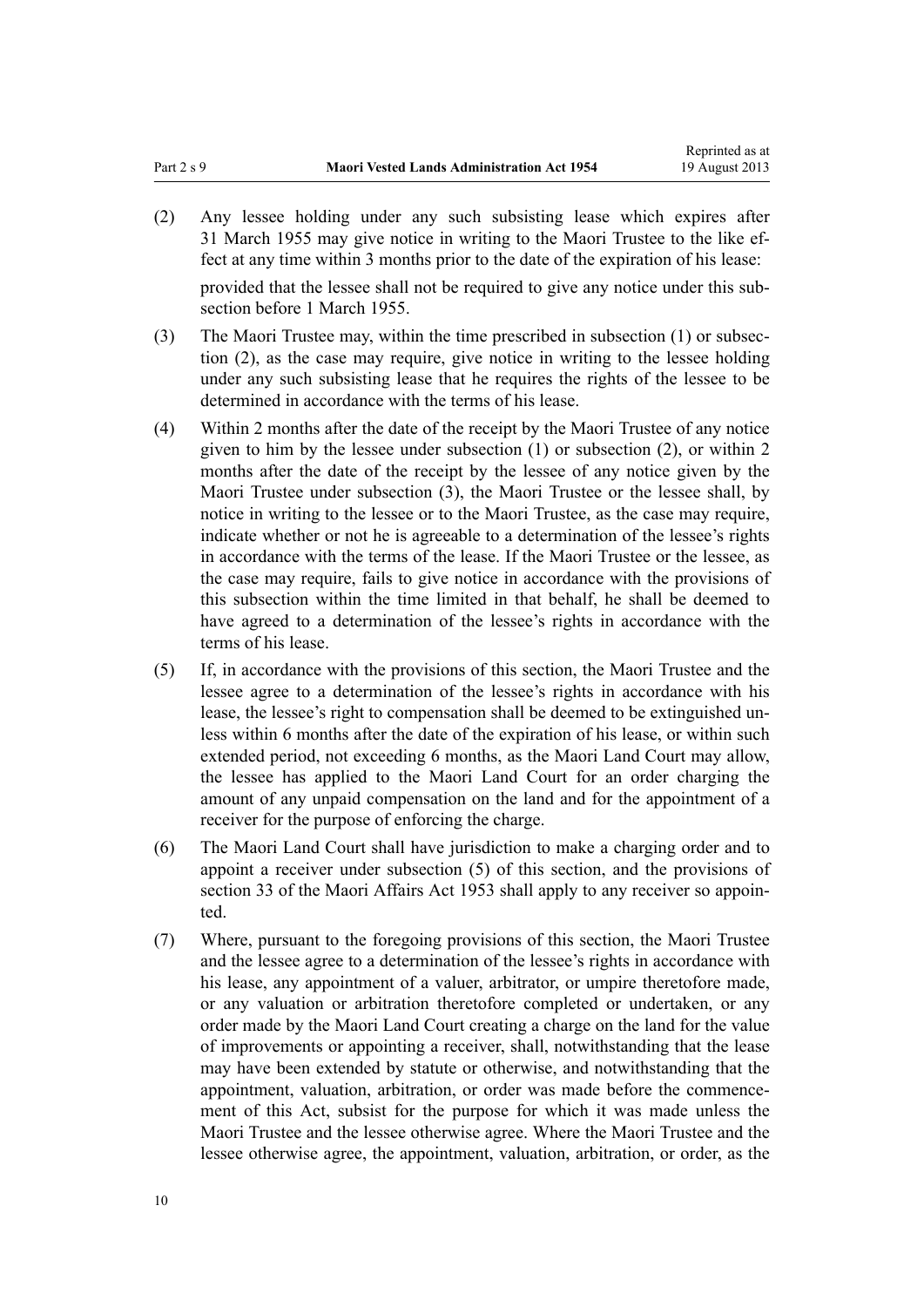case may require, shall become null and void, and the Maori Land Court, on application made to it in that behalf, may cancel any order made by it in the premises.

- (8) Before giving any notice to any lessee under subsection (3) or before making, under [section 8,](#page-8-0) any arrangement or agreement with any lessee for the settlement or discharge of the lessee's rights otherwise than in accordance with the provisions of this Act, the Maori Trustee shall, so far as is practicable, ascertain the wishes of the beneficial owners of the land affected by the lease and shall act in accordance with those wishes.
- (9) Where any subsisting lease is subject to a mortgage, no agreement for the determination of the lessee's rights in accordance with the terms of his lease shall be made under this section without the consent of the mortgagee.

# **10 Land Valuation Tribunal to determine disputes**

<span id="page-10-0"></span>Reprinted as at

Where in respect of any subsisting lease any dispute arises between the lessee and the Māori Trustee as to the existence in the lessee of any right to compensation for improvements, or as to the extent of any such right, or as to the nature and kind of improvements in respect of which the lessee has any such right, the lessee or the Māori Trustee may refer the dispute to the Land Valuation Tribunal for determination, and that Tribunal shall have exclusive jurisdiction, in accordance with the provisions of this Act, to determine the dispute accordingly.

Section 10 heading: amended, on 1 September 1977, by [section 6\(6\)](http://prd-lgnz-nlb.prd.pco.net.nz/pdflink.aspx?id=DLM442575) of the Land Valuation Proceedings Amendment Act 1977 (1977 No 15).

Section 10: amended, on 1 July 2009, pursuant to [section 30\(2\)\(a\)](http://prd-lgnz-nlb.prd.pco.net.nz/pdflink.aspx?id=DLM1583888) of the Māori Trustee Amendment Act 2009 (2009 No 12).

Section 10: amended, on 1 September 1977, by [section 6\(6\)](http://prd-lgnz-nlb.prd.pco.net.nz/pdflink.aspx?id=DLM442575) of the Land Valuation Proceedings Amendment Act 1977 (1977 No 15).

### *Special valuations*

# **11 Application for special valuation**

- (1) The Valuer-General, on the application of the Māori Trustee made as soon as practicable after the commencement of this Act, shall cause to be made, as at the date of the expiry of the lease, a special valuation, in accordance with this Part, of the vested land comprised in any subsisting lease which expires before 1 April 1955 and which confers on the lessee a right to compensation for improvements.
- (2) The Valuer-General, on the application of the Māori Trustee made not earlier than 6 months or later than 3 months before the date of the expiry of the lease, shall cause to be made, as at the date of the expiry of the lease, a special valuation, in accordance with this Part, of the vested land comprised in any subsisting lease which expires on or after 1 April 1955 and which confers on the lessee a right to compensation for improvements.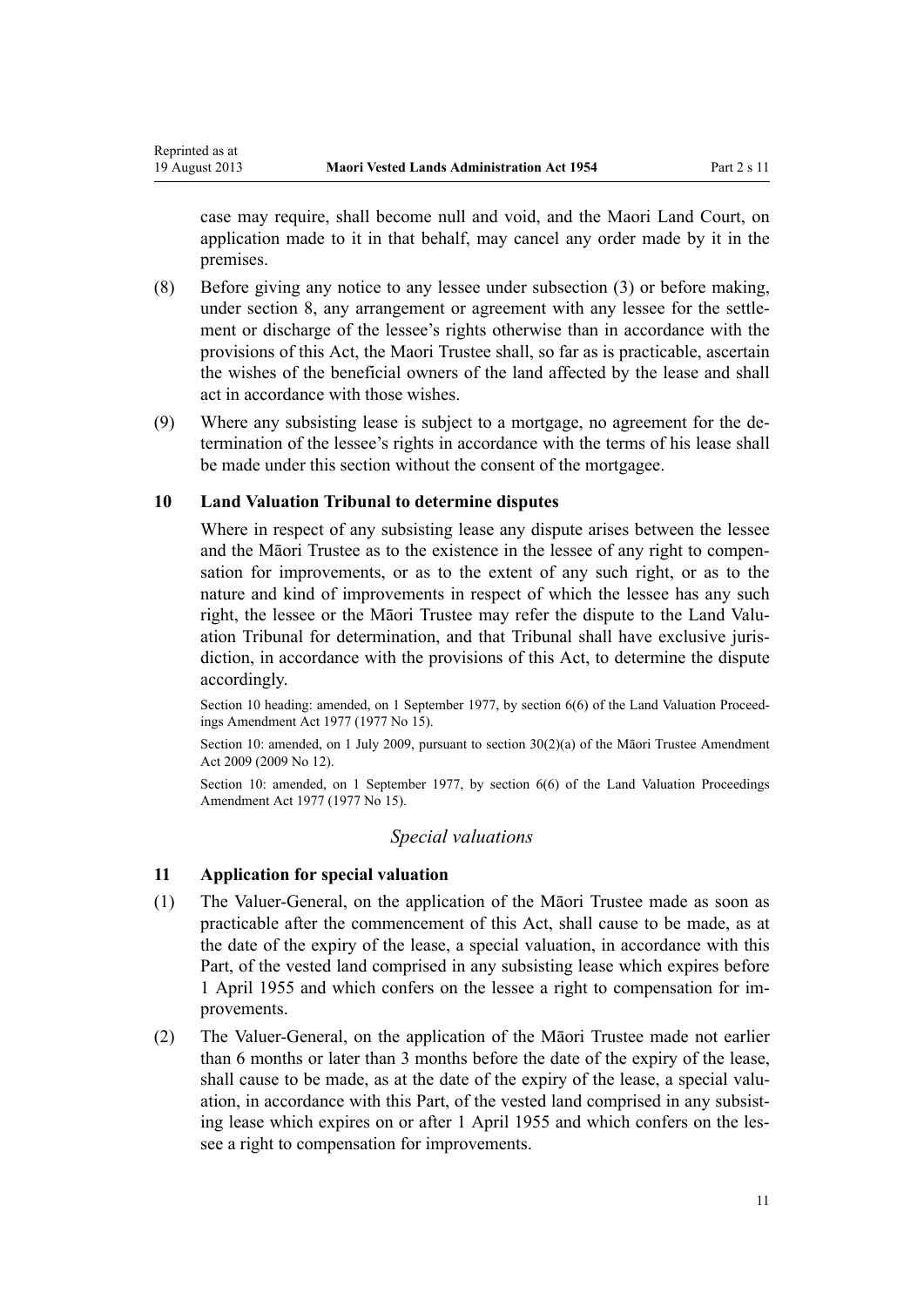<span id="page-11-0"></span>(3) Any application to the Valuer-General under this section shall set forth the name of the lessee, the area of the land comprised in the lease, a description of the land comprised in the lease, a description of any improvements in respect of which the lessee is not entitled to compensation under this Act, and the date of the expiry of the lease.

Section 11(1): amended, on 1 July 2009, pursuant to [section 30\(2\)\(a\)](http://prd-lgnz-nlb.prd.pco.net.nz/pdflink.aspx?id=DLM1583888) of the Māori Trustee Amendment Act 2009 (2009 No 12).

Section 11(2): amended, on 1 July 2009, pursuant to [section 30\(2\)\(a\)](http://prd-lgnz-nlb.prd.pco.net.nz/pdflink.aspx?id=DLM1583888) of the Māori Trustee Amendment Act 2009 (2009 No 12).

# **12 Valuation certificates to be prepared**

- (1) On the completion of a special valuation under [section 11,](#page-10-0) the Valuer-General shall cause to be prepared a certificate setting forth the following particulars:
	- (a) the name of the lessee:
	- (b) the area of the land comprised in the lease, and a description of the land sufficient to identify it:
	- (c) the total value of any improvements in respect of which the lessee is not entitled to compensation under this Act:
	- (d) the total value of all other improvements in existence on the land:
	- (e) the unimproved value of the land:
	- (f) the capital value of the land:
	- (g) the date of the expiry of the lease.
- (2) Every certificate prepared by the Valuer-General in accordance with the provisions of this section shall show on its face that it has been made for the purpose of this section.

### **13 General provisions as to valuations**

- (1) In determining the capital value or the unimproved value of any land for the purposes of a special valuation under this Part, the Valuer-General shall proceed as if the land were not subject to any lease, or to the right of any person to obtain a lease thereof, but otherwise, and subject to the provisions of this Act, the Valuer-General shall proceed as if he were determining the values under the Valuation of Land Act 1951.
- (2) In respect of any such special valuation, the sum of the amount of the unimproved value and the amount of the value of improvements shall always be equal to the amount of the capital value, and, in ascertaining the unimproved value or the value of improvements, the Valuer-General shall always relate those values to the capital value.
- (3) The fee fixed by the Valuer-General for making any special valuation as aforesaid shall be paid by the Māori Trustee, but half the amount of the fee shall be recoverable by the Māori Trustee from the lessee as a debt.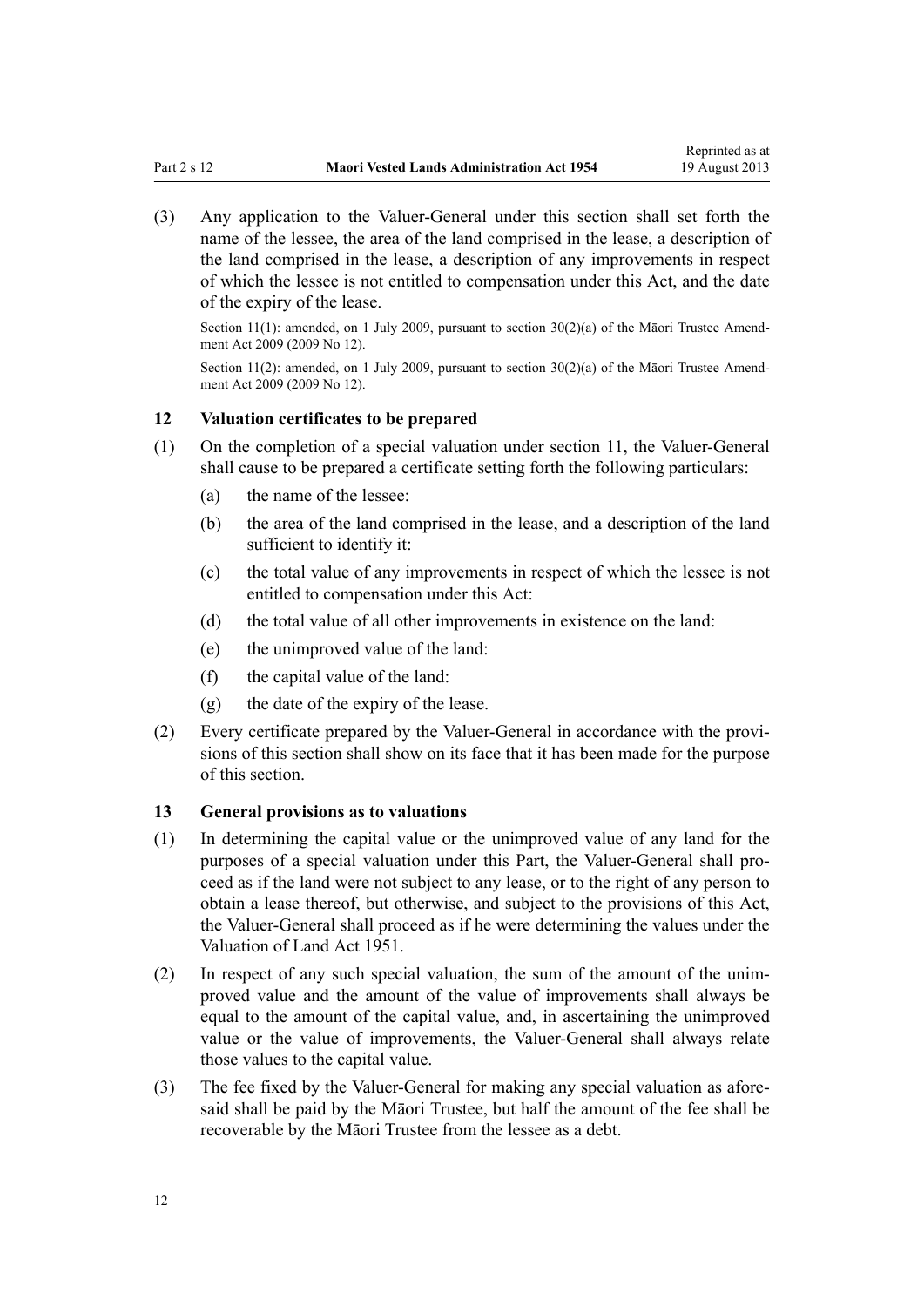Section 13(3): amended, on 1 July 2009, pursuant to [section 30\(2\)\(a\)](http://prd-lgnz-nlb.prd.pco.net.nz/pdflink.aspx?id=DLM1583888) of the Māori Trustee Amendment Act 2009 (2009 No 12).

### **14 Notice of valuations and rights of objection thereto**

<span id="page-12-0"></span>Reprinted as at

- (1) As soon as practicable after making any special valuation under [section 11,](#page-10-0) and upon the payment by the Māori Trustee of the fee for making the valuation, the Valuer-General shall serve not less than 3 copies of the certificate prepared under [section 12](#page-11-0) on the Māori Trustee.
- (2) The Māori Trustee shall thereupon file a copy of the certificate in the appropriate office of the District Court and shall serve a copy thereof on the lessee, together with a notice that objections to the valuation to which the certificate relates may be lodged in the manner and within the time specified in the notice.
- (3) In every notice given by the Māori Trustee under subsection (2) the Māori Trustee shall fix the time within which objections to the valuation may be made, being in each case a period not less than 2 months after the date of the notice, and shall specify the office of the District Court in which objections shall be filed.
- (4) If the lessee or the Māori Trustee objects to any of the values as appearing in the certificate he may, within the time specified in that behalf in the notice given by the Māori Trustee, file an objection to the valuation in the appropriate office of the District Court.
- (5) Every objection filed as aforesaid shall specify the several items to which the objection relates, and, with respect to each item, shall specify the grounds of the objection.
- (6) On the filing of any such objection by the lessee, the Registrar of the court shall forthwith give to the Māori Trustee and to the Valuer-General notice of the filing of the objection and of the terms thereof, and, where the objection is filed by or on behalf of the Māori Trustee, the Registrar shall give a like notice to the lessee and to the Valuer-General.
- (7) For the purposes of this section, the expression **appropriate office of the District Court** has the same meaning as in [section 2](http://prd-lgnz-nlb.prd.pco.net.nz/pdflink.aspx?id=DLM249219) of the Land Valuation Proceedings Act 1948.

Section 14(1): amended, on 1 July 2009, pursuant to [section 30\(2\)\(a\)](http://prd-lgnz-nlb.prd.pco.net.nz/pdflink.aspx?id=DLM1583888) of the Māori Trustee Amendment Act 2009 (2009 No 12).

Section 14(2): amended, on 1 July 2009, pursuant to [section 30\(2\)\(a\)](http://prd-lgnz-nlb.prd.pco.net.nz/pdflink.aspx?id=DLM1583888) of the Māori Trustee Amendment Act 2009 (2009 No 12).

Section 14(2): amended, on 1 April 1980, pursuant to [section 18\(2\)](http://prd-lgnz-nlb.prd.pco.net.nz/pdflink.aspx?id=DLM35085) of the District Courts Amendment Act 1979 (1979 No 125).

Section 14(3): amended, on 1 July 2009, pursuant to [section 30\(2\)\(a\)](http://prd-lgnz-nlb.prd.pco.net.nz/pdflink.aspx?id=DLM1583888) of the Māori Trustee Amendment Act 2009 (2009 No 12).

Section 14(3): amended, on 1 April 1980, pursuant to [section 18\(2\)](http://prd-lgnz-nlb.prd.pco.net.nz/pdflink.aspx?id=DLM35085) of the District Courts Amendment Act 1979 (1979 No 125).

Section 14(4): amended, on 1 July 2009, pursuant to [section 30\(2\)\(a\)](http://prd-lgnz-nlb.prd.pco.net.nz/pdflink.aspx?id=DLM1583888) of the Māori Trustee Amendment Act 2009 (2009 No 12).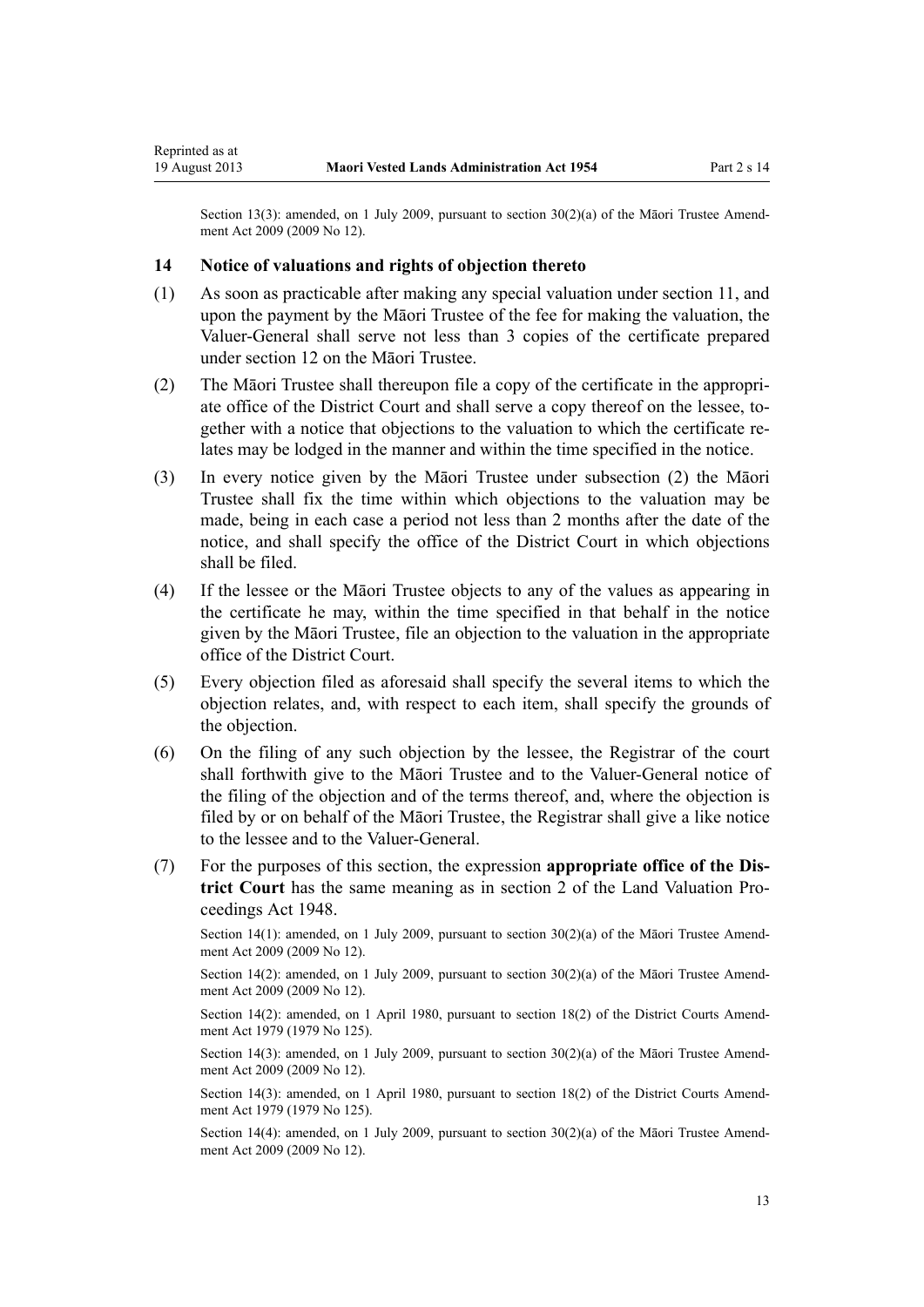<span id="page-13-0"></span>Section 14(4): amended, on 1 April 1980, pursuant to [section 18\(2\)](http://prd-lgnz-nlb.prd.pco.net.nz/pdflink.aspx?id=DLM35085) of the District Courts Amendment Act 1979 (1979 No 125).

Section 14(6): amended, on 1 July 2009, pursuant to [section 30\(2\)\(a\)](http://prd-lgnz-nlb.prd.pco.net.nz/pdflink.aspx?id=DLM1583888) of the Māori Trustee Amendment Act 2009 (2009 No 12).

Section 14(7): replaced, on 1 September 1977, by [section 6\(6\)](http://prd-lgnz-nlb.prd.pco.net.nz/pdflink.aspx?id=DLM442575) of the Land Valuation Proceedings Amendment Act 1977 (1977 No 15).

Section 14(7): amended, on 1 April 1980, pursuant to [section 18\(2\)](http://prd-lgnz-nlb.prd.pco.net.nz/pdflink.aspx?id=DLM35085) of the District Courts Amendment Act 1979 (1979 No 125).

### **14A Special valuations made on or after 1 July 1998**

- (1) This section applies on and after 1 July 1998 to any case where—
	- (a) this Act or any lease to which this Act applies requires or provides for any special valuation to be made; and
	- (b) the Valuer-General has not made the valuation concerned before 1 July 1998;—

and [sections 11 to 14](#page-10-0), and any lease to which this Act applies, are to be read accordingly with any necessary modifications and as if the references to the Valuer-General were references to a registered valuer.

- (2) In the case of any special valuation under this Act to which this section applies, the valuation is to be made not by the Valuer-General but by a registered valuer chosen in accordance with the following provisions:
	- (a) the Māori Trustee (or the other legal owner, in a case where land is revested under [section 70](#page-37-0)) must—
		- (i) nominate a registered valuer to conduct the valuation; and
		- (ii) notify the lessee in writing of the name of the registered valuer:
	- (b) if the lessee does not object to the registered valuer within 14 days after being notified of the nomination, that valuer may conduct the valuation:
	- (c) if the lessee does object within 14 days after the notification, and no agreement as to who should conduct the valuation can be reached, the valuation is to be conducted by a registered valuer nominated by the President of the New Zealand Institute of Valuers.

Section 14A: inserted, on 1 July 1998, by [section 54\(1\)](http://prd-lgnz-nlb.prd.pco.net.nz/pdflink.aspx?id=DLM427717) of the Rating Valuations Act 1998 (1998 No 69).

Section  $14A(2)(a)$ : amended, on 1 July 2009, pursuant to section  $30(2)(a)$  of the Māori Trustee Amendment Act 2009 (2009 No 12).

# *Resumption of land or grant of new lease*

# **15 Notice to be given to lessee as to resumption of land, or requiring an election by lessee**

(1) If no objection is made to the special valuation within the period fixed by the Māori Trustee as aforesaid, or, if any objection is made, when all objections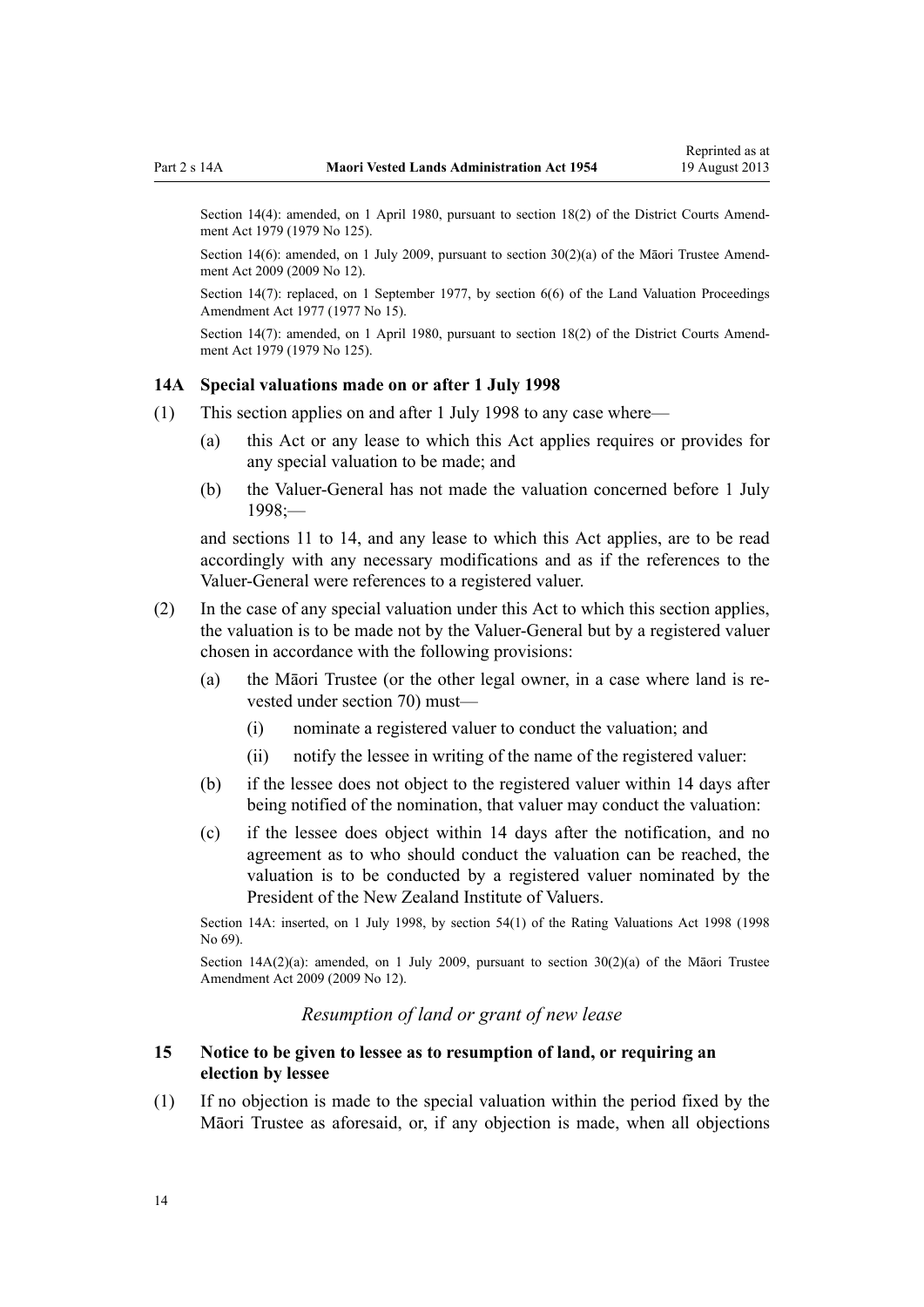<span id="page-14-0"></span>Reprinted as at

have been finally disposed of, the Māori Trustee shall serve a notice on the lessee either—

- (a) requiring the lessee, on a date to be specified in the notice, being a date not earlier than 1 year after the date of the notice, to deliver possession of the land comprised in the lease on terms that the Māori Trustee shall, on the delivery of possession, pay to the lessee the full value, as shown by the certificate of valuation prepared under [section 12](#page-11-0) and any amendments to the certificate, of the improvements effected by the lessee and in respect of which he is entitled to compensation under this Act; or
- (b) requiring the lessee, within 2 months after the date of the notice, to elect either to take a new lease of the land on the terms prescribed in that behalf by this Act or to have a new lease of the land submitted to public competition by public tender in accordance with the provisions of this Act.
- (2) The Māori Trustee may at any time give notice to the lessee that he does not intend to require the lessee to deliver possession of the land in accordance with paragraph (a) of subsection (1). Any notice under this subsection shall be binding on the Māori Trustee according to its tenor, but any such notice shall not be deemed to be a notice under paragraph (b) of the said subsection (1).

Section 15(1): amended, on 1 July 2009, pursuant to [section 30\(2\)\(a\)](http://prd-lgnz-nlb.prd.pco.net.nz/pdflink.aspx?id=DLM1583888) of the Māori Trustee Amendment Act 2009 (2009 No 12).

Section 15(1)(a): amended, on 1 July 2009, pursuant to [section 30\(2\)\(a\)](http://prd-lgnz-nlb.prd.pco.net.nz/pdflink.aspx?id=DLM1583888) of the Māori Trustee Amendment Act 2009 (2009 No 12).

Section 15(2): amended, on 1 July 2009, pursuant to [section 30\(2\)\(a\)](http://prd-lgnz-nlb.prd.pco.net.nz/pdflink.aspx?id=DLM1583888) of the Māori Trustee Amendment Act 2009 (2009 No 12).

# **16 Lessee to have limited right to occupy land, notwithstanding expiry of lease**

- (1) Until the date fixed by the Māori Trustee for the delivery of possession of the land by the lessee, or until the date of the commencement of a new lease, the lessee to whom any notice is given in accordance with the provisions of [section](#page-13-0) [15](#page-13-0) may, notwithstanding that his lease has expired, continue in occupation of the land so long as he shall pay the rent reserved by the lease and perform and observe the covenants and conditions contained or implied in the expired lease; and while the lessee continues to occupy the land he shall, notwithstanding that his lease has expired, continue to be the lessee of the land for the purposes of this Act.
- (2) Subject to the provisions of subsection (1), no lessee of land comprised in a subsisting lease shall remain in occupation of the land after the expiry of his lease, notwithstanding any provision of his lease conferring on him a right to hold over.

Section 16(1): amended, on 1 July 2009, pursuant to section  $30(2)(a)$  of the Matori Trustee Amendment Act 2009 (2009 No 12).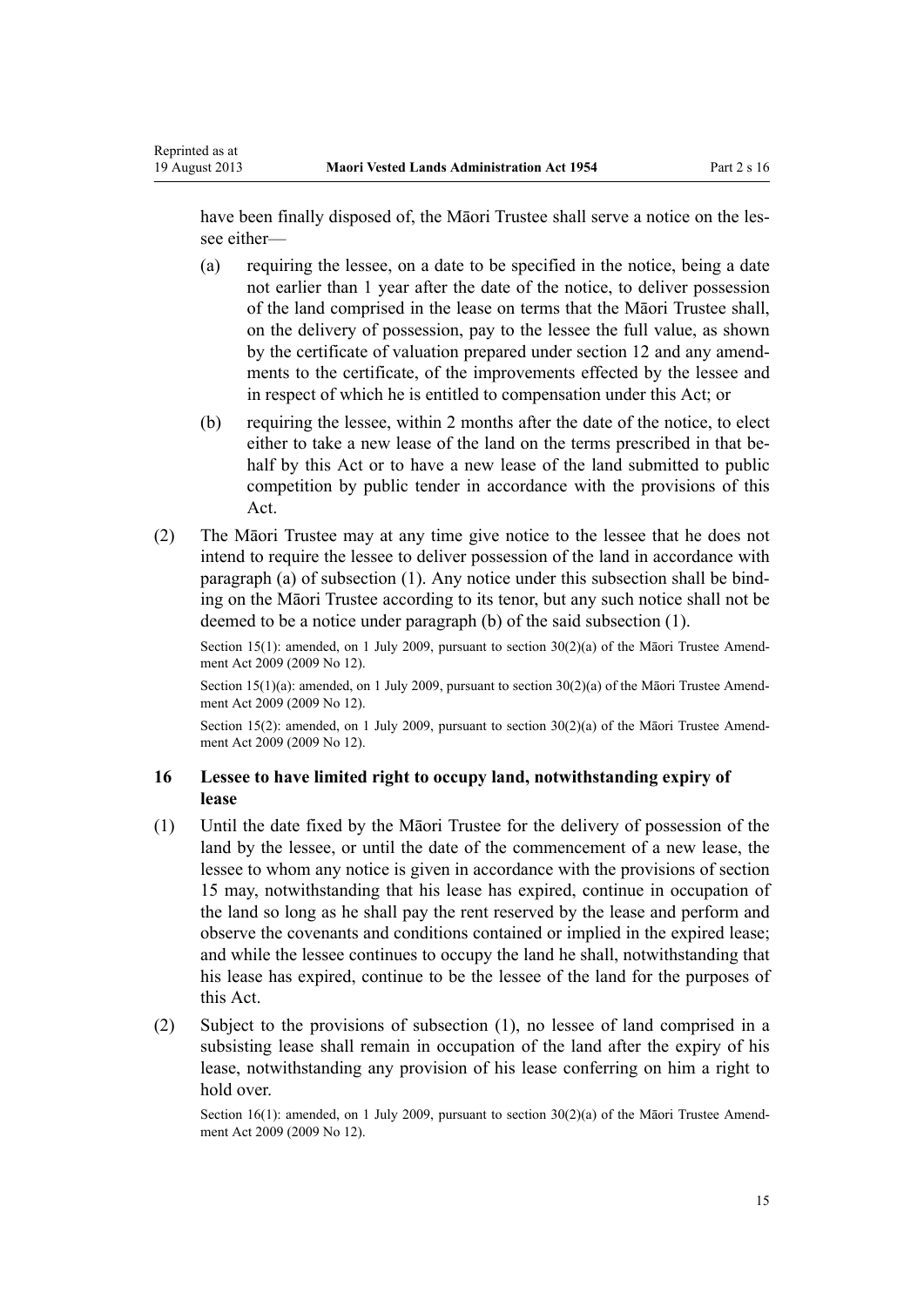<span id="page-15-0"></span>Section 16(1): amended, on 1 July 2003, by [section 137\(1\)](http://prd-lgnz-nlb.prd.pco.net.nz/pdflink.aspx?id=DLM133500) of the Local Government (Rating) Act 2002 (2002 No 6).

## **17 On delivery of possession, Māori Trustee to pay compensation**

Where the Māori Trustee has required the lessee to deliver possession of the land in accordance with paragraph (a) of subsection (1) of [section 15,](#page-13-0) the Māori Trustee shall, if the lessee has paid the rent up to the due date, on the delivery of possession, and subject to the provisions of section 18, pay to the lessee or to the person entitled to receive the amount an amount equivalent to the full value of the improvements effected by the lessee and shown in the certificate of valuation under [section 12](#page-11-0).

Section 17 heading: amended, on 1 July 2009, pursuant to section  $30(2)(a)$  of the Maori Trustee Amendment Act 2009 (2009 No 12).

Section 17: amended, on 1 July 2009, pursuant to [section 30\(2\)\(a\)](http://prd-lgnz-nlb.prd.pco.net.nz/pdflink.aspx?id=DLM1583888) of the Maori Trustee Amendment Act 2009 (2009 No 12).

### **18 Deduction for destroyed or depreciated improvements**

Where, after the expiry of a subsisting lease and before delivery of possession of the land, any of the improvements for which the lessee is entitled to compensation have been destroyed or appreciably damaged or depreciated, or any other improvements on the land have been destroyed or appreciably damaged or depreciated, the value of the improvements so destroyed, or, as the case may be, the cost of repairing and restoring any improvements so damaged or depreciated, shall be determined by agreement between the Māori Trustee and the lessee, or, in default of agreement, by the Land Valuation Tribunal, and the amount so determined, together with the amount of any costs, charges, or expenses incurred by the Māori Trustee in or about that determination, shall be deducted from the amount payable as aforesaid to the lessee or other person entitled to receive payment.

Section 18: amended, on 1 July 2009, pursuant to [section 30\(2\)\(a\)](http://prd-lgnz-nlb.prd.pco.net.nz/pdflink.aspx?id=DLM1583888) of the Māori Trustee Amendment Act 2009 (2009 No 12).

Section 18: amended, on 1 September 1977, by [section 6\(6\)](http://prd-lgnz-nlb.prd.pco.net.nz/pdflink.aspx?id=DLM442575) of the Land Valuation Proceedings Amendment Act 1977 (1977 No 15).

# **19 Special provisions as to leases the terms of which have been extended by statute**

- (1) The provisions of this section shall apply with respect to any subsisting lease the term whereof has been extended by virtue of the provisions of [section 13](http://prd-lgnz-nlb.prd.pco.net.nz/pdflink.aspx?id=DLM254468) of the Maori Purposes Act 1948, or of section 8 of the Maori Purposes Act 1950, or of [section 9](http://prd-lgnz-nlb.prd.pco.net.nz/pdflink.aspx?id=DLM264512) of the Maori Purposes Act 1951, or of [section 6](http://prd-lgnz-nlb.prd.pco.net.nz/pdflink.aspx?id=DLM275633) of the Maori Purposes Act 1952, or of [section 29](http://prd-lgnz-nlb.prd.pco.net.nz/pdflink.aspx?id=DLM284302) of the Maori Purposes Act 1953.
- (2) Where the rent payable at the commencement of the term of any lease to which this section applies was reduced under the [National Expenditure Adjustment](http://prd-lgnz-nlb.prd.pco.net.nz/pdflink.aspx?id=DLM212211) [Act 1932](http://prd-lgnz-nlb.prd.pco.net.nz/pdflink.aspx?id=DLM212211) or the [Mortgagors and Lessees Rehabilitation Act 1936](http://prd-lgnz-nlb.prd.pco.net.nz/pdflink.aspx?id=DLM219821), the Māori Trustee shall impose a condition that, in electing to take a new lease, the lessee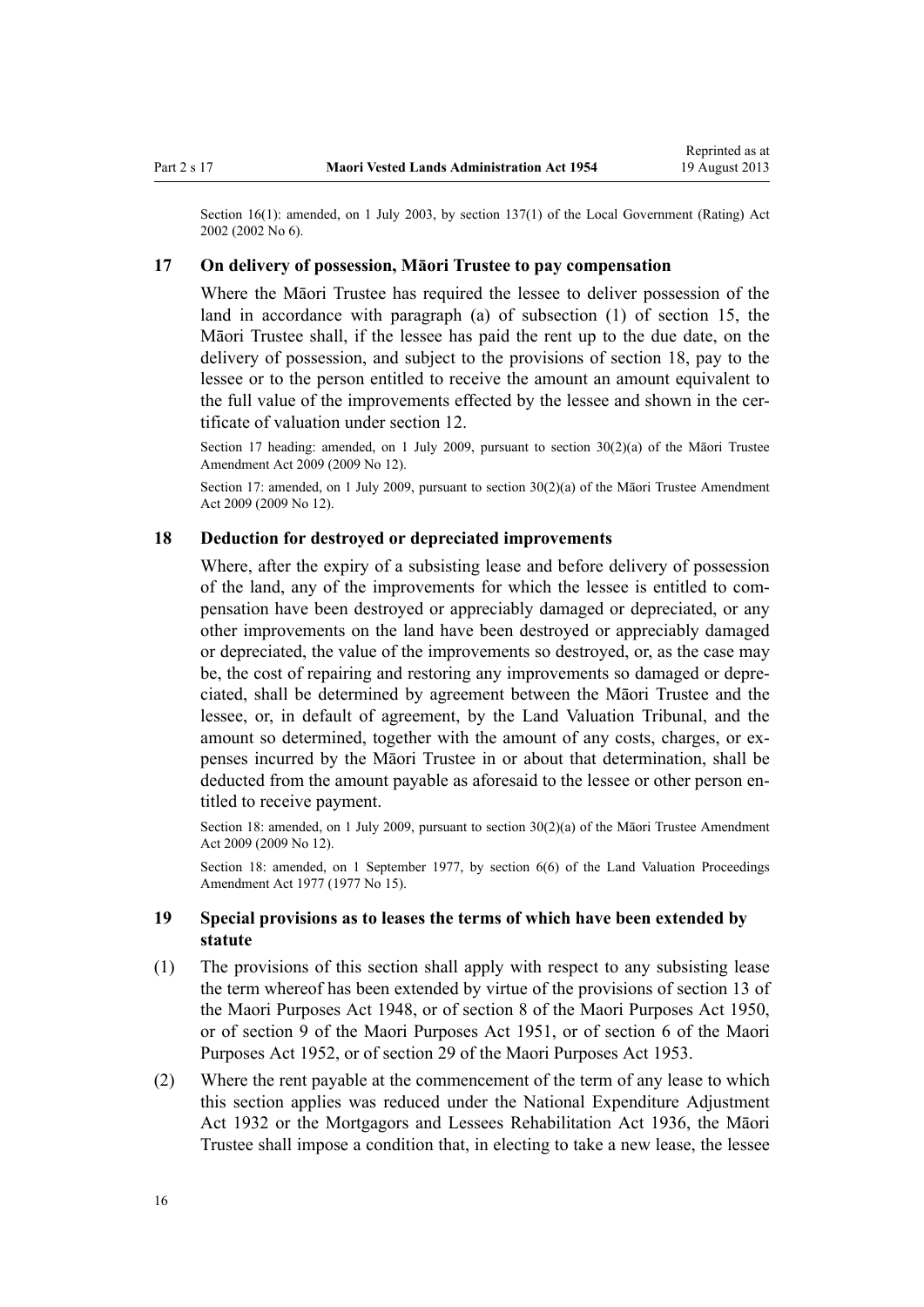shall be required to pay to the Māori Trustee an amount equal to the difference between the rent reserved at the commencement of the lease and the reduced rent, calculated from the date upon which, but for the statutory provisions mentioned in subsection (1), the term of the lease would have originally expired, or from 31 December 1950, whichever is the later date, to 30 June 1954.

- (3) The date for the commencement of any new lease granted to the lessee holding under any lease to which this section applies shall be 1 July 1954.
- (4) Any such new lease granted as aforesaid may be registered under the [Land](http://prd-lgnz-nlb.prd.pco.net.nz/pdflink.aspx?id=DLM269031) [Transfer Act 1952](http://prd-lgnz-nlb.prd.pco.net.nz/pdflink.aspx?id=DLM269031), notwithstanding that the land comprised in the new lease was subject to a prior lease and, for the purposes of registration, the prior lease shall be deemed to have been surrendered on 30 June 1954.
- (5) The term of Lease Number 22716, Wellington Registry, affecting that portion of the Ohotu Number 8 Block containing 1 967 acres, more or less, and known as Sections 3, 4, and 5, Block IX, Karioi Survey District, shall, notwithstanding that the lease has expired, be deemed to have been extended by the provisions referred to in subsection (1), and the lease aforesaid shall, for the purposes of this Act, be deemed to be a subsisting lease.

Section 19(2): amended, on 1 July 2009, pursuant to [section 30\(2\)\(a\)](http://prd-lgnz-nlb.prd.pco.net.nz/pdflink.aspx?id=DLM1583888) of the Maori Trustee Amendment Act 2009 (2009 No 12).

# **20 Lessee to pay for lessor's improvements when electing to take new lease**

In requiring a lessee to make the election referred to in paragraph (b) of subsection (1) of [section 15,](#page-13-0) the Māori Trustee shall impose a condition that, where the lessee elects to take a new lease, he shall pay to the Māori Trustee an amount equivalent to the value, as shown by the certificate of valuation under [section 12](#page-11-0), of any improvements other than the improvements effected by the lessee.

Section 20: amended, on 1 July 2009, pursuant to [section 30\(2\)\(a\)](http://prd-lgnz-nlb.prd.pco.net.nz/pdflink.aspx?id=DLM1583888) of the Māori Trustee Amendment Act 2009 (2009 No 12).

### **21 Term of new lease**

<span id="page-16-0"></span>Reprinted as at

Every new lease shall be for a term of 21 years, and every such lease shall contain a provision that if the Māori Trustee does not, at least 1 year before the expiry of the lease, give notice to the lessee that the Māori Trustee intends to resume possession of the land, the lessee shall have the right to a renewal of the lease for successive terms of 21 years, subject to the right of the Māori Trustee to resume possession of the land at the end of the 15th year of each successive term of 21 years or at the end of each such successive term, after giving to the lessee not less than 1 year's notice of the Māori Trustee's intention so to resume possession and on payment to the lessee of the amount of the compensation to which he is then entitled in accordance with the provisions of this Act.

Section 21: amended, on 1 July 2009, pursuant to [section 30\(2\)\(a\)](http://prd-lgnz-nlb.prd.pco.net.nz/pdflink.aspx?id=DLM1583888) of the Māori Trustee Amendment Act 2009 (2009 No 12).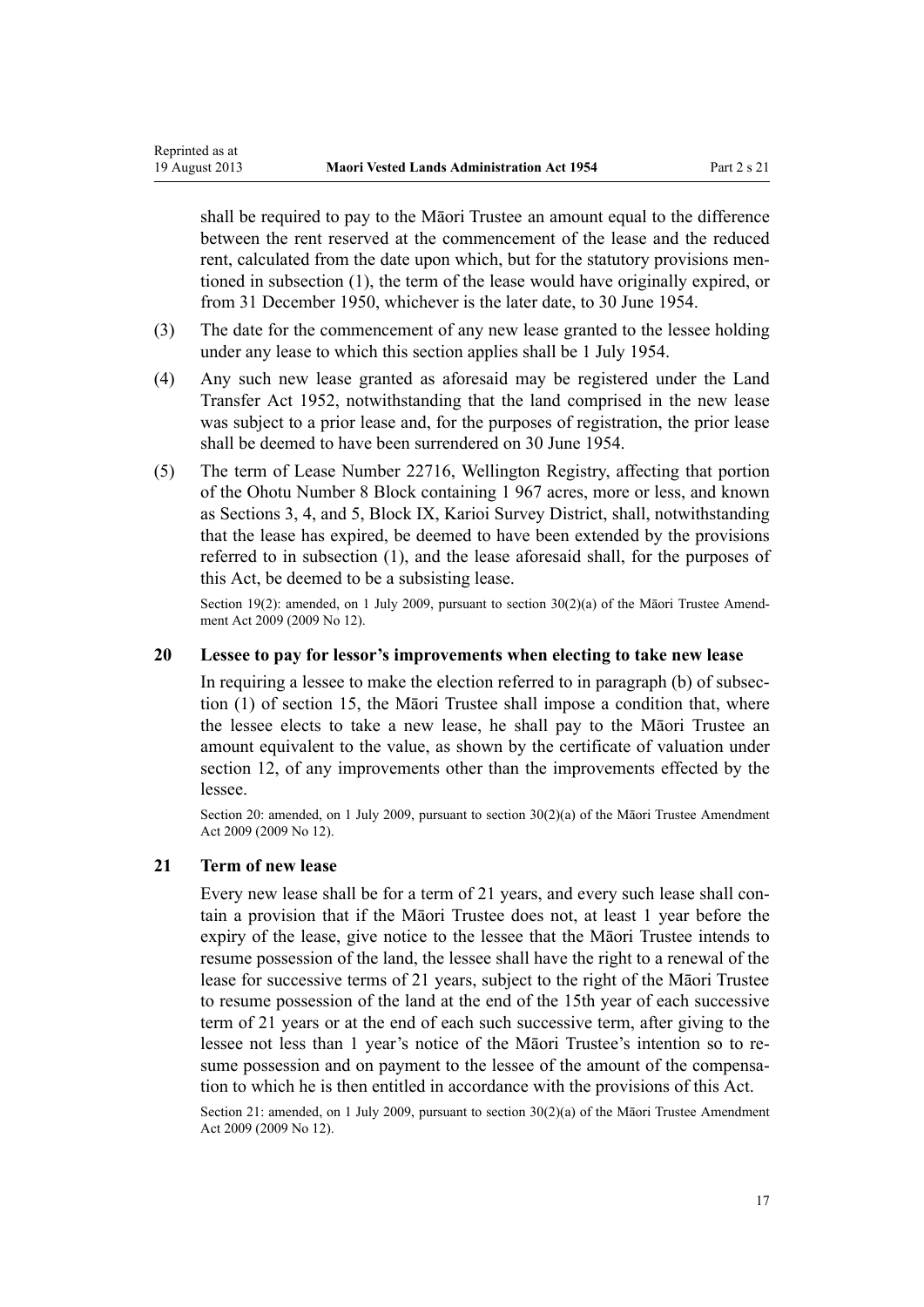# <span id="page-17-0"></span>**22 Minimum annual rent**

- (1) For the purposes of this Act, the expression **minimum annual rent** means a rent equal to double the amount of the rent reserved at the commencement of the term of a subsisting lease, or, where the rent reserved as aforesaid was equal to or in excess of the rent reserved at the commencement of the term of the lease of which the subsisting lease is, or purports to be, a renewal, the expression **minimum annual rent** means the rent reserved at the commencement of the term of the subsisting lease.
- (2) For the purposes of this section, the expression **rent reserved at the commencement of the term** means the rent reserved in relation to the land as if no improvements existed thereon; and does not include any portion of the rent reserved in respect of improvements.
- (3) Where for the purposes of this Act it is necessary to ascertain the minimum annual rent of any land which is part only of the land comprised in a lease, the Māori Trustee shall apportion the minimum annual rent for the whole of the land as between the appropriate part thereof and the remainder in such manner as he thinks equitable; and the minimum annual rent so apportioned in respect of any part shall, for the purposes of this Act, be the minimum annual rent for that part. Every such apportionment by the Māori Trustee shall be final and conclusive.

Section 22(3): amended, on 1 July 2009, pursuant to [section 30\(2\)\(a\)](http://prd-lgnz-nlb.prd.pco.net.nz/pdflink.aspx?id=DLM1583888) of the Māori Trustee Amendment Act 2009 (2009 No 12).

# **23 Annual rent where minimum rent reduced because of uncontrollable deterioration**

Where, pursuant to the provisions of [section 50,](#page-28-0) the Land Valuation Tribunal has fixed the amount to represent the deterioration in the quality of the land through causes which were not reasonably within the control of the lessee or any former lessee, the annual rent payable under the new lease shall be the minimum annual rent, ascertained in accordance with section 22, reduced by an amount equal to 5% of the amount fixed by the Land Valuation Tribunal to represent the deterioration in the quality of the land.

Section 23: amended, on 1 September 1977, by [section 6\(6\)](http://prd-lgnz-nlb.prd.pco.net.nz/pdflink.aspx?id=DLM442575) of the Land Valuation Proceedings Amendment Act 1977 (1977 No 15).

#### **24 Rent under new lease**

- (1) Subject to the provisions of this Act, the annual rent payable under any new lease shall be:
	- (a) for the first 10 years of the term, a sum equal to  $5%$  of the unimproved value of the land as shown by the certificate of valuation prepared under [section 12](#page-11-0), or the minimum annual rent, whichever is the greater: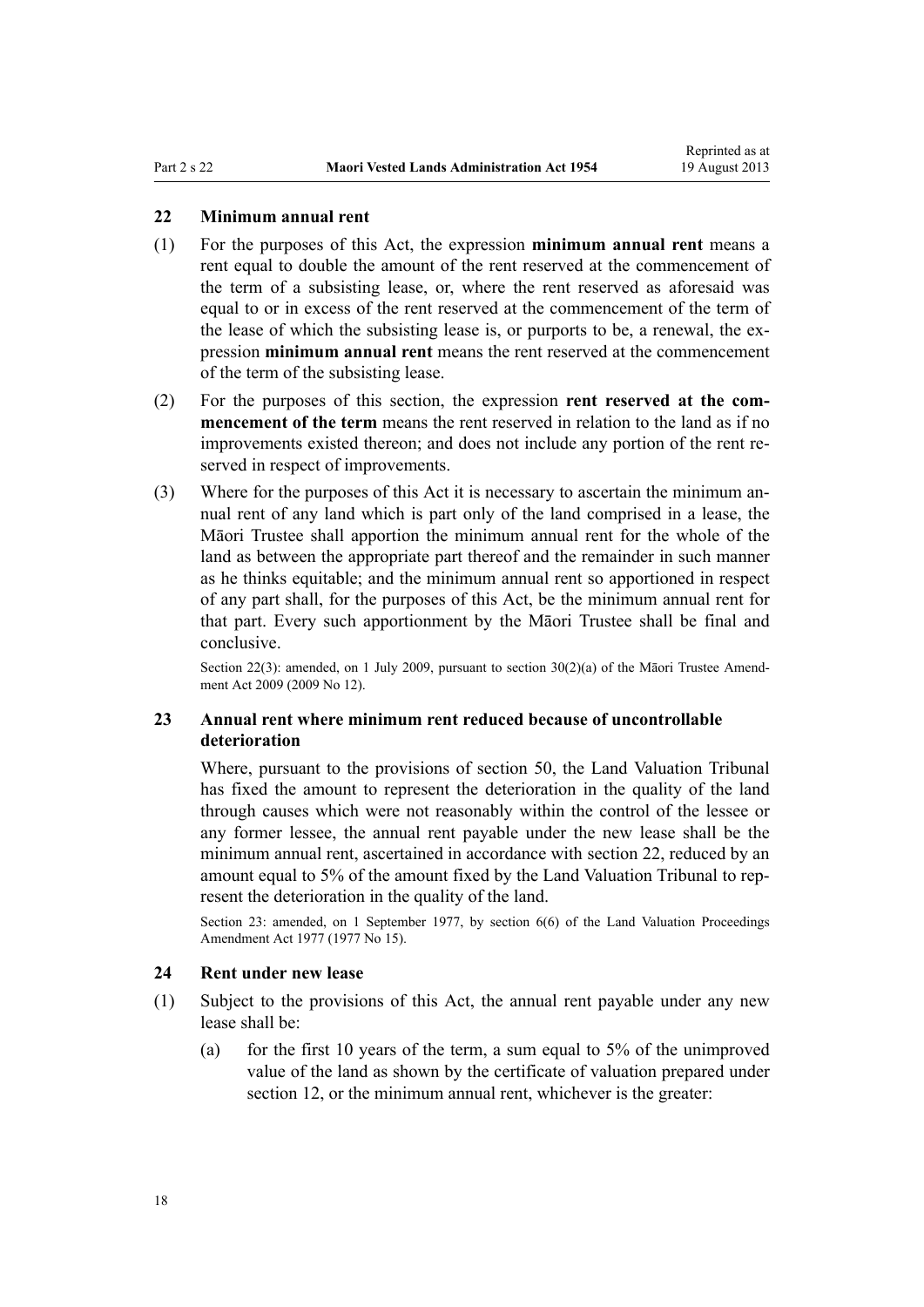provided that where the provisions of [section 23](#page-17-0) apply, the rent payable for the first 10 years of the term of a new lease shall be the rent fixed in accordance with that section:

(b) for the next 11 years of the term, a sum equal to 5% of the unimproved value of the land as shown by a special valuation to be made in that behalf by the Valuer-General, as at the end of the aforesaid period of 10 years:

provided that the annual rent for the aforesaid period of 11 years shall not be less than the annual rent fixed at the commencement of the lease.

- (2) The annual rent payable under any lease which is a renewal of a new lease shall be:
	- (a) for the first 10 years of the term, a sum equal to 5% of the unimproved value of the land as shown by a special valuation to be made in that behalf by a registered valuer as at the date of the expiry of the previous term:

provided that the annual rent for the aforesaid period of 10 years shall not be less than the annual rent fixed in respect of the preceding term of 11 years of the expired lease:

(b) for the next 11 years of the term, a sum equal to 5% of the unimproved value of the land as shown by a special valuation to be made in that behalf by a registered valuer as at the end of the last period of 10 years:

provided that the annual rent for the said period of 11 years shall not be less than the annual rent fixed at the commencement of the renewed term.

Section 24(2)(a): amended, on 1 July 1998, by [section 54\(1\)](http://prd-lgnz-nlb.prd.pco.net.nz/pdflink.aspx?id=DLM427717) of the Rating Valuations Act 1998 (1998 No 69).

Section 24(2)(b): amended, on 1 July 1998, by [section 54\(1\)](http://prd-lgnz-nlb.prd.pco.net.nz/pdflink.aspx?id=DLM427717) of the Rating Valuations Act 1998 (1998 No 69).

### **25 Valuations for revision of rent**

<span id="page-18-0"></span>Reprinted as at

- (1) Upon the making of any special valuation for the purposes of [section 24](#page-17-0), a registered valuer shall cause to be prepared a certificate of valuation and the provisions of [sections 12 to 14A](#page-11-0) shall, as far as they are applicable, and with the necessary modifications, extend and apply to any such valuation accordingly.
- (2) Any objection to any such valuation shall be heard and determined in manner hereinafter provided.

Section 25(1): amended, on 1 July 1998, by [section 54\(1\)](http://prd-lgnz-nlb.prd.pco.net.nz/pdflink.aspx?id=DLM427717) of the Rating Valuations Act 1998 (1998 No 69).

### **26 Lessee may require Māori Trustee to reduce minimum annual rent**

(1) Where the lessee has elected to take a new lease, in accordance with paragraph (b) of subsection (1) of [section 15,](#page-13-0) and the annual rent calculated at the rate of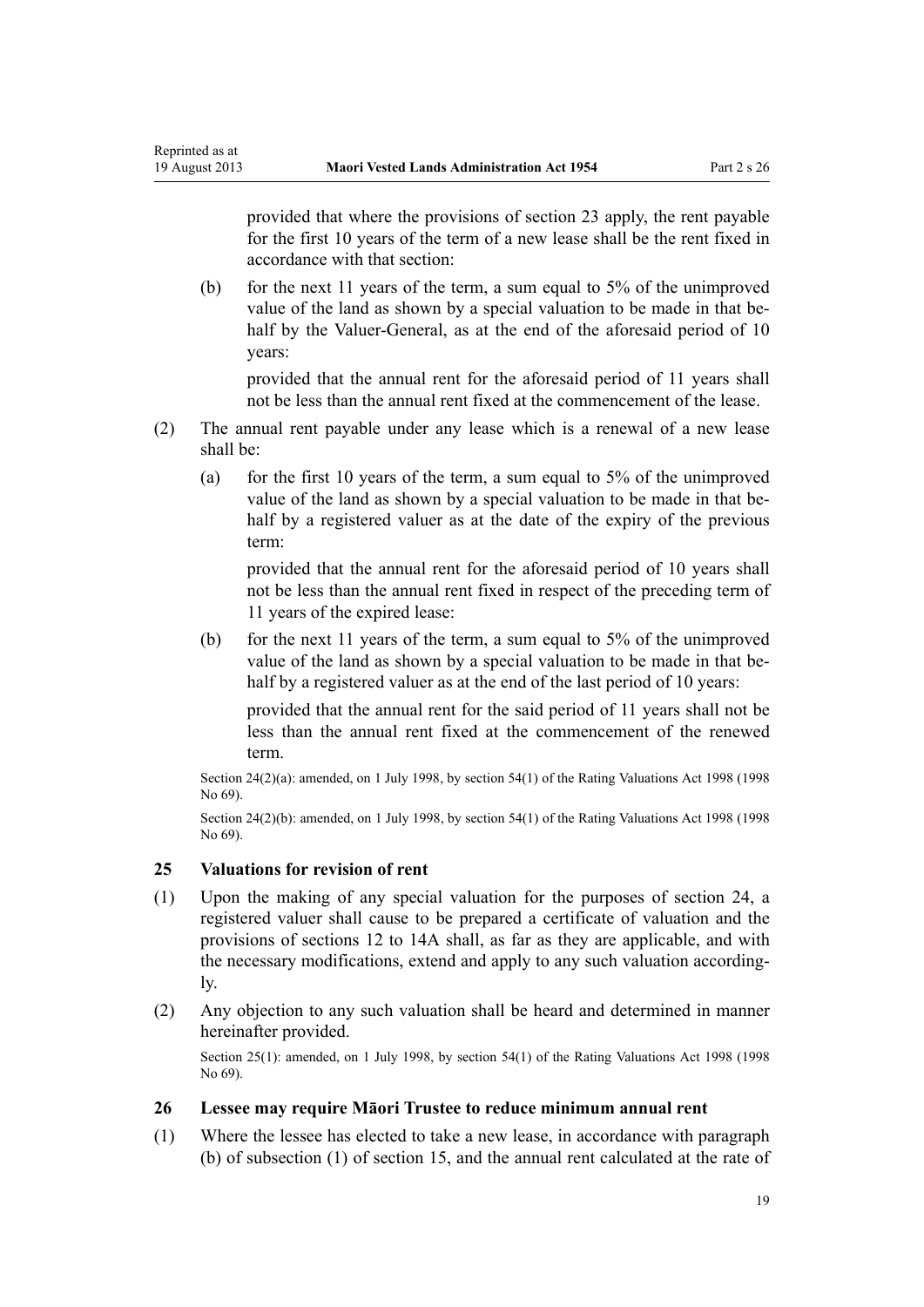<span id="page-19-0"></span>5% of the unimproved value of the land, as determined by the special valuation, is less than the minimum annual rent, the lessee, in giving notice of his election to the Māori Trustee, may require the Māori Trustee to reduce the rent to an amount being not less than the amount of the rent calculated as aforesaid or to an amount being four-fifths of the minimum annual rent, whichever amount is the greater, on the ground that the quality of the land has deteriorated through causes which were not reasonably within the control of the lessee or of any former lessee; and if the Māori Trustee refuses so to reduce the rent, he shall, as soon as practicable thereafter, refer the question to the Land Valuation Tribunal for determination in accordance with the provisions of [section 50](#page-28-0).

(2) If within the period in which he has been required to elect to take a new lease the lessee has not required the Māori Trustee to reduce the rent as aforesaid, the lessee shall be deemed to have elected to take a new lease at the minimum annual rent.

Section 26 heading: amended, on 1 July 2009, pursuant to [section 30\(2\)\(a\)](http://prd-lgnz-nlb.prd.pco.net.nz/pdflink.aspx?id=DLM1583888) of the Māori Trustee Amendment Act 2009 (2009 No 12).

Section 26(1): amended, on 1 July 2009, pursuant to [section 30\(2\)\(a\)](http://prd-lgnz-nlb.prd.pco.net.nz/pdflink.aspx?id=DLM1583888) of the Māori Trustee Amendment Act 2009 (2009 No 12).

Section 26(1): amended, on 1 September 1977, by [section 6\(6\)](http://prd-lgnz-nlb.prd.pco.net.nz/pdflink.aspx?id=DLM442575) of the Land Valuation Proceedings Amendment Act 1977 (1977 No 15).

Section 26(2): amended, on 1 July 2009, pursuant to [section 30\(2\)\(a\)](http://prd-lgnz-nlb.prd.pco.net.nz/pdflink.aspx?id=DLM1583888) of the Maori Trustee Amendment Act 2009 (2009 No 12).

### **27 Provision as to compensation for improvements**

- (1) Every new lease and every renewal thereof shall contain a provision to the effect that, due notice of his intention to resume possession of the land having been given by the Māori Trustee in accordance with the provisions of [section](#page-16-0) [21,](#page-16-0) the lessee shall be entitled, on delivering possession of the land, and not being in any way in default under the terms of his lease, to receive compensation for all improvements effected by him to the extent of two-thirds of the value of those improvements according to a special valuation to be made in that behalf by a registered valuer as at the date of the expiry of the lease or of the expiry of the 15th year of the term of the lease, as the case may require.
- (2) The provisions of [section 18](#page-15-0) shall, with the necessary modifications, extend and apply to any improvements for which the lessee is entitled to compensation and any other improvements on the land which, before possession of the land has been delivered, have been destroyed or appreciably damaged or depreciated.

Section 27(1): amended, on 1 July 2009, pursuant to [section 30\(2\)\(a\)](http://prd-lgnz-nlb.prd.pco.net.nz/pdflink.aspx?id=DLM1583888) of the Māori Trustee Amendment Act 2009 (2009 No 12).

Section 27(1): amended, on 1 July 1998, by [section 54\(1\)](http://prd-lgnz-nlb.prd.pco.net.nz/pdflink.aspx?id=DLM427717) of the Rating Valuations Act 1998 (1998 No 69).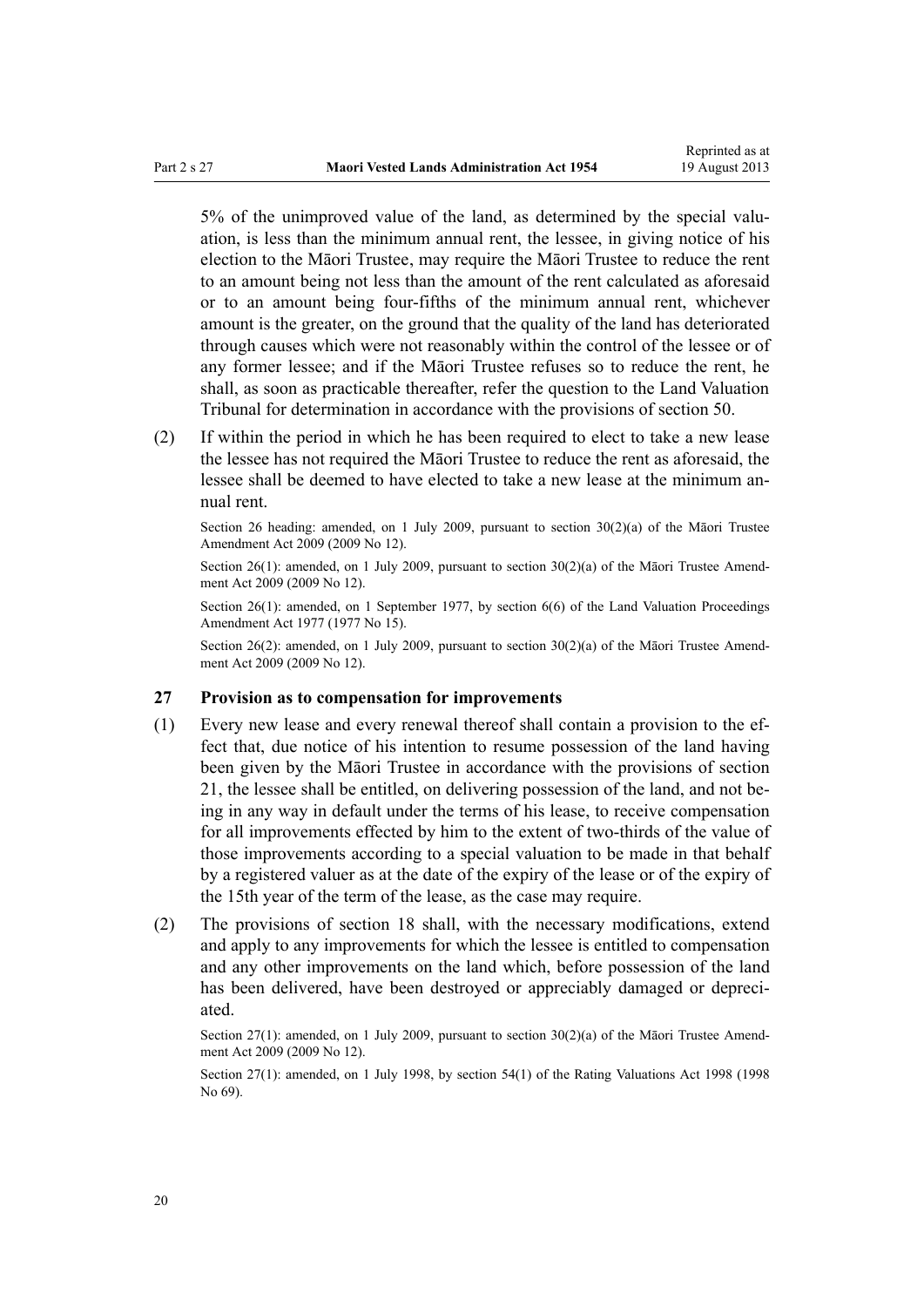# **28 Valuations for purposes of determining compensation**

Every valuation made for the purposes of [section 27](#page-19-0) shall be made as nearly as may be in accordance with the provisions of [section 11](#page-10-0) and all the provisions of that section and of [sections 12 to 14A](#page-11-0) shall, as far as they are applicable, and with the necessary modifications, extend and apply to any such valuation accordingly.

Section 28: amended, on 1 July 1998, by [section 54\(1\)](http://prd-lgnz-nlb.prd.pco.net.nz/pdflink.aspx?id=DLM427717) of the Rating Valuations Act 1998 (1998 No 69).

# **29 Reservation of rights to timber trees**

<span id="page-20-0"></span>Reprinted as at

- (1) Every new lease may, in the discretion of the Māori Trustee, contain a provision reserving to him all rights in respect of timber or timber trees being or growing on the land, and rights of access over the land comprised in the lease for the purpose of extracting timber or timber trees, whether being or growing on the land comprised in the lease or otherwise.
- (2) Nothing in any new lease reserving rights in respect of timber or timber trees shall apply to any timber trees planted by the lessee or by any former lessee or to any timber derived from timber trees so planted.
- (3) Notwithstanding the provisions of this Act, or of any new lease, the Māori Trustee may, in any case where, by reason of the reservation to him of rights in respect of timber or timber trees, the lessee's use and enjoyment of an area of 50 acres or more is unduly restricted or interfered with, make such reduction in the rent reserved by the lease, and for such period, as to him appears appropriate in the circumstances.
- (4) Every new lease in which any rights in respect of timber or timber trees are reserved to the Māori Trustee shall contain a provision to the effect that any rights in relation to the extraction of the timber by the Māori Trustee or his agents or licensees shall be exercised in a reasonable manner and so as to cause the least interference with the lessee's use of the land; and the lease shall further provide that, in the event of the lessee suffering damage as the result of any neglect on the part of the Māori Trustee or his agents or licensees to observe the aforesaid provision, the lessee shall be entitled to compensation, the amount of which, in default of agreement, shall be determined by arbitration.
- (5) Notwithstanding that in any new lease or renewal thereof the Māori Trustee may have reserved all rights in respect of timber or timber trees, it shall be lawful for a lessee to use, for any purpose in relation to fencing, any timber from trees which have been severed from the land; but, unless the lease contains an express provision authorising him in that behalf, a lessee who severs timber trees from the land, whether for purposes related to fencing or not, shall be liable to the Māori Trustee for damages in respect of the timber trees severed by the lessee.
- (6) Nothing in this section, or in any reservation contained in any new lease, shall be so construed as to prevent the Māori Trustee from disposing of any timber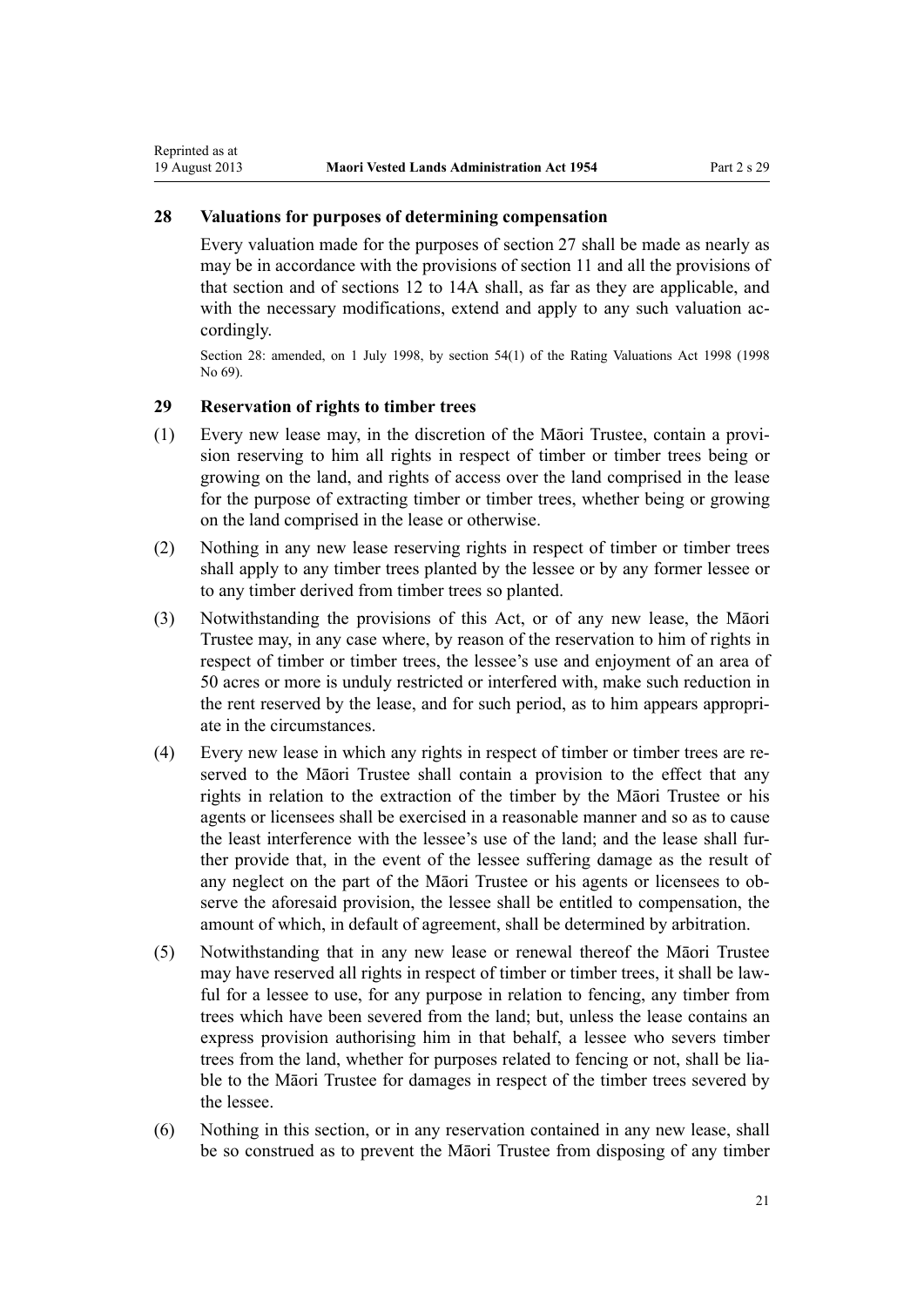<span id="page-21-0"></span>or timber trees to the lessee upon such terms as may be agreed on between the Māori Trustee and the lessee.

Section 29(1): amended, on 1 July 2009, pursuant to [section 30\(2\)\(a\)](http://prd-lgnz-nlb.prd.pco.net.nz/pdflink.aspx?id=DLM1583888) of the Māori Trustee Amendment Act 2009 (2009 No 12).

Section 29(3): amended, on 1 July 2009, pursuant to [section 30\(2\)\(a\)](http://prd-lgnz-nlb.prd.pco.net.nz/pdflink.aspx?id=DLM1583888) of the Māori Trustee Amendment Act 2009 (2009 No 12).

Section 29(4): amended, on 1 July 2009, pursuant to section  $30(2)(a)$  of the Maori Trustee Amendment Act 2009 (2009 No 12).

Section 29(5): amended, on 1 July 2009, pursuant to [section 30\(2\)\(a\)](http://prd-lgnz-nlb.prd.pco.net.nz/pdflink.aspx?id=DLM1583888) of the Māori Trustee Amendment Act 2009 (2009 No 12).

Section 29(6): amended, on 1 July 2009, pursuant to [section 30\(2\)\(a\)](http://prd-lgnz-nlb.prd.pco.net.nz/pdflink.aspx?id=DLM1583888) of the Māori Trustee Amendment Act 2009 (2009 No 12).

# **30 Assignment of leases**

- (1) Every new lease, and every renewal thereof, shall contain a provision to the effect that where the lessee desires to assign his lease, whether in whole or in part, he shall first offer to surrender the lease, in whole or in part, to the Māori Trustee for a consideration to be agreed on between the lessee and the Māori Trustee, and, failing agreement within 2 months from the date of the offer to surrender being made to the Māori Trustee as to the amount of the consideration, the lessee shall be at liberty to make any assignment which is otherwise permitted by his lease.
- (2) Nothing in any provision in any lease under subsection (1) shall apply to any assignment as between spouses, or between civil union partners or de facto partners, or to any assignment to any child, brother, or sister of the lessee, or to any assignment by operation of law or to any disposition by will.

Section 30(1): amended, on 1 July 2009, pursuant to [section 30\(2\)\(a\)](http://prd-lgnz-nlb.prd.pco.net.nz/pdflink.aspx?id=DLM1583888) of the Māori Trustee Amendment Act 2009 (2009 No 12).

Section 30(2): amended, on 19 August 2013, by [section 9](http://prd-lgnz-nlb.prd.pco.net.nz/pdflink.aspx?id=DLM5045103) of the Marriage (Definition of Marriage) Amendment Act 2013 (2013 No 20).

Section 30(2): amended, on 26 April 2005, by [section 7](http://prd-lgnz-nlb.prd.pco.net.nz/pdflink.aspx?id=DLM333795) of the Relationships (Statutory References) Act 2005 (2005 No 3).

### **31 Form of new lease**

(1) Every new lease shall be in the form prescribed in [Schedule 1](#page-40-0):

provided that the form may, in the discretion of the Māori Trustee, be varied to meet the circumstances of any particular case.

(2) Every new lease shall be deemed to be subject to all existing encumbrances, liens, and interests (if any) registered against any prior lease of the vested land concerned to the lessee to whom a new lease is granted and, notwithstanding anything contained in the [Land Transfer Act 1952](http://prd-lgnz-nlb.prd.pco.net.nz/pdflink.aspx?id=DLM269031), the District Land Registrar shall register against the new lease all such encumbrances, liens, and interests accordingly in the order of their registered priority.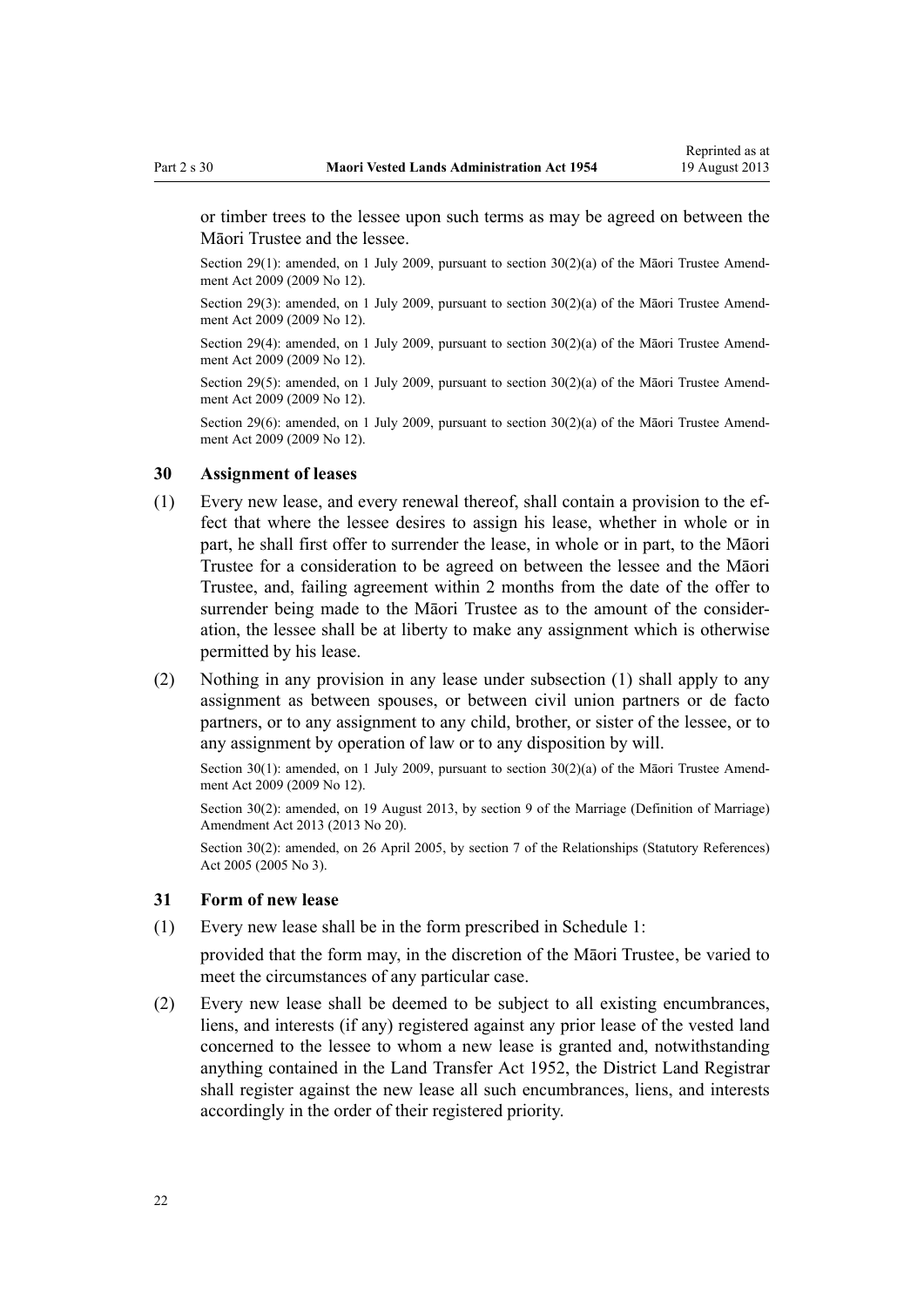<span id="page-22-0"></span>Reprinted as at

(3) Nothing in the Land Settlement Promotion and Land Acquisition Act 1952 shall apply to the grant of a new lease otherwise than under the provisions of section 32 or [section 33](#page-23-0) of this Act.

Section 31(1) proviso: amended, on 1 July 2009, by [section 30\(1\)](http://prd-lgnz-nlb.prd.pco.net.nz/pdflink.aspx?id=DLM1583888) of the Maori Trustee Amendment Act 2009 (2009 No 12).

Section 31(3): amended, on 19 December 1968, by section 2(3) of the Land Settlement Promotion and Land Acquisition Amendment Act 1968 (1968 No 152).

# **32 Procedure where lessee does not accept new lease or renewal of a lease**

- (1) Where the lessee elects not to accept a new lease or fails to execute a memorandum of lease within 1 month after the memorandum is tendered to him for the purpose, the right to a new lease of the land shall, as soon as practicable, be submitted to public competition by public tender, subject to the following terms and conditions:
	- (a) the upset rent shall be the rent at which a new lease was offered to the lessee:
	- (b) the amount of the upset rent, and the value of improvements as fixed by the special valuation under [section 11](#page-10-0), shall be stated in an advertisement calling for tenders:
	- (c) the outgoing lessee shall be entitled to tender:
	- (d) the highest tender (being not less than the upset rent) shall be accepted:
	- (e) the successful tenderer, not being the outgoing lessee, shall, within 7 days after notice has been given to him that he has been declared the purchaser of the aforesaid right, pay to the Māori Trustee the amount of the value of the improvements as fixed by the aforesaid special valuation:
	- (f) except in cases where the outgoing lessee is the purchaser, the Māori Trustee shall, when he has satisfied himself that the outgoing lessee has let the new lessee into quiet possession of the land and that none of the improvements which were thereon when the special valuation aforesaid was made have been destroyed or appreciably damaged or depreciated, pay over to the outgoing lessee, or other person entitled to receive payment, the amount received by him from the new lessee in respect of improvements for which the outgoing lessee is entitled to receive compensation:
	- (g) except in cases where the outgoing lessee is the purchaser, if any of the said improvements have been destroyed or appreciably damaged or depreciated, the value of the improvements so destroyed or, as the case may be, the cost of repairing or restoring any improvements so damaged or depreciated shall be determined by agreement between the Māori Trustee and the outgoing lessee, or, in default of agreement, by the Land Valuation Tribunal, and the amount so determined, together with the amount of any costs, charges, or expenses incurred by the Māori Trustee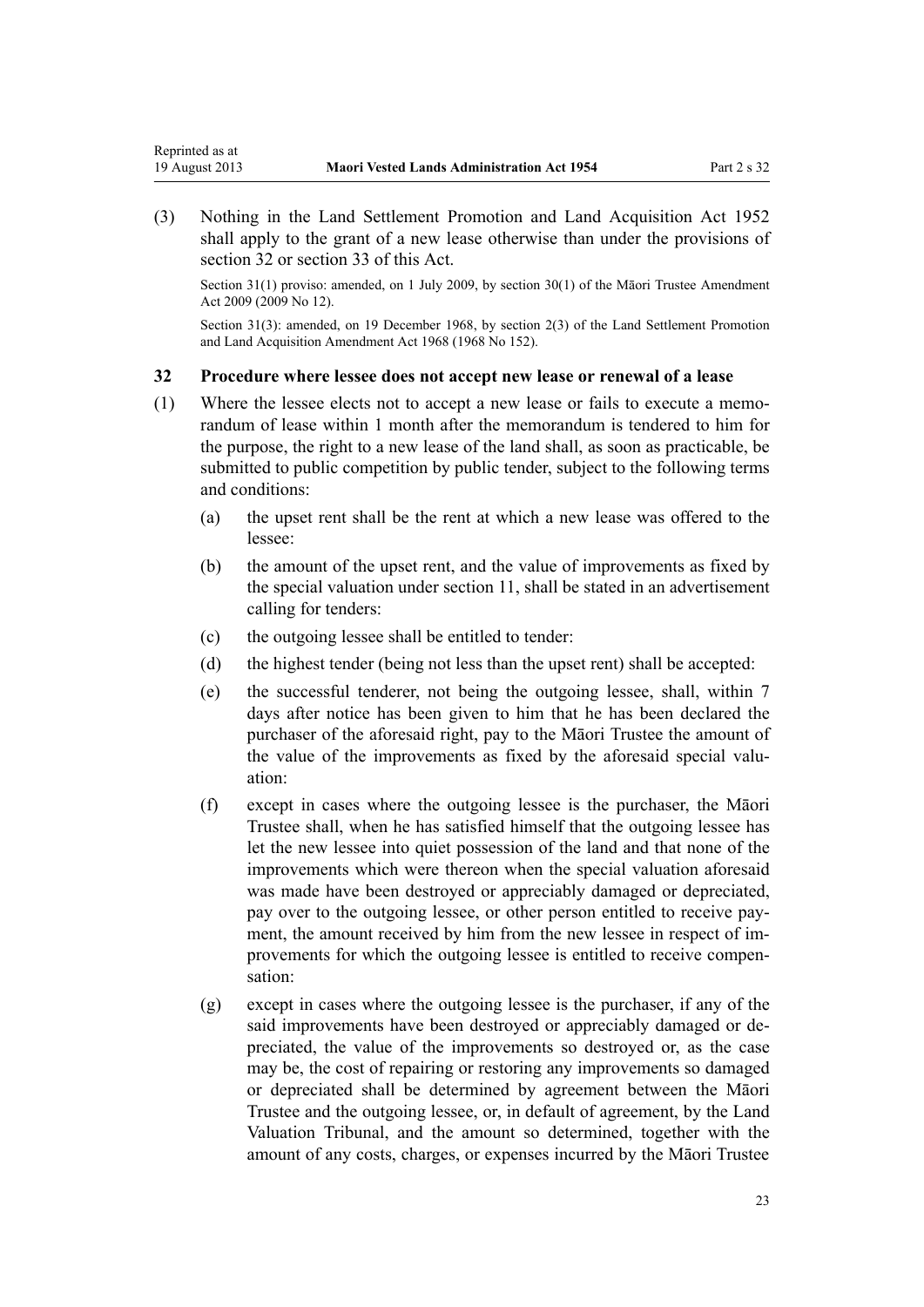<span id="page-23-0"></span>in or about the determination, shall be deducted from the amount payable as aforesaid to the outgoing lessee or other person entitled to receive payment, and the amount deducted, except so much thereof as has been deducted for costs, charges, or expenses, which shall be retained by the Māori Trustee, shall be returned by the Māori Trustee to the new lessee.

- (2) Where the lessee holding under a new lease, or under a renewal of a new lease, elects not to take a renewal of his lease or a further renewal thereof, the Māori Trustee shall require a registered valuer to make a special valuation of all improvements on the land for which the lessee is entitled to compensation, and shall submit the right to a new lease of the land for public competition by public tender, subject to the terms and conditions prescribed by subsection (1); and the provisions of that subsection and of sections 33 and [34](#page-24-0) shall, with the necessary modifications, apply accordingly.
- (3) In respect of any valuation made for the purposes of subsection (2) there shall subsist a right of objection and the provisions of [section 14](#page-12-0) shall, with the necessary modifications, extend and apply to any such valuation.

Section  $32(1)(e)$ : amended, on 1 July 2009, pursuant to section  $30(2)(a)$  of the Māori Trustee Amendment Act 2009 (2009 No 12).

Section 32(1)(f): amended, on 1 July 2009, pursuant to [section 30\(2\)\(a\)](http://prd-lgnz-nlb.prd.pco.net.nz/pdflink.aspx?id=DLM1583888) of the Māori Trustee Amendment Act 2009 (2009 No 12).

Section  $32(1)(g)$ : amended, on 1 July 2009, pursuant to section  $30(2)(a)$  of the Maori Trustee Amendment Act 2009 (2009 No 12).

Section  $32(1)(g)$ : amended, on 1 September 1977, by section  $6(6)$  of the Land Valuation Proceedings Amendment Act 1977 (1977 No 15).

Section 32(2): amended, on 1 July 2009, pursuant to [section 30\(2\)\(a\)](http://prd-lgnz-nlb.prd.pco.net.nz/pdflink.aspx?id=DLM1583888) of the Māori Trustee Amendment Act 2009 (2009 No 12).

Section 32(2): amended, on 1 July 1998, by [section 54\(1\)](http://prd-lgnz-nlb.prd.pco.net.nz/pdflink.aspx?id=DLM427717) of the Rating Valuations Act 1998 (1998 No 69).

# **33 Procedure where right to new lease not purchased**

- (1) If the right to a new lease is not purchased under [section 32,](#page-22-0) or if the purchaser, not being the outgoing lessee, fails to pay to the Māori Trustee within the time limited in that behalf the amount of the value of improvements, or if the purchaser fails to execute the memorandum of lease within 1 month after the memorandum is tendered to him for the purpose, the Māori Trustee may at any time thereafter, and from time to time as often as he thinks it necessary so to do, or until a tender has been accepted, submit to public competition by public tender a right to a new lease of the land at such rent, and subject to the payment of such sum for the value of improvements as the Māori Trustee may determine, but otherwise on the terms and conditions prescribed in [section 32.](#page-22-0)
- (2) Where a right to a new lease has been submitted to public competition by public tender under this section, and the amount received by the Māori Trustee as the value of the improvements is less than the amount of compensation to which the outgoing lessee is entitled, the lessee shall accept the amount re-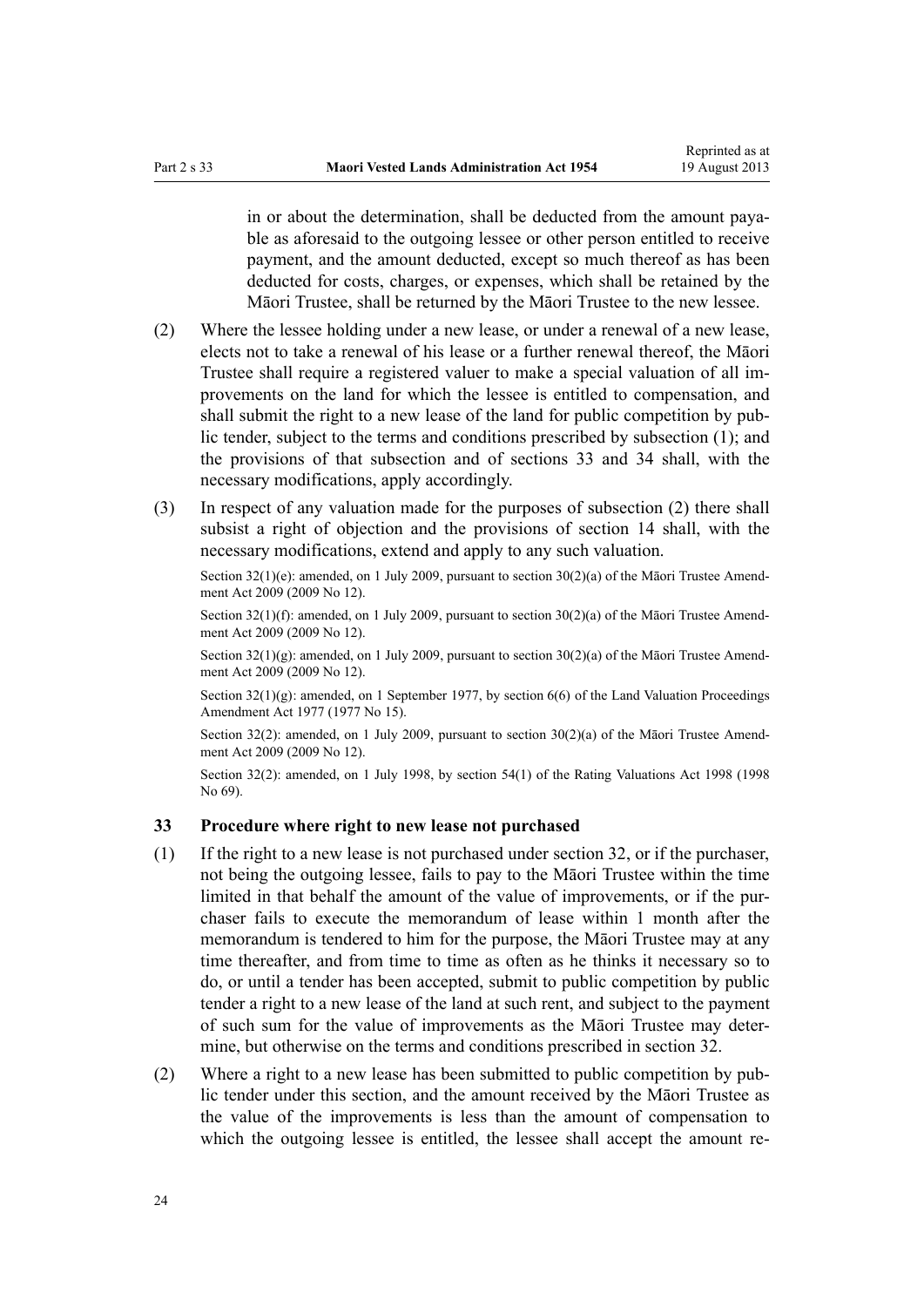<span id="page-24-0"></span>ceived by the Māori Trustee, subject to any deduction made in accordance with the provisions of [section 32](#page-22-0), in full satisfaction of the compensation due to him.

Section 33(1): amended, on 1 July 2009, pursuant to [section 30\(2\)\(a\)](http://prd-lgnz-nlb.prd.pco.net.nz/pdflink.aspx?id=DLM1583888) of the Māori Trustee Amendment Act 2009 (2009 No 12).

Section 33(2): amended, on 1 July 2009, pursuant to [section 30\(2\)\(a\)](http://prd-lgnz-nlb.prd.pco.net.nz/pdflink.aspx?id=DLM1583888) of the Māori Trustee Amendment Act 2009 (2009 No 12).

# **34 Date of commencement of new lease when offered for public competition**

In offering for public competition the right to a new lease, the Māori Trustee may impose a condition that the right to take possession under the new lease shall commence on 1 January or July in the appropriate year.

Section 34: amended, on 1 July 2009, pursuant to [section 30\(2\)\(a\)](http://prd-lgnz-nlb.prd.pco.net.nz/pdflink.aspx?id=DLM1583888) of the Māori Trustee Amendment Act 2009 (2009 No 12).

# *Jurisdiction of Land Valuation Tribunal*

Heading: amended, on 1 September 1977, pursuant to [section 6\(6\)](http://prd-lgnz-nlb.prd.pco.net.nz/pdflink.aspx?id=DLM442575) of the Land Valuation Proceedings Amendment Act 1977 (1977 No 15).

# **35 Commencement of proceedings under section 10**

- (1) Every proceeding in the Land Valuation Tribunal under [section 10](#page-10-0) shall be commenced by notice of motion lodged at the appropriate office of the District Court (as defined in [section 2](http://prd-lgnz-nlb.prd.pco.net.nz/pdflink.aspx?id=DLM249219) of the Land Valuation Proceedings Act 1948).
- (2) Every such notice of motion shall be accompanied by a statement of the material facts, specifying those relied upon by the party giving the notice of motion and setting forth the nature of the declaration sought from the Land Valuation Tribunal, and accompanied by all relevant documents or copies thereof. The statement and documents shall be verified by declaration by the party by or on whose behalf they are lodged or by some other persons competent to do so.

Section 35(1): amended, on 1 April 1980, pursuant to [section 18\(2\)](http://prd-lgnz-nlb.prd.pco.net.nz/pdflink.aspx?id=DLM35085) of the District Courts Amendment Act 1979 (1979 No 125).

Section 35(1): amended, on 1 September 1977, by [section 6\(6\)](http://prd-lgnz-nlb.prd.pco.net.nz/pdflink.aspx?id=DLM442575) of the Land Valuation Proceedings Amendment Act 1977 (1977 No 15).

Section 35(2): amended, on 1 September 1977, by [section 6\(6\)](http://prd-lgnz-nlb.prd.pco.net.nz/pdflink.aspx?id=DLM442575) of the Land Valuation Proceedings Amendment Act 1977 (1977 No 15).

#### **36 Service of notices**

A duplicate of the notice of motion and of the statement required by section 35 shall be served upon the Māori Trustee where the lessee is the applicant and upon the lessee where the Māori Trustee is the applicant.

Section 36: amended, on 1 July 2009, pursuant to [section 30\(2\)\(a\)](http://prd-lgnz-nlb.prd.pco.net.nz/pdflink.aspx?id=DLM1583888) of the Māori Trustee Amendment Act 2009 (2009 No 12).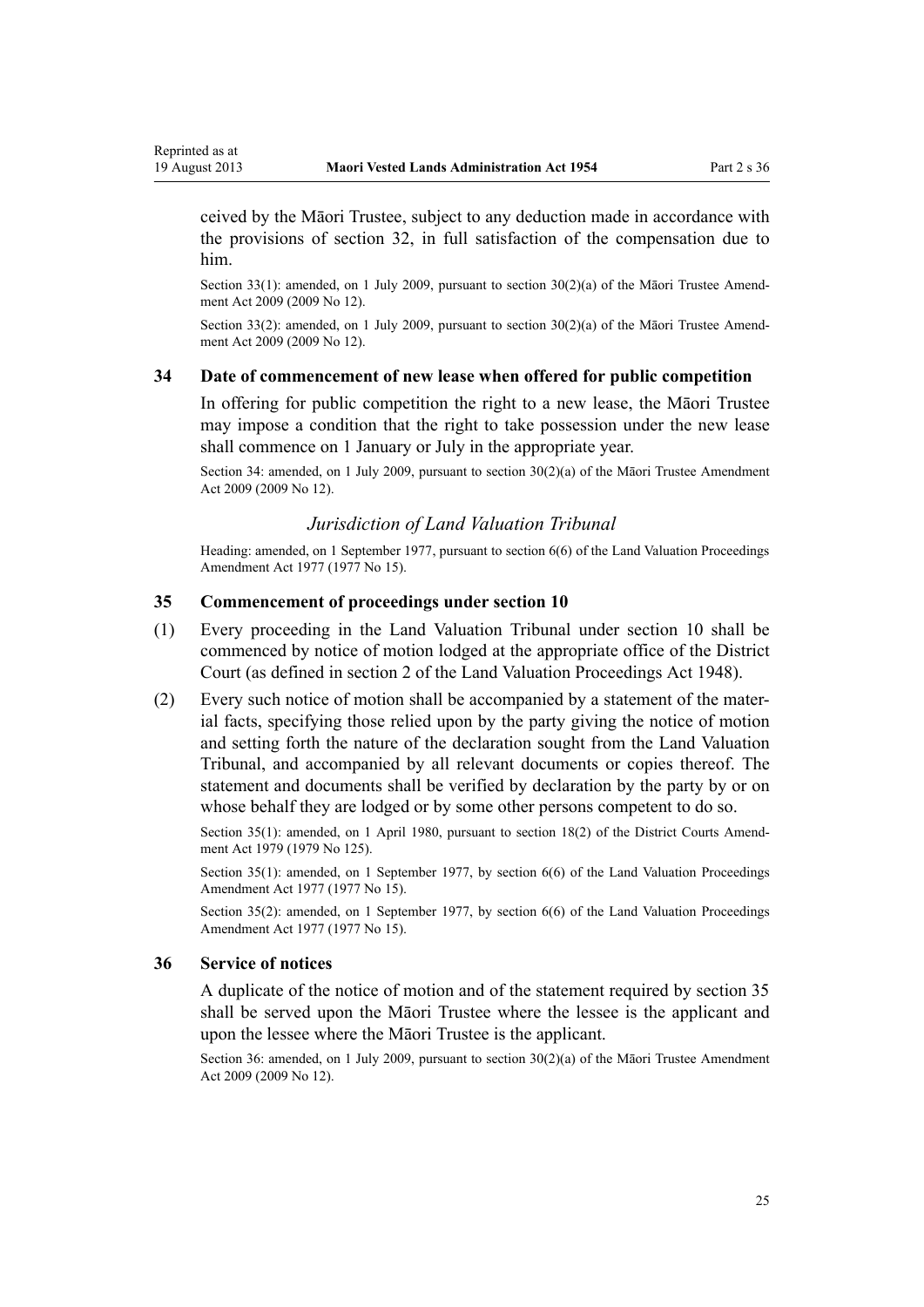#### <span id="page-25-0"></span>**37 Statements in answer**

- (1) The party upon whom notice of motion is served shall, within 2 months from the date upon which the notice was served on him, lodge with the District Court in which the notice of motion was filed a statement in answer to the statement accompanying the notice of motion, admitting or denying the matters therein alleged and adducing such other additional facts as are relied upon by him, and shall serve a copy thereof upon the applicant.
- (2) Every such statement filed in answer shall be verified in manner prescribed by subsection (2) of [section 35](#page-24-0).

Section 37(1): amended, on 1 April 1980, pursuant to [section 18\(2\)](http://prd-lgnz-nlb.prd.pco.net.nz/pdflink.aspx?id=DLM35085) of the District Courts Amendment Act 1979 (1979 No 125).

Section 37(1): amended, on 1 September 1977, by [section 6\(6\)](http://prd-lgnz-nlb.prd.pco.net.nz/pdflink.aspx?id=DLM442575) of the Land Valuation Proceedings Amendment Act 1977 (1977 No 15).

# **38 Evidence as to other matters to be brought only by leave**

No party to any proceedings aforesaid shall, except with the leave of the Land Valuation Tribunal, bring evidence as to any matter not alleged in the statement filed in the Land Valuation Tribunal by him or on his behalf.

Section 38: amended, on 1 September 1977, by [section 6\(6\)](http://prd-lgnz-nlb.prd.pco.net.nz/pdflink.aspx?id=DLM442575) of the Land Valuation Proceedings Amendment Act 1977 (1977 No 15).

## **39 Proceedings to be determined by Land Valuation Tribunal**

All such proceedings shall be heard and determined by the Land Valuation Tribunal.

Section 39 heading: amended, on 1 September 1977, pursuant to [section 6\(6\)](http://prd-lgnz-nlb.prd.pco.net.nz/pdflink.aspx?id=DLM442575) of the Land Valuation Proceedings Amendment Act 1977 (1977 No 15).

Section 39: amended, on 1 September 1977, by [section 6\(6\)](http://prd-lgnz-nlb.prd.pco.net.nz/pdflink.aspx?id=DLM442575) of the Land Valuation Proceedings Amendment Act 1977 (1977 No 15).

## **40 Proceedings in relation to destroyed or damaged improvements**

- (1) Any proceeding brought under [section 18](#page-15-0) or [section 32](#page-22-0) for a determination in relation to the value of any improvements appreciably damaged or destroyed, or the cost of repairing or restoring any such improvements, shall be heard and determined by the Land Valuation Tribunal, and no appeal shall lie to the Valuation Court from the decision of the Tribunal.
- (2) Any such proceeding shall be commenced by the filing of a notice of motion by the Māori Trustee accompanied by a statement setting forth the nature and extent of the improvements which have been damaged or destroyed, the value of those improvements as fixed by the Māori Trustee or the lessee, as the case may be, or the cost of repairing or restoring the same as fixed by the Māori Trustee and the lessee respectively, and such other particulars as may appear to be relevant to the issue. Any such statement shall be verified in the manner prescribed, in relation to statements, by subsection (2) of [section 35.](#page-24-0)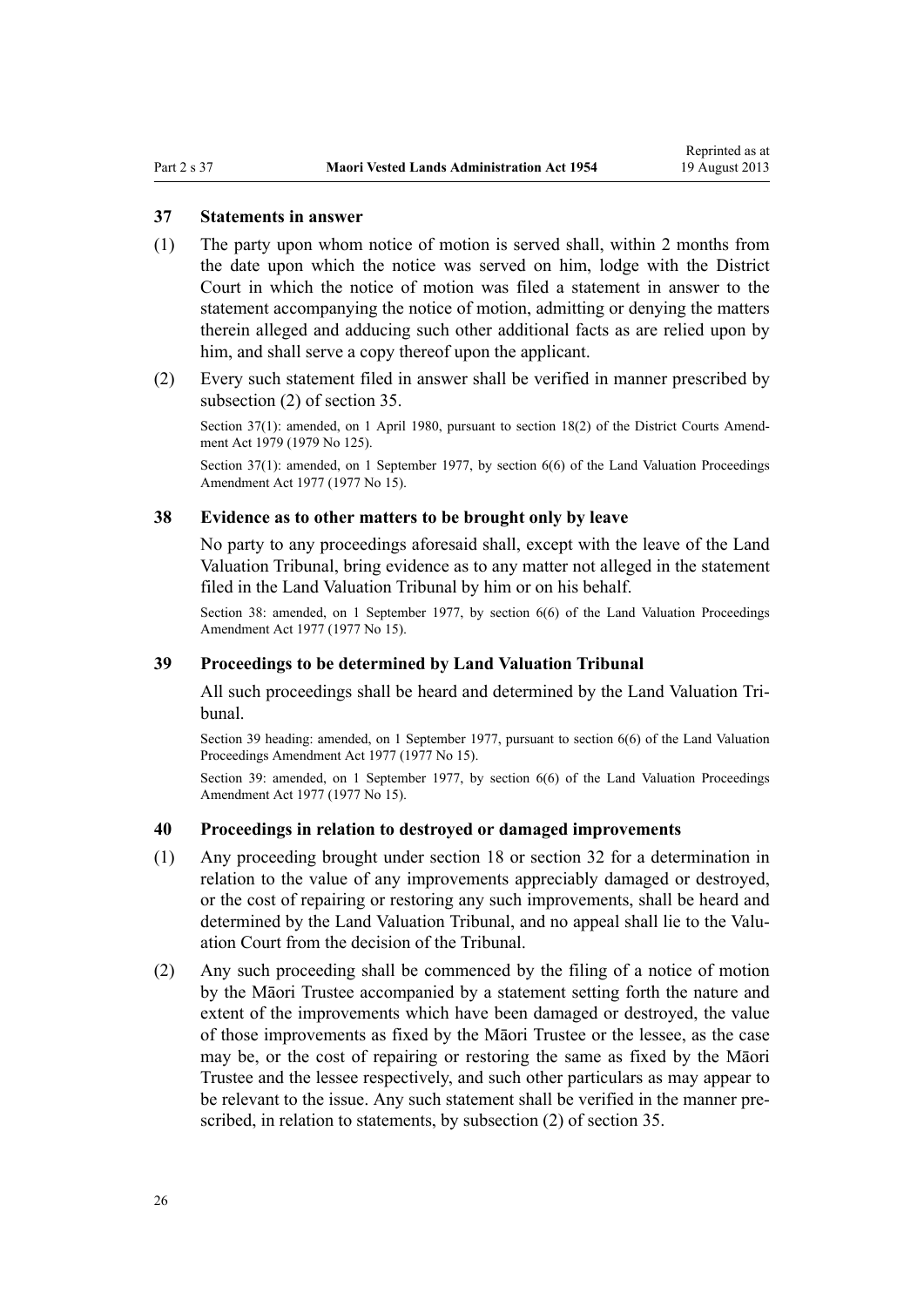<span id="page-26-0"></span>Section  $40(1)$ : amended, on 1 September 1977, by section  $6(6)$  of the Land Valuation Proceedings Amendment Act 1977 (1977 No 15).

Section 40(2): amended, on 1 July 2009, pursuant to [section 30\(2\)\(a\)](http://prd-lgnz-nlb.prd.pco.net.nz/pdflink.aspx?id=DLM1583888) of the Māori Trustee Amendment Act 2009 (2009 No 12).

# **41 Objections to valuations to be determined by Land Valuation Tribunal**

All objections to valuations made pursuant to any of the provisions of this Act shall be heard and determined in the Land Valuation Tribunal.

Section 41 heading: amended, on 1 September 1977, by [section 6\(6\)](http://prd-lgnz-nlb.prd.pco.net.nz/pdflink.aspx?id=DLM442575) of the Land Valuation Proceedings Amendment Act 1977 (1977 No 15).

Section 41: amended, on 1 September 1977, by [section 6\(6\)](http://prd-lgnz-nlb.prd.pco.net.nz/pdflink.aspx?id=DLM442575) of the Land Valuation Proceedings Amendment Act 1977 (1977 No 15).

# **42 Hearing and determinations of objections**

- (1) In hearing and determining any objection, the Land Valuation Tribunal to whom the objections are referred shall proceed as nearly as may be as if it were hearing and determining an objection to a valuation under the Valuation of Land Act 1951.
- (2) If on the hearing of any objection, the Land Valuation Tribunal makes any alteration in the valuation, it shall make all such consequential alterations as are necessary for the purpose of fixing the capital and unimproved values and the value of improvements.

Section 42(1): amended, on 1 September 1977, by [section 6\(6\)](http://prd-lgnz-nlb.prd.pco.net.nz/pdflink.aspx?id=DLM442575) of the Land Valuation Proceedings Amendment Act 1977 (1977 No 15).

Section 42(2): amended, on 1 September 1977, by [section 6\(6\)](http://prd-lgnz-nlb.prd.pco.net.nz/pdflink.aspx?id=DLM442575) of the Land Valuation Proceedings Amendment Act 1977 (1977 No 15).

# **43 Notification of amendments**

The Registrar of the District Court in which the proceedings were filed shall notify the registered valuer who conducted the valuation, the Māori Trustee, and the lessee of every decision of the Land Valuation Tribunal. In any case where any alteration has been made in any valuation by the Tribunal, the Registrar shall require the Māori Trustee and the lessee, after the time for appeal as provided in [section 44](#page-27-0) has expired, to deliver up for amendment the copies of any certificate of valuation held by them and shall amend the copies so that they shall accord with the decision of the Tribunal.

Section 43: amended, on 1 July 2009, pursuant to [section 30\(2\)\(a\)](http://prd-lgnz-nlb.prd.pco.net.nz/pdflink.aspx?id=DLM1583888) of the Māori Trustee Amendment Act 2009 (2009 No 12).

Section 43: amended, on 1 July 1998, by [section 54\(1\)](http://prd-lgnz-nlb.prd.pco.net.nz/pdflink.aspx?id=DLM427717) of the Rating Valuations Act 1998 (1998 No 69).

Section 43: amended, on 1 April 1980, pursuant to [section 18\(2\)](http://prd-lgnz-nlb.prd.pco.net.nz/pdflink.aspx?id=DLM35085) of the District Courts Amendment Act 1979 (1979 No 125).

Section 43: amended, on 1 September 1977, by [section 6\(6\)](http://prd-lgnz-nlb.prd.pco.net.nz/pdflink.aspx?id=DLM442575) of the Land Valuation Proceedings Amendment Act 1977 (1977 No 15).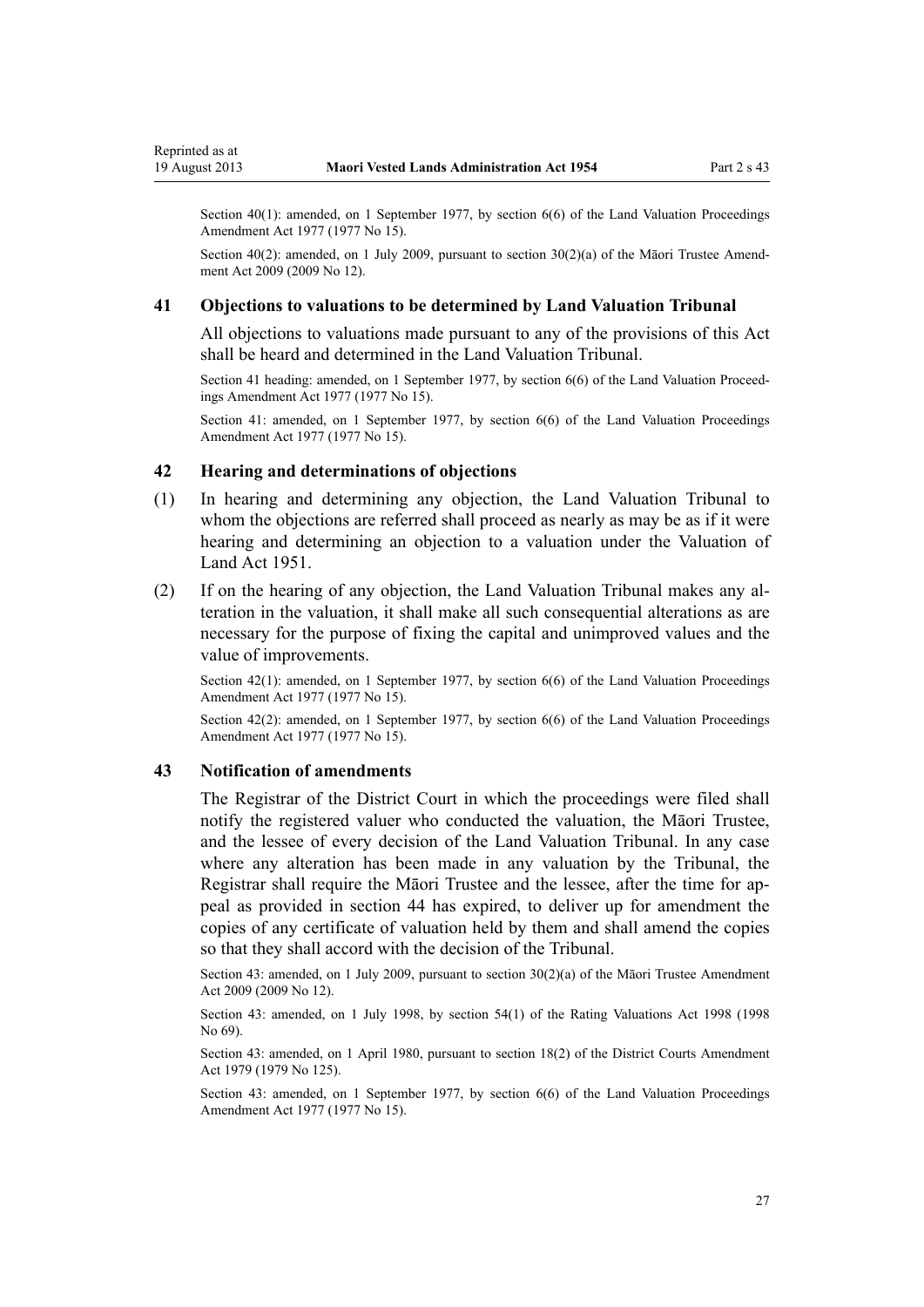# <span id="page-27-0"></span>**44 Appeal to Land Valuation Court from Tribunal's determination**

- (1) Within 2 months after the date of the receipt of the notice given under [section](#page-26-0) [43,](#page-26-0) the Māori Trustee, or the lessee, may appeal to the Valuation Court from any determination of the Land Valuation Tribunal.
- (2) Every such appeal shall be by way of rehearing.

Section 44 heading: amended, on 1 September 1977, pursuant to [section 6\(6\)](http://prd-lgnz-nlb.prd.pco.net.nz/pdflink.aspx?id=DLM442575) of the Land Valuation Proceedings Amendment Act 1977 (1977 No 15).

Section 44(1): amended, on 1 July 2009, pursuant to [section 30\(2\)\(a\)](http://prd-lgnz-nlb.prd.pco.net.nz/pdflink.aspx?id=DLM1583888) of the Māori Trustee Amendment Act 2009 (2009 No 12).

Section 44(1): amended, on 1 September 1977, by [section 6\(6\)](http://prd-lgnz-nlb.prd.pco.net.nz/pdflink.aspx?id=DLM442575) of the Land Valuation Proceedings Amendment Act 1977 (1977 No 15).

### **45 Appeals by notice of motion**

- (1) Every appeal to the Valuation Court shall be brought by notice of motion filed in the office of the District Court in which the proceedings are filed, and setting out the grounds upon which the appeal is based.
- (2) Where the appeal is from part only of the Tribunal's determination, the notice of motion shall specify the part of the decision appealed against.

Section 45(1): amended, on 1 April 1980, pursuant to [section 18\(2\)](http://prd-lgnz-nlb.prd.pco.net.nz/pdflink.aspx?id=DLM35085) of the District Courts Amendment Act 1979 (1979 No 125).

Section 45(2): amended, on 1 September 1977, by [section 6\(6\)](http://prd-lgnz-nlb.prd.pco.net.nz/pdflink.aspx?id=DLM442575) of the Land Valuation Proceedings Amendment Act 1977 (1977 No 15).

### **46 Service of notice of motion**

A copy of the notice of motion shall be served by the lessee on the Māori Trustee where the lessee is the appellant, and by the Māori Trustee on the lessee where the Māori Trustee is the appellant; and, in either case, a duplicate of the notice of motion shall be served on the registered valuer who conducted the valuation.

Section 46: amended, on 1 July 2009, pursuant to [section 30\(2\)\(a\)](http://prd-lgnz-nlb.prd.pco.net.nz/pdflink.aspx?id=DLM1583888) of the Maori Trustee Amendment Act 2009 (2009 No 12).

Section 46: amended, on 1 July 1998, by [section 54\(1\)](http://prd-lgnz-nlb.prd.pco.net.nz/pdflink.aspx?id=DLM427717) of the Rating Valuations Act 1998 (1998 No 69).

#### **47 Cross appeals**

- (1) It shall not be necessary for the Māori Trustee in the case where the lessee appeals, or for the lessee in the case where the Māori Trustee appeals, to give notice by way of cross appeal; but if the party not appealing intends upon the hearing of the appeal to contend that the determination of the Land Valuation Tribunal should be varied, that party shall give to the other party notice of his intention so to contend.
- (2) The omission to give any such notice within a reasonable time shall not diminish the powers of the Valuation Court, but may, at the discretion of the court, be a ground for the adjournment of the appeal or for a special order as to costs.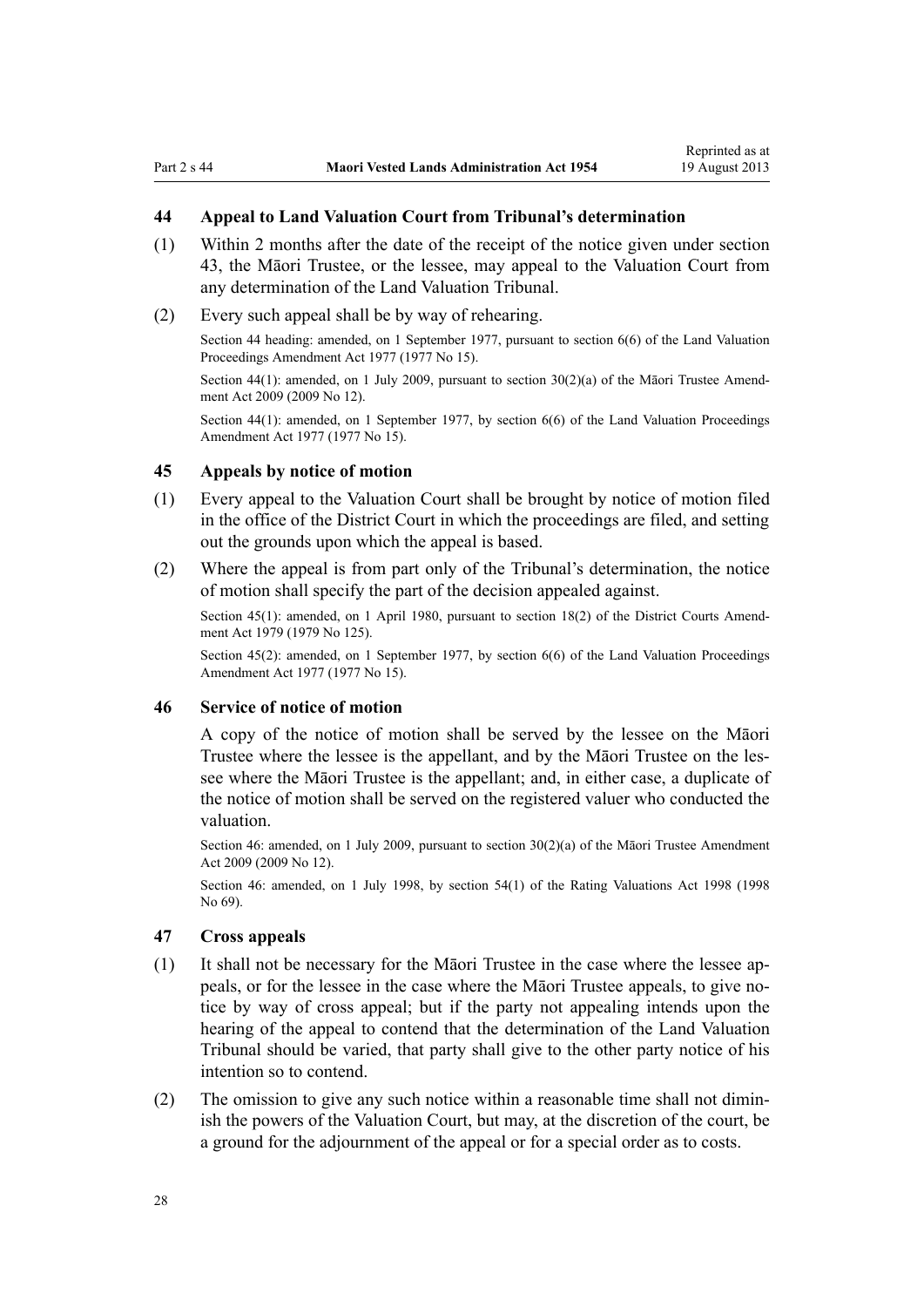<span id="page-28-0"></span>Section 47(1): amended, on 1 July 2009, pursuant to [section 30\(2\)\(a\)](http://prd-lgnz-nlb.prd.pco.net.nz/pdflink.aspx?id=DLM1583888) of the Maori Trustee Amendment Act 2009 (2009 No 12).

Section 47(1): amended, on 1 September 1977, by [section 6\(6\)](http://prd-lgnz-nlb.prd.pco.net.nz/pdflink.aspx?id=DLM442575) of the Land Valuation Proceedings Amendment Act 1977 (1977 No 15).

### **48 Chairman of Tribunal to prepare report**

- (1) Upon the filing of a notice of motion on appeal under this Act, the Chairman of the Land Valuation Tribunal whose determination is appealed from shall, unless a written decision embodying reasons for that decision is given by the Tribunal, forthwith prepare for the Valuation Court a report setting out the reasons for the Tribunal's determination.
- (2) A copy of any report so prepared shall be transmitted by the Registrar of the Valuation Court to the Māori Trustee and to the lessee of the land affected, and to the registered valuer who conducted the valuation.

Section 48 heading: amended, on 1 September 1977, pursuant to [section 6\(6\)](http://prd-lgnz-nlb.prd.pco.net.nz/pdflink.aspx?id=DLM442575) of the Land Valuation Proceedings Amendment Act 1977 (1977 No 15).

Section  $48(1)$ : amended, on 1 September 1977, by section  $6(6)$  of the Land Valuation Proceedings Amendment Act 1977 (1977 No 15).

Section 48(2): amended, on 1 July 2009, pursuant to [section 30\(2\)\(a\)](http://prd-lgnz-nlb.prd.pco.net.nz/pdflink.aspx?id=DLM1583888) of the Māori Trustee Amendment Act 2009 (2009 No 12).

Section 48(2): amended, on 1 July 1998, by [section 54\(1\)](http://prd-lgnz-nlb.prd.pco.net.nz/pdflink.aspx?id=DLM427717) of the Rating Valuations Act 1998 (1998 No 69).

# **49 Court may confirm determination or make alterations in valuation**

- (1) On the hearing of any appeal under this Act, the Valuation Court may confirm the determination appealed against or may make such alterations in the valuation as it thinks proper.
- (2) Where the Valuation Court makes any alteration in a valuation, it shall make all such consequential amendments as are necessary for the purpose of fixing the capital and unimproved values and the value of improvements.
- (3) The provisions of [section 43](#page-26-0) shall, with the necessary modifications, extend and apply to the decision of the Valuation Court, and to the amendment of the copies of the appropriate certificate of valuation held by the Māori Trustee and the lessee.

Section 49(3): amended, on 1 July 2009, pursuant to [section 30\(2\)\(a\)](http://prd-lgnz-nlb.prd.pco.net.nz/pdflink.aspx?id=DLM1583888) of the Māori Trustee Amendment Act 2009 (2009 No 12).

### **50 Determination as to uncontrollable deterioration**

- (1) Any reference of any question to the Valuation Court made under [section 26](#page-18-0) shall be by way of an application by the Māori Trustee.
- (2) Every such application shall be heard and determined by the Land Valuation Tribunal, and the Tribunal shall, subject to the provisions of subsection (3), fix the amount (if any) which in its opinion represents the deterioration in the quality of the land.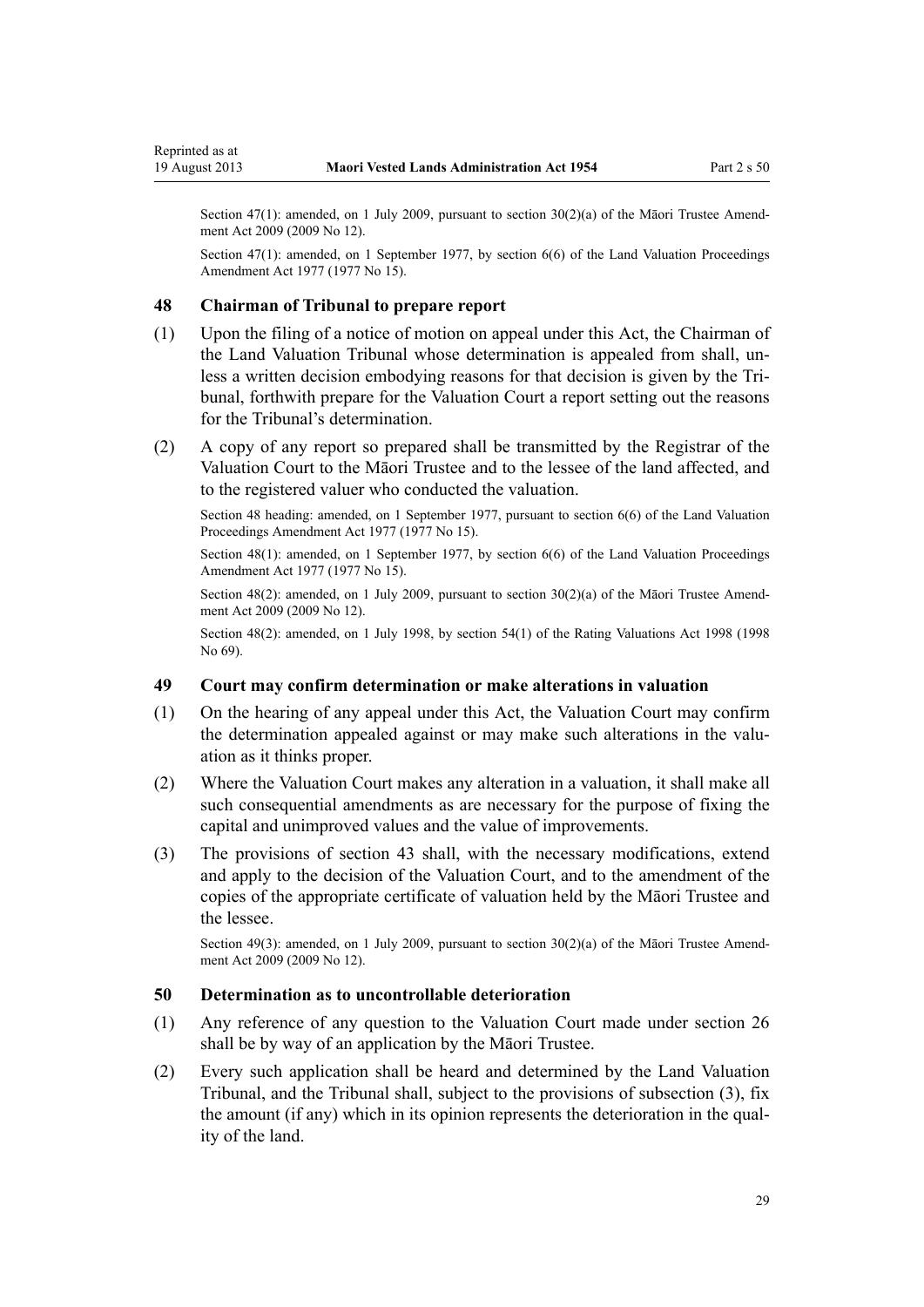<span id="page-29-0"></span>(3) For the purpose of any determination under this section, the Land Valuation Tribunal shall presume that the quality of the land had not deteriorated at the commencement of the subsisting lease in respect thereof, and that the unimproved value as at the date of the commencement of the lease was the value ascertained by capitalising, at the rate of 5%, the rent reserved at the date of the commencement of that subsisting lease, and the Land Valuation Tribunal shall calculate the amount to represent the deterioration in the quality of the land by reference to that date and not any earlier date:

provided that, in fixing the amount to represent the deterioration in the quality of the land, the Land Valuation Tribunal shall fix a sum not greater than 20% of the unimproved value ascertained as aforesaid.

(4) In any proceedings under this section, the onus of proving that the quality of the land has deteriorated through causes not reasonably within the control of the lessee or any former lessee, and the extent of that deterioration, shall be on the lessee.

Section 50(1): amended, on 1 July 2009, pursuant to [section 30\(2\)\(a\)](http://prd-lgnz-nlb.prd.pco.net.nz/pdflink.aspx?id=DLM1583888) of the Maori Trustee Amendment Act 2009 (2009 No 12).

Section 50(2): amended, on 1 September 1977, by [section 6\(6\)](http://prd-lgnz-nlb.prd.pco.net.nz/pdflink.aspx?id=DLM442575) of the Land Valuation Proceedings Amendment Act 1977 (1977 No 15).

Section 50(3): amended, on 1 September 1977, by [section 6\(6\)](http://prd-lgnz-nlb.prd.pco.net.nz/pdflink.aspx?id=DLM442575) of the Land Valuation Proceedings Amendment Act 1977 (1977 No 15).

Section 50(3) proviso: amended, on 1 September 1977, by [section 6\(6\)](http://prd-lgnz-nlb.prd.pco.net.nz/pdflink.aspx?id=DLM442575) of the Land Valuation Proceedings Amendment Act 1977 (1977 No 15).

# **51 Costs**

The Land Valuation Tribunal shall have power to make such order as to costs in respect of any proceedings before it under this Act as it thinks proper, but in no case shall costs be awarded against the Valuer-General.

Section 51: amended, on 1 September 1977, by [section 6\(6\)](http://prd-lgnz-nlb.prd.pco.net.nz/pdflink.aspx?id=DLM442575) of the Land Valuation Proceedings Amendment Act 1977 (1977 No 15).

### **52 Ordinary practice and procedure to apply**

Subject to the foregoing provisions of this Act, the practice and procedure of the Land Valuation Tribunal in the exercise of the jurisdiction conferred upon it by this Act, shall, as nearly as may be, be the same as in the exercise of its ordinary jurisdiction, and all the provisions of the [Land Valuation Proceedings](http://prd-lgnz-nlb.prd.pco.net.nz/pdflink.aspx?id=DLM249212) [Act 1948](http://prd-lgnz-nlb.prd.pco.net.nz/pdflink.aspx?id=DLM249212) and of the Rules made thereunder shall apply accordingly.

Section 52: amended, on 1 September 1977, by [section 6\(6\)](http://prd-lgnz-nlb.prd.pco.net.nz/pdflink.aspx?id=DLM442575) of the Land Valuation Proceedings Amendment Act 1977 (1977 No 15).

Section 52: amended, on 1 April 1969, pursuant to [section 3\(3\)](http://prd-lgnz-nlb.prd.pco.net.nz/pdflink.aspx?id=DLM388233) of the Land Valuation Proceedings Amendment Act 1968 (1968 No 42).

#### **53 Valuer-General's right of audience**

(1) In any proceedings commenced before 1 July 1998 and taken in the Land Valuation Tribunal in relation to any valuation made by the Valuer-General for the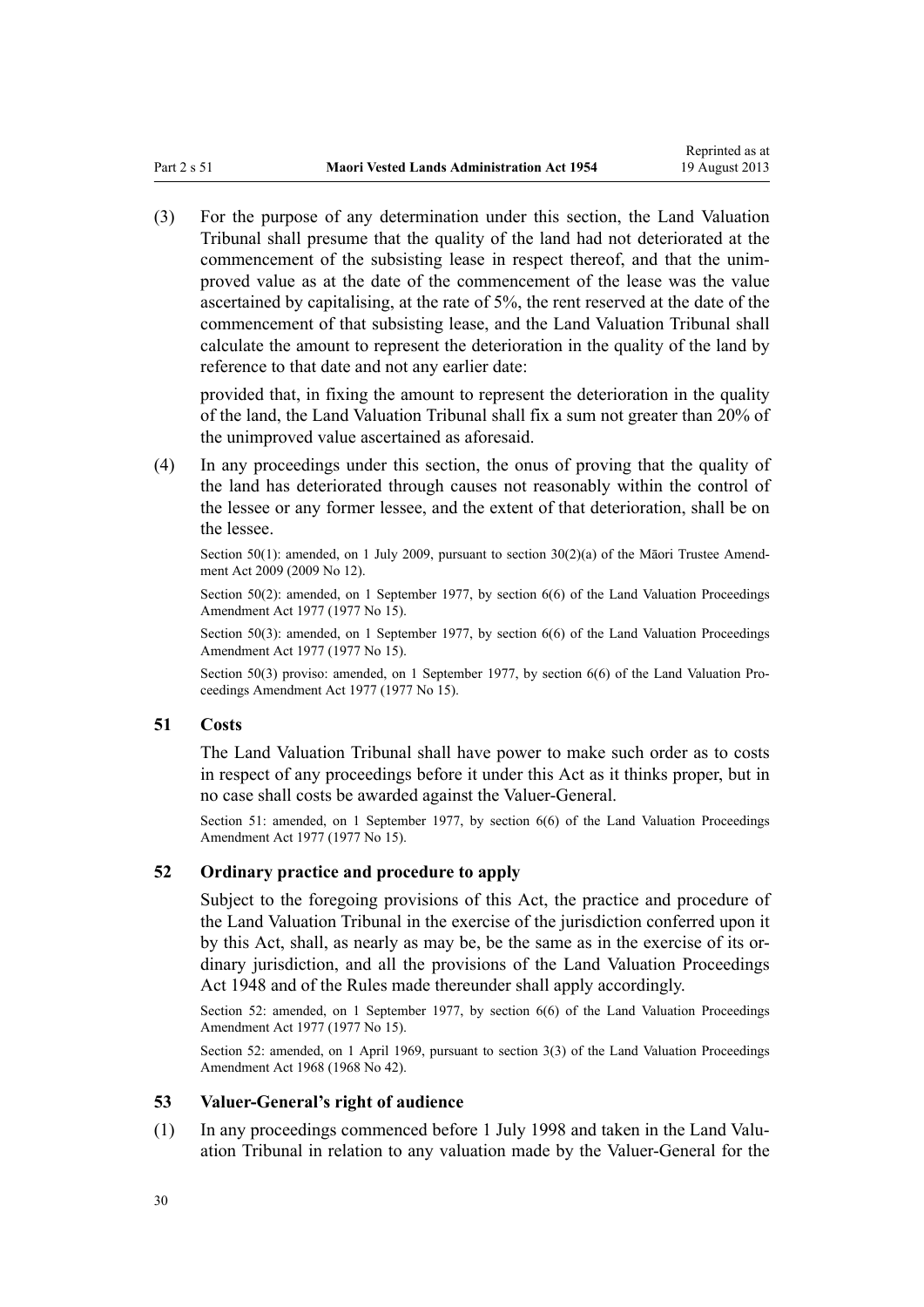purposes of this Act, the Valuer-General shall have the same right of audience, whether by counsel or otherwise, as any party to the proceedings and shall have the right to call witnesses and to cross-examine witnesses called by the parties.

(2) Any expenses incurred by the Valuer-General in respect of any proceedings under this Act in the Land Valuation Tribunal shall be paid out of money appropriated by Parliament for the purpose.

Section 53(1): amended, on 1 July 1998, by [section 54\(1\)](http://prd-lgnz-nlb.prd.pco.net.nz/pdflink.aspx?id=DLM427717) of the Rating Valuations Act 1998 (1998 No 69).

Section 53(1): amended, on 1 September 1977, by [section 6\(6\)](http://prd-lgnz-nlb.prd.pco.net.nz/pdflink.aspx?id=DLM442575) of the Land Valuation Proceedings Amendment Act 1977 (1977 No 15).

Section 53(2): amended, on 1 September 1977, by [section 6\(6\)](http://prd-lgnz-nlb.prd.pco.net.nz/pdflink.aspx?id=DLM442575) of the Land Valuation Proceedings Amendment Act 1977 (1977 No 15).

# **54 Land Valuation Court to have exclusive jurisdiction**

<span id="page-30-0"></span>Reprinted as at

Subject to the provisions of this Act, no proceedings in respect of any matter, provision for the hearing and determination of which is made by this Act, shall be brought otherwise than before a Land Valuation Tribunal, but nothing in this Act shall be construed to prevent the exercise by the Valuation Court in any proceedings under this Act of its power under [section 18](http://prd-lgnz-nlb.prd.pco.net.nz/pdflink.aspx?id=DLM249280) of the Land Valuation Proceedings Act 1948 to state a case for the opinion of the Court of Appeal.

Section 54: amended, on 1 September 1977, by [section 6\(6\)](http://prd-lgnz-nlb.prd.pco.net.nz/pdflink.aspx?id=DLM442575) of the Land Valuation Proceedings Amendment Act 1977 (1977 No 15).

Section 54: amended, on 1 April 1969, pursuant to [section 3\(3\)](http://prd-lgnz-nlb.prd.pco.net.nz/pdflink.aspx?id=DLM388233) of the Land Valuation Proceedings Amendment Act 1968 (1968 No 42).

# **Part 3**

# **Miscellaneous**

#### **55 Disposition of rent paid to Māori Trustee**

- (1) The rent payable under any lease granted by the Māori Trustee under this Act shall be payable to the Māori Trustee and not otherwise.
- (2) Where any such lease contains any provision for the payment of compensation for improvements, the Māori Trustee, after deducting from the rent all moneys properly deductible, including his commission, shall distribute to the owners for the time being entitled to it, half of the residue of the rent, or such lesser portion as may be fixed by the Māori Trustee after consultation with the owners or their representatives, and shall invest the undistributed portion, together with any money paid to him for improvements in accordance with the provisions of [section 20,](#page-16-0) in the Māori Trustee's Common Fund, there to accumulate with interest thereon at the rate from time to time determined by the Governor-General in Council pursuant to the provisions of [section 26](http://prd-lgnz-nlb.prd.pco.net.nz/pdflink.aspx?id=DLM282745) of the Maori Trustee Act 1953.
- (3) The disposition, by operation of law or otherwise, of the interest of the owner of any undivided share in the land in respect of which a fund to provide for the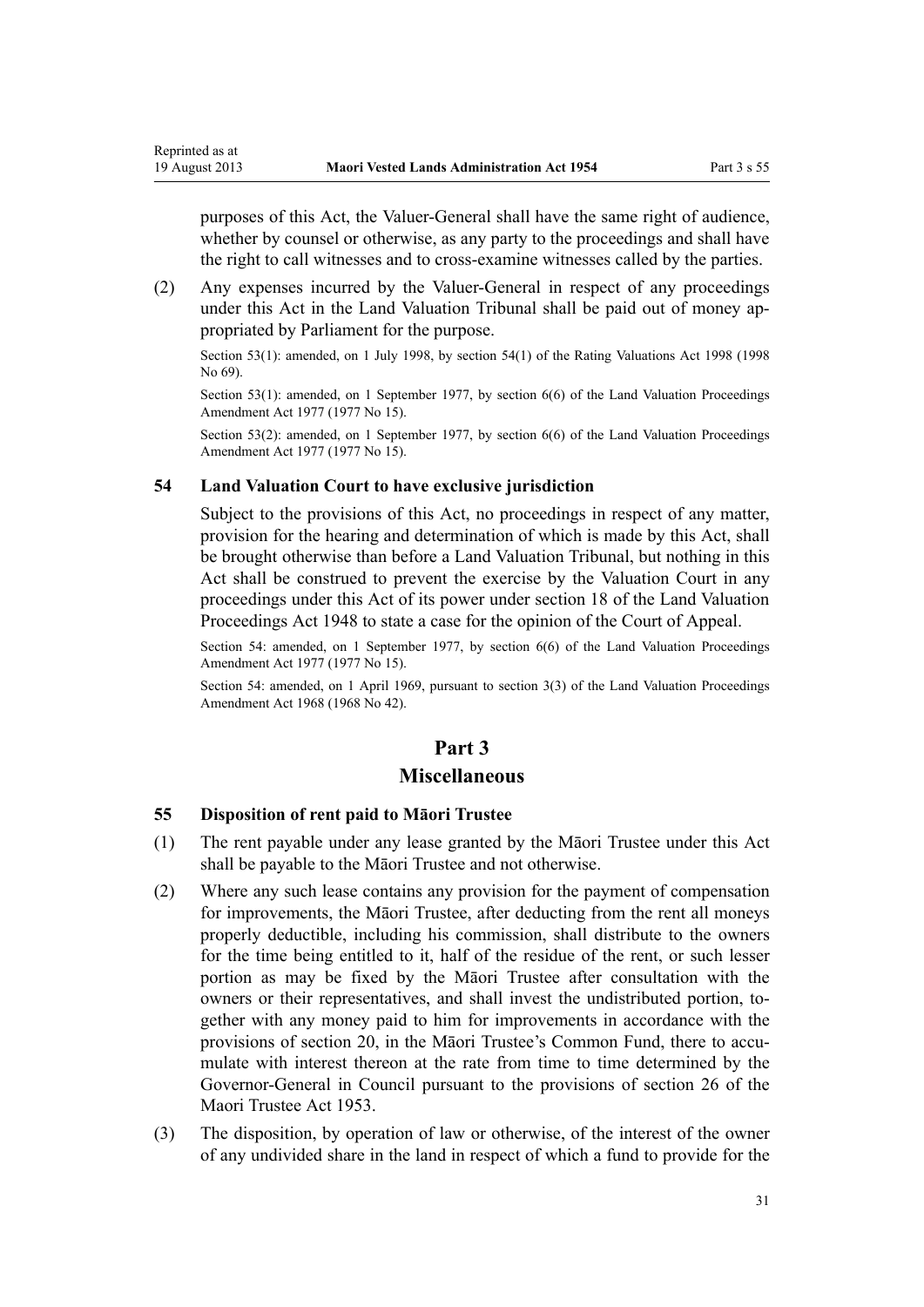<span id="page-31-0"></span>payment to the lessee of compensation for improvements is held by the Māori Trustee under this section shall, notwithstanding anything to the contrary in any instrument of disposition, be and be deemed to be a disposition of his corresponding interest in the fund, and no such owner shall dispose of his interest in the fund otherwise than in accordance with this subsection.

Section 55 heading: amended, on 1 July 2009, by [section 30\(1\)](http://prd-lgnz-nlb.prd.pco.net.nz/pdflink.aspx?id=DLM1583888) of the Māori Trustee Amendment Act 2009 (2009 No 12).

Section 55(1): amended, on 1 July 2009, by [section 30\(1\)](http://prd-lgnz-nlb.prd.pco.net.nz/pdflink.aspx?id=DLM1583888) of the Māori Trustee Amendment Act 2009 (2009 No 12).

Section 55(2): amended, on 1 July 2009, by [section 30\(1\)](http://prd-lgnz-nlb.prd.pco.net.nz/pdflink.aspx?id=DLM1583888) of the Māori Trustee Amendment Act 2009 (2009 No 12).

Section 55(3): inserted, on 1 December 1961, by [section 18](http://prd-lgnz-nlb.prd.pco.net.nz/pdflink.aspx?id=DLM338481) of the Maori Purposes Act 1961 (1961 No 129).

Section 55(3): amended, on 1 July 2009, by [section 30\(1\)](http://prd-lgnz-nlb.prd.pco.net.nz/pdflink.aspx?id=DLM1583888) of the Māori Trustee Amendment Act 2009 (2009 No 12).

# **56 Money for payment of compensation**

- (1) Any compensation payable to the lessee under his lease and the provisions of this Act shall be paid by the Māori Trustee out of the money arising from the investment made in the Māori Trustee's Common Fund in accordance with [sec](#page-30-0)[tion 55](#page-30-0).
- (2) If the money so arising exceeds the amount payable to the lessee, the Māori Trustee shall pay the surplus to the persons then entitled to the revenues of the land demised.
- (3) If the money arising as aforesaid or money otherwise available is insufficient to pay the lessee the amount to which he is entitled, the Māori Trustee may make up the deficiency by an advance out of money in his General Purposes Fund, and the land in respect of which any such advance is made by the Māori Trustee shall be charged with the payment of the amount so advanced, together with interest thereon at a rate fixed by the Māori Trustee, and the provisions of [sec](http://prd-lgnz-nlb.prd.pco.net.nz/pdflink.aspx?id=DLM282955)[tion 49](http://prd-lgnz-nlb.prd.pco.net.nz/pdflink.aspx?id=DLM282955) of the Maori Trustee Act 1953 shall apply thereto accordingly.
- (4) For the purposes of paying compensation for improvements in accordance with this Act or any lease granted thereunder, the Māori Trustee may raise such money as he thinks fit upon the security of a mortgage of the land in respect of which the compensation is payable.

Section 56(1): amended, on 1 July 2009, by [section 30\(1\)](http://prd-lgnz-nlb.prd.pco.net.nz/pdflink.aspx?id=DLM1583888) of the Māori Trustee Amendment Act 2009 (2009 No 12).

Section 56(2): amended, on 1 July 2009, by [section 30\(1\)](http://prd-lgnz-nlb.prd.pco.net.nz/pdflink.aspx?id=DLM1583888) of the Māori Trustee Amendment Act 2009 (2009 No 12).

Section 56(3): amended, on 1 July 2009, by [section 30\(1\)](http://prd-lgnz-nlb.prd.pco.net.nz/pdflink.aspx?id=DLM1583888) of the Māori Trustee Amendment Act 2009 (2009 No 12).

Section 56(4): amended, on 1 July 2009, by [section 30\(1\)](http://prd-lgnz-nlb.prd.pco.net.nz/pdflink.aspx?id=DLM1583888) of the Māori Trustee Amendment Act 2009 (2009 No 12).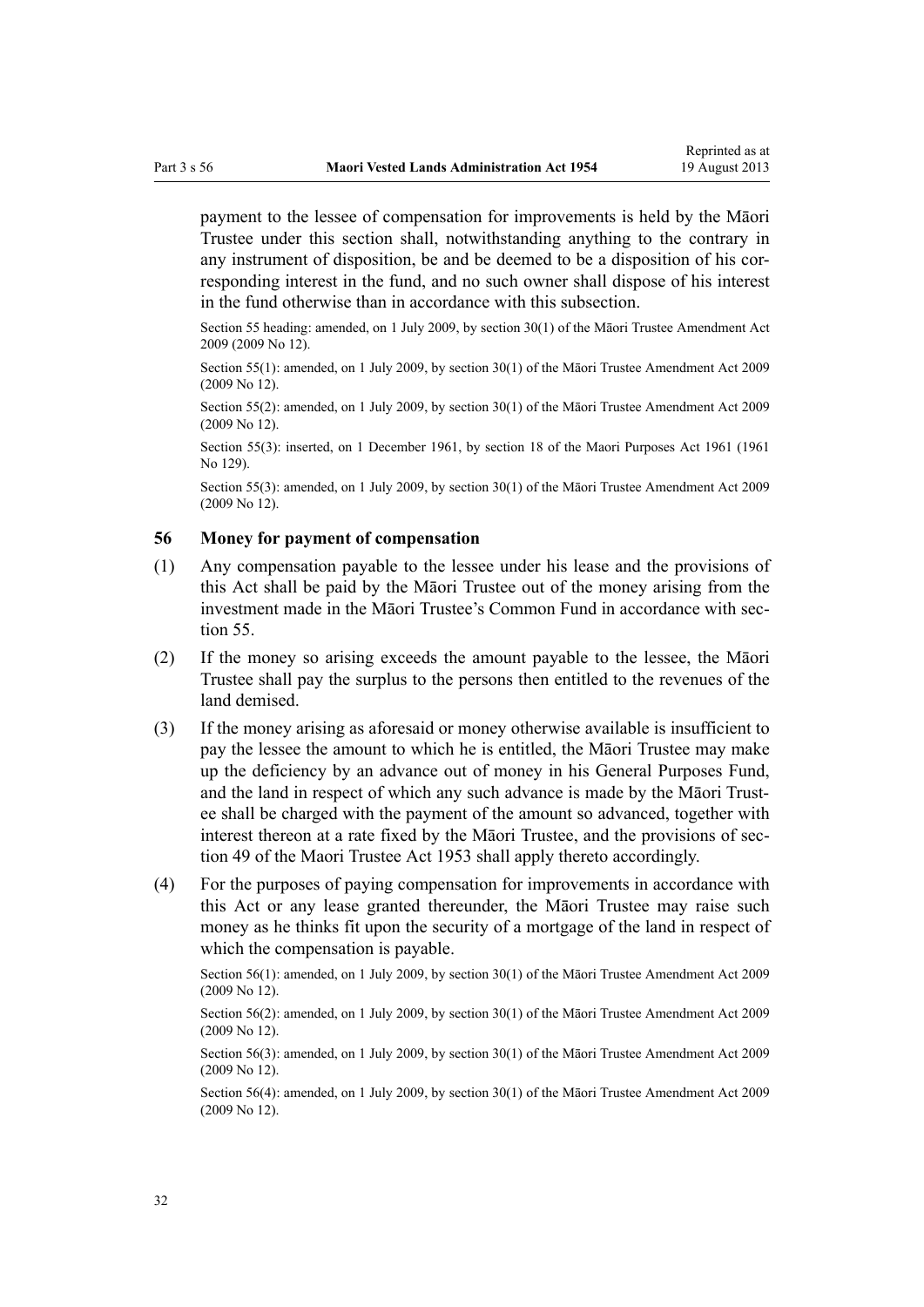# **57 Provisions of this Act to apply to leases of certain other lands**

- (1) The provisions of this Act shall extend and apply to any lease containing provision for the payment of compensation for improvements and which is subsisting at the commencement of this Act in respect of land which was subject to the provisions of Part 14 or Part 15 of the Maori Land Act 1931 or the corresponding provisions of any former Act, but which has been revested in the beneficial owners thereof.
- (2) The provisions of this Act shall extend and apply to any lease containing provision for the payment of compensation for improvements which was granted in accordance with the provisions of Part 16 of the Maori Land Act 1931, or the corresponding provisions of any former Act, and which is subsisting at the commencement of this Act.

### **58 Māori Trustee to become agent of owners of land for certain purposes**

In respect of any land which is subject to any lease to which section 57 applies, the Māori Trustee shall, at the commencement of this Act, be deemed to be the agent of the owners to do all acts and things authorised by this Act in the same manner as if the land were vested in the Māori Trustee for a legal estate in fee simple, and the owners shall not be competent to revoke the Māori Trustee's authority in that behalf.

Section 58 heading: amended, on 1 July 2009, pursuant to [section 30\(2\)\(a\)](http://prd-lgnz-nlb.prd.pco.net.nz/pdflink.aspx?id=DLM1583888) of the Māori Trustee Amendment Act 2009 (2009 No 12).

Section 58: amended, on 1 July 2009, pursuant to [section 30\(2\)\(a\)](http://prd-lgnz-nlb.prd.pco.net.nz/pdflink.aspx?id=DLM1583888) of the Māori Trustee Amendment Act 2009 (2009 No 12).

# **59 Contiguous lands held in 1 farm**

<span id="page-32-0"></span>Reprinted as at

- (1) The provisions of this section shall apply in any case where any lessee holds land under 2 or more subsisting leases.
- (2) Where the Māori Trustee is satisfied that the lands comprised in any 2 or more leases as aforesaid, being contiguous lands, have been farmed by the lessee as 1 area, and that those lands could not otherwise conveniently be farmed, the Māori Trustee may, for the purposes of this Act, treat those lands as if they were included within 1 lease.
- (3) For the purposes of this section lands shall be deemed to be contiguous notwithstanding that they are separated by a road, street, railway, river, or stream. Section 59(2): amended, on 1 July 2009, pursuant to [section 30\(2\)\(a\)](http://prd-lgnz-nlb.prd.pco.net.nz/pdflink.aspx?id=DLM1583888) of the Māori Trustee Amendment Act 2009 (2009 No 12).

#### **60 Māori Trustee may lease land not subject to existing lease**

Where any land which is subject to this Act is not subject to any lease or licence, the Māori Trustee may exercise in respect thereof all the powers conferred upon him by Part 25 of the Maori Affairs Act 1953 in the same manner as if he had been appointed to execute an instrument of alienation as the agent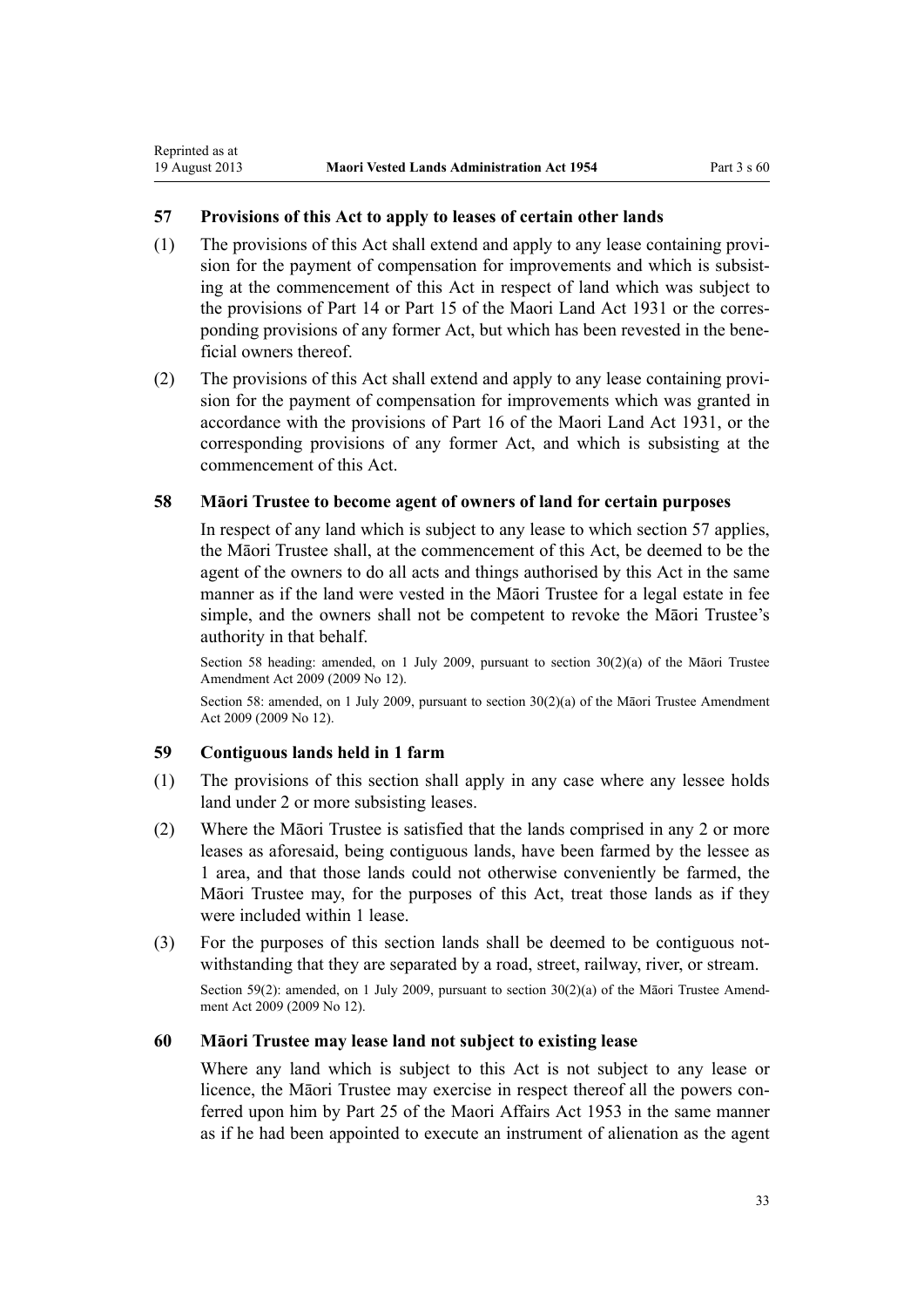<span id="page-33-0"></span>of the owners under that Part, and all the provisions of that Part shall, with the necessary modifications, extend and apply accordingly.

Section 60 heading: amended, on 1 July 2009, pursuant to [section 30\(2\)\(a\)](http://prd-lgnz-nlb.prd.pco.net.nz/pdflink.aspx?id=DLM1583888) of the Māori Trustee Amendment Act 2009 (2009 No 12).

Section 60: amended, on 1 July 2009, pursuant to [section 30\(2\)\(a\)](http://prd-lgnz-nlb.prd.pco.net.nz/pdflink.aspx?id=DLM1583888) of the Māori Trustee Amendment Act 2009 (2009 No 12).

# **61 Māori Trustee may sell land with consent of owners**

- (1) Notwithstanding the provisions of this Act, but subject to subsection (2), the Māori Trustee may, with the precedent consent in writing of a majority in value of the beneficial owners, or of their trustees in the case of owners under disability, or in pursuance of a resolution of the assembled owners under Part 23 of the Maori Affairs Act 1953, sell to any person any vested land, whether or not that land has actually been leased by the Māori Trustee.
- (2) Where any vested land is subject to a lease, no sale to a person other than the lessee shall be effected by the Māori Trustee and no resolution passed by the assembled owners under Part 23 of the Maori Affairs Act 1953 to sell the land to any person other than the lessee shall be confirmed by the Maori Land Court unless the Māori Trustee or the court, as the case may be, is satisfied that the lessee of the land is unwilling or unable to purchase the land at the same price and on the same terms and conditions as that other person.
- (3) The provisions of subsection (2) shall extend and apply to the sale of any vested land which is subject to a lease and which is, pursuant to the provisions of [section 70](#page-37-0), revested in the person or persons for the time being beneficially entitled thereto.
- (4) Subject to the provisions of subsection (2), any sale by the Māori Trustee under this section may be subject to such terms and conditions as to payment and otherwise as the Māori Trustee shall determine, and may be effected by way of private contract, public auction, or public tender.
- (5) Where any such sale is effected in pursuance of a resolution of the assembled owners, all the provisions of Part 23 of the Maori Affairs Act 1953 shall with the necessary modifications, apply thereto.
- (6) Nothing in this section shall be so construed as to take away or affect the right of the assembled owners under Part 23 of the Maori Affairs Act 1953 to pass in respect of any vested land any resolution authorised by that Part.

Section 61 heading: amended, on 1 July 2009, pursuant to section  $30(2)(a)$  of the Maori Trustee Amendment Act 2009 (2009 No 12).

Section  $61(1)$ : amended, on 1 July 2009, pursuant to section  $30(2)(a)$  of the Matori Trustee Amendment Act 2009 (2009 No 12).

Section 61(2): amended, on 1 July 2009, pursuant to [section 30\(2\)\(a\)](http://prd-lgnz-nlb.prd.pco.net.nz/pdflink.aspx?id=DLM1583888) of the Maori Trustee Amendment Act 2009 (2009 No 12).

Section 61(4): amended, on 1 July 2009, pursuant to section  $30(2)(a)$  of the Matori Trustee Amendment Act 2009 (2009 No 12).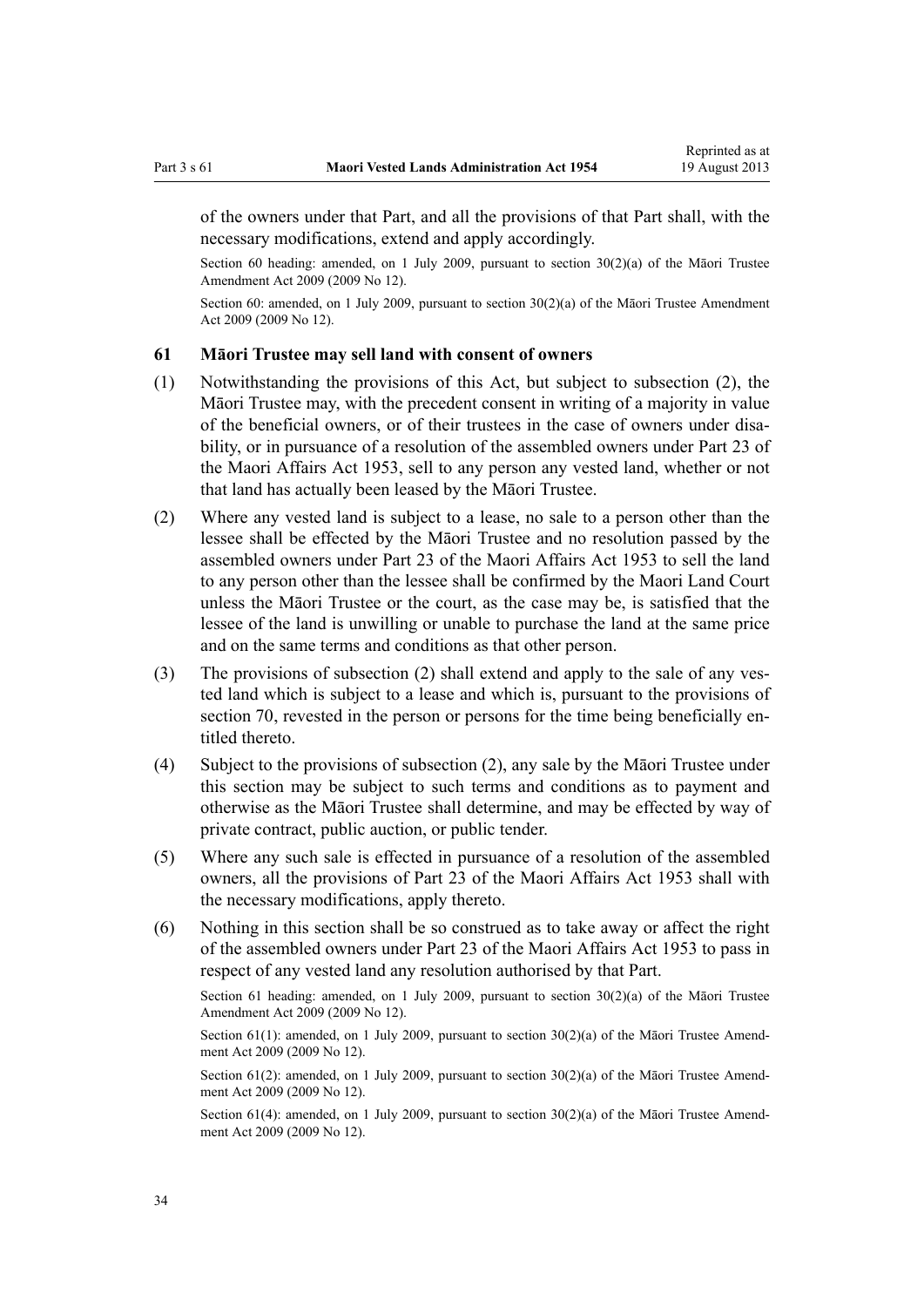# <span id="page-34-0"></span>**61A Sale of vested land to lessees**

### *[Repealed]*

Section 61A: repealed, on 10 October 1975, by [section 9\(c\)](http://prd-lgnz-nlb.prd.pco.net.nz/pdflink.aspx?id=DLM437759) of the Maori Purposes Act 1975 (1975 No 135).

#### **62 Māori Trustee may lease by private contract**

Notwithstanding anything to the contrary in this Act, the Māori Trustee may agree by private contract to lease any vested land not for the time being subject to a lease, or any part thereof, to any person at such rent and upon such terms and conditions as he thinks fit, and may grant any such lease accordingly.

Section 62 heading: amended, on 1 July 2009, pursuant to section  $30(2)(a)$  of the Maori Trustee Amendment Act 2009 (2009 No 12).

Section 62: amended, on 1 July 2009, pursuant to [section 30\(2\)\(a\)](http://prd-lgnz-nlb.prd.pco.net.nz/pdflink.aspx?id=DLM1583888) of the Māori Trustee Amendment Act 2009 (2009 No 12).

### **63 Māori Trustee may grant timber cutting and other licences**

- (1) Subject to the terms of any lease affecting the land, the Māori Trustee may grant licences for the removal of timber, timber trees, minerals, or other substances from any vested land.
- (2) Every such licence shall be for such period not exceeding, together with any renewal to which the licensee is entitled, a term of 10 years, and may be granted on such conditions and in consideration of such payments by way of royalty or otherwise, as the Māori Trustee thinks fit, and may confer upon the licensee such rights over the land as are in the opinion of the Māori Trustee necessary or expedient for the purpose of the licence.
- (3) Any such licence may be granted either by way of public auction or public tender or by way of private contract.

Section 63 heading: amended, on 1 July 2009, pursuant to section  $30(2)(a)$  of the Maori Trustee Amendment Act 2009 (2009 No 12).

Section 63(1): amended, on 1 July 2009, pursuant to [section 30\(2\)\(a\)](http://prd-lgnz-nlb.prd.pco.net.nz/pdflink.aspx?id=DLM1583888) of the Māori Trustee Amendment Act 2009 (2009 No 12).

Section 63(2): amended, on 1 July 2009, pursuant to [section 30\(2\)\(a\)](http://prd-lgnz-nlb.prd.pco.net.nz/pdflink.aspx?id=DLM1583888) of the Māori Trustee Amendment Act 2009 (2009 No 12).

#### **64 Māori Trustee may manage land as a farm**

- (1) Instead of leasing any vested land, the Māori Trustee may, if and so long as he thinks fit, occupy and manage the whole or any part or parts thereof as a farm and carry on any agricultural, pastoral, or allied business thereon, and, for the purpose, shall have power to do all things necessary for the effective performance of his functions under this section.
- (2) All revenue derived from any such farming operations conducted by the Māori Trustee shall, after the payment of all outgoings, be retained by the Māori Trustee as a reserve fund for expenditure in the management of the farm or as a fund for the purpose of paying compensation to lessees holding under leases af-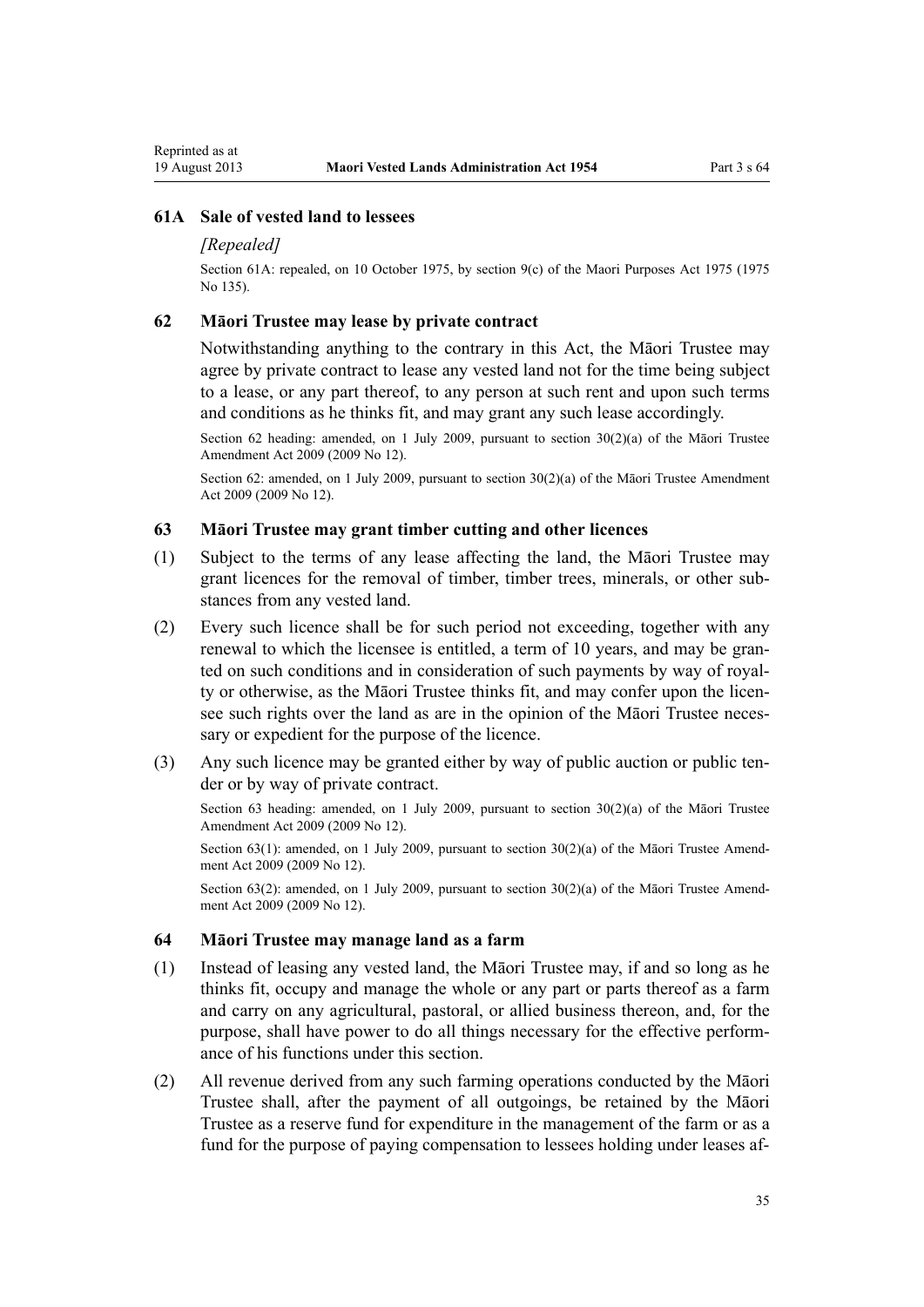<span id="page-35-0"></span>fecting any other parts of the land; but to the extent that the revenues aforesaid are not, in the opinion of the Māori Trustee, required for those purposes, the Māori Trustee may distribute the revenues to the persons entitled thereto.

- (3) All expenses and liabilities incurred by the Māori Trustee in the conduct of any such farming operations shall be a charge upon the revenues received by the Māori Trustee from those operations, and upon all revenues received by the Māori Trustee from the land or from any other vested land which is beneficially owned by the persons in whom the beneficial ownership of the farm is vested.
- (4) The Māori Trustee may from time to time expend out of the revenues referred to in subsection (3) such sums as he thinks fit for the purpose of effectually carrying on farming operations in manner aforesaid.
- (5) The Māori Trustee may from time to time, for the purpose of any such farming operations, raise such money as he thinks fit on the security of any crops on the farm or on the security of any stock or other chattels owned by the Māori Trustee and held by him on behalf of the beneficial owners of the farm, or on the security of a mortgage of the land vested in him and which is comprised in the farm or of which the farm forms a part.
- (6) With the consent of the Board of Maori Affairs, the Māori Trustee may expend out of the General Purposes Fund such money as may be required for the purpose of carrying on any farming operations under this section, and any money so expended by the Māori Trustee, together with interest thereon at a rate fixed by the Māori Trustee, shall be a charge on the land comprised in the farm or the land of which the farm forms a part. The provisions of [section 49](http://prd-lgnz-nlb.prd.pco.net.nz/pdflink.aspx?id=DLM282955) of the Maori Trustee Act 1953 shall apply to any such charge.

Section 64 heading: amended, on 1 July 2009, by [section 30\(1\)](http://prd-lgnz-nlb.prd.pco.net.nz/pdflink.aspx?id=DLM1583888) of the Māori Trustee Amendment Act 2009 (2009 No 12).

Section 64(1): amended, on 1 July 2009, by [section 30\(1\)](http://prd-lgnz-nlb.prd.pco.net.nz/pdflink.aspx?id=DLM1583888) of the Māori Trustee Amendment Act 2009 (2009 No 12).

Section 64(2): amended, on 1 July 2009, by [section 30\(1\)](http://prd-lgnz-nlb.prd.pco.net.nz/pdflink.aspx?id=DLM1583888) of the Maori Trustee Amendment Act 2009 (2009 No 12).

Section 64(3): amended, on 1 July 2009, by [section 30\(1\)](http://prd-lgnz-nlb.prd.pco.net.nz/pdflink.aspx?id=DLM1583888) of the Māori Trustee Amendment Act 2009 (2009 No 12).

Section 64(4): amended, on 1 July 2009, by [section 30\(1\)](http://prd-lgnz-nlb.prd.pco.net.nz/pdflink.aspx?id=DLM1583888) of the Māori Trustee Amendment Act 2009 (2009 No 12).

Section 64(5): amended, on 1 July 2009, by [section 30\(1\)](http://prd-lgnz-nlb.prd.pco.net.nz/pdflink.aspx?id=DLM1583888) of the Māori Trustee Amendment Act 2009 (2009 No 12).

Section 64(6): amended, on 1 July 2009, by [section 30\(1\)](http://prd-lgnz-nlb.prd.pco.net.nz/pdflink.aspx?id=DLM1583888) of the Māori Trustee Amendment Act 2009 (2009 No 12).

### **65 Māori Trustee may acquire land for roads**

For the purpose of acquiring land for any road which is required in connection with any vested land, the Māori Trustee may either purchase that land out of the revenues of the land so vested in him or may exchange any part of the land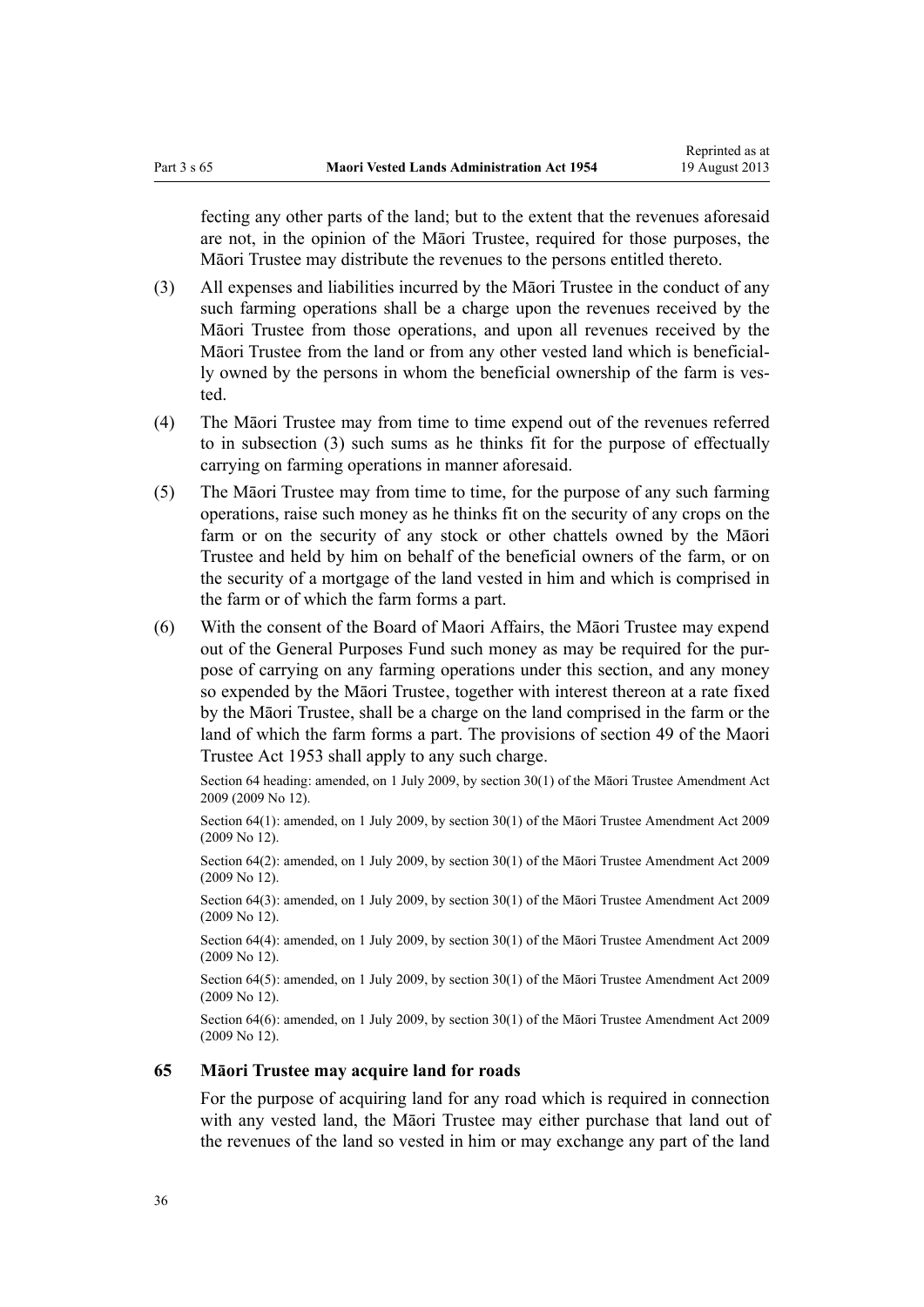<span id="page-36-0"></span>so vested in him for the land so required for a road, with or without the payment of money out of the aforesaid revenues by way of equality of exchange.

Section 65 heading: amended, on 1 July 2009, pursuant to [section 30\(2\)\(a\)](http://prd-lgnz-nlb.prd.pco.net.nz/pdflink.aspx?id=DLM1583888) of the Māori Trustee Amendment Act 2009 (2009 No 12).

Section 65: amended, on 1 July 2009, pursuant to [section 30\(2\)\(a\)](http://prd-lgnz-nlb.prd.pco.net.nz/pdflink.aspx?id=DLM1583888) of the Māori Trustee Amendment Act 2009 (2009 No 12).

#### **66 Record of improvements**

- (1) Where any lessee makes, or proposes to make, any improvements in respect of which he will be entitled to compensation in terms of his lease, he shall be entitled, on application to the Māori Trustee, to have a record made by the Māori Trustee of the particulars of the nature of those improvements and of the state and condition of the land before the making of the improvements. Every such record shall be made at the cost in all things of the lessee.
- (2) Every record made under this section shall be retained by the Māori Trustee, and shall at all times be receivable as sufficient evidence of the facts so recorded in all matters and proceedings concerning the improvements effected by the lessee.

Section 66(1): amended, on 1 July 2009, pursuant to [section 30\(2\)\(a\)](http://prd-lgnz-nlb.prd.pco.net.nz/pdflink.aspx?id=DLM1583888) of the Māori Trustee Amendment Act 2009 (2009 No 12).

Section 66(2): amended, on 1 July 2009, pursuant to [section 30\(2\)\(a\)](http://prd-lgnz-nlb.prd.pco.net.nz/pdflink.aspx?id=DLM1583888) of the Maori Trustee Amendment Act 2009 (2009 No 12).

### **67 Māori Trustee may accept surrenders of leases or licences**

The Māori Trustee may at any time accept a surrender of any lease of vested land, or of any licence granted in respect of any such land, whether for the purpose of granting a substituted lease or licence or not.

Section 67 heading: amended, on 1 July 2009, pursuant to section  $30(2)(a)$  of the Maori Trustee Amendment Act 2009 (2009 No 12).

Section 67: amended, on 1 July 2009, pursuant to [section 30\(2\)\(a\)](http://prd-lgnz-nlb.prd.pco.net.nz/pdflink.aspx?id=DLM1583888) of the Māori Trustee Amendment Act 2009 (2009 No 12).

#### **68 Costs of lease or licence**

The costs of the preparation, execution, stamping, and registration of every lease or licence under this Act shall be borne and paid by the lessee or licensee, as the case may be.

### **69 Service of notices**

(1) Any notice that may be required to be given to any person for the purposes of this Act may be given by delivering it to him personally or may be given by sending it to him by registered letter addressed to him at his last known place of abode or business in New Zealand. Notice given by registered letter shall be deemed to have been received when in the ordinary course of post it would be delivered.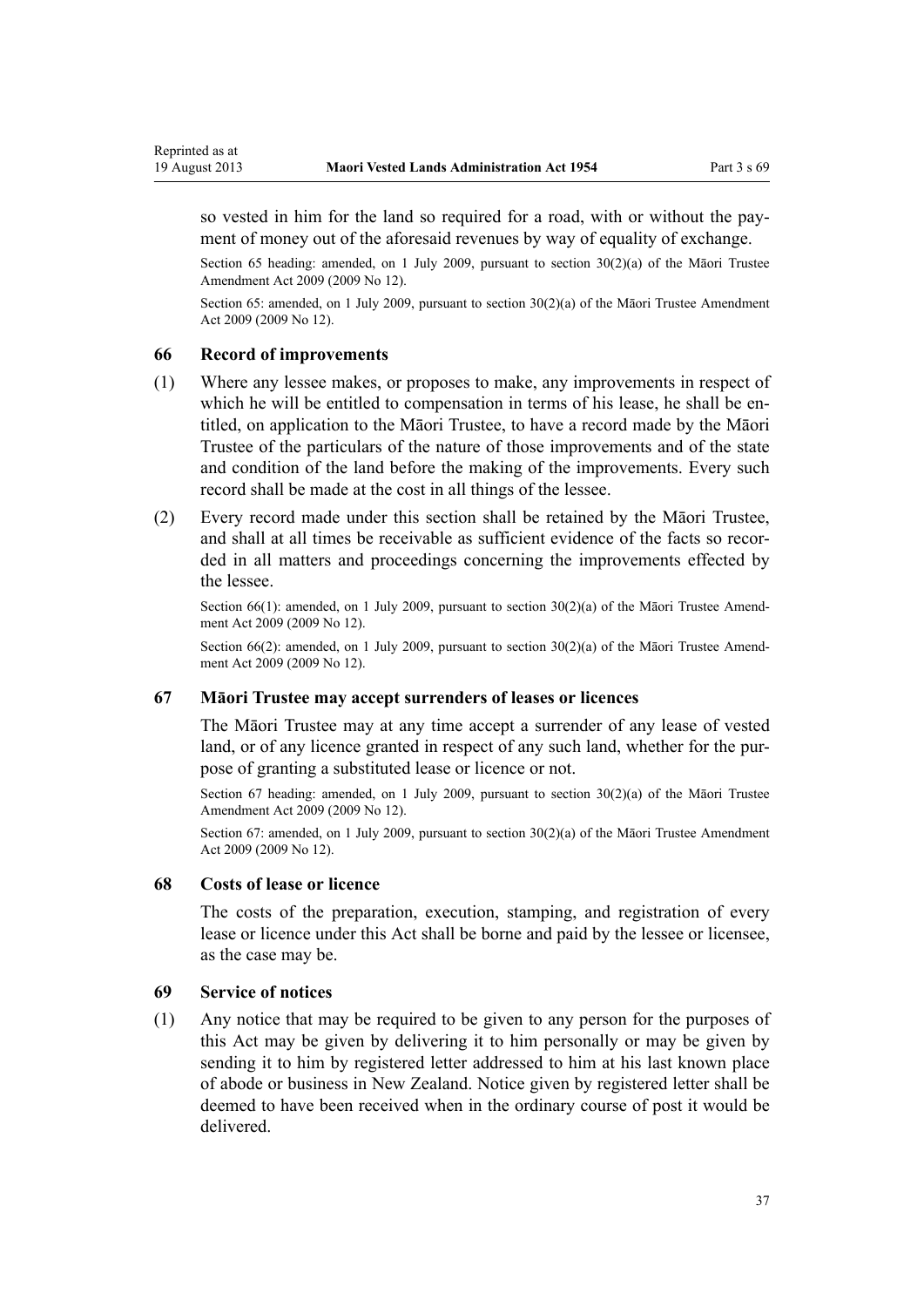- <span id="page-37-0"></span>(2) Where any such notice has been given by the agent of a person required to give that notice, service of any subsequent notice required to be given by the person on whom the original notice was served may be effected by serving the notice in manner aforesaid on that agent.
- (3) Service of any notice may be effected in manner aforesaid on the personal representative of any deceased person.

# **70 Revesting of land subject to this Act**

- (1) Upon application by the Māori Trustee, or upon application made by or on behalf of the beneficial owners, the Maori Land Court may make 1 or more orders revesting any land vested in the Māori Trustee under this Act in the person or persons for the time being beneficially entitled thereto and in accordance with their relative interests, and upon the making of any such order the land therein included shall cease to be vested in the Māori Trustee, and shall become vested in the persons whose names are set out in the order.
- (2) The Maori Land Court may partition the land among the owners for the purpose of giving effect to any such revesting.
- (3) The District Land Registrar may register any order made by the Maori Land Court under subsection (1) against the relative title without requiring the production of the outstanding certificate of title, and may cancel the certificate of title for the land as to the whole or a part, as the case may require, and issue a new certificate of title for the estate and to the persons named in the order of the Maori Land Court, subject to any existing valid leases, licences, mortgages, or charges.
- (4) If, when any such order is received by the District Land Registrar, the title to the land affected has not already been registered, the order shall be embodied in the provisional register as a folium thereof, and all the provisions of the [Land Transfer Act 1952](http://prd-lgnz-nlb.prd.pco.net.nz/pdflink.aspx?id=DLM269031) shall apply accordingly:

provided that if any instrument granted by the Māori Trustee has not been registered, it may thereafter be registered as if the Māori Trustee still remained the registered proprietor, and shall take effect as if it were a valid and effective dealing by the registered proprietor thereof.

- (5) Where the land to which any such order relates is affected by any instrument of alienation executed by the Māori Trustee while the land was vested in him, the Maori Land Court may, by that or by any subsequent order, direct that the Māori Trustee shall continue to exercise the powers of the lessor or grantor of any licence, and thereupon the Māori Trustee shall exercise all powers as if he still remained the lessor or grantor under the alienation referred to until such time as the Maori Land Court may by order revoke the direction.
- (6) Subject to the provisions of subsection (5), the rights, duties, and obligations of the Māori Trustee under any leases granted by him pursuant to this Act shall, upon the revesting by an order under this section of the land comprised in any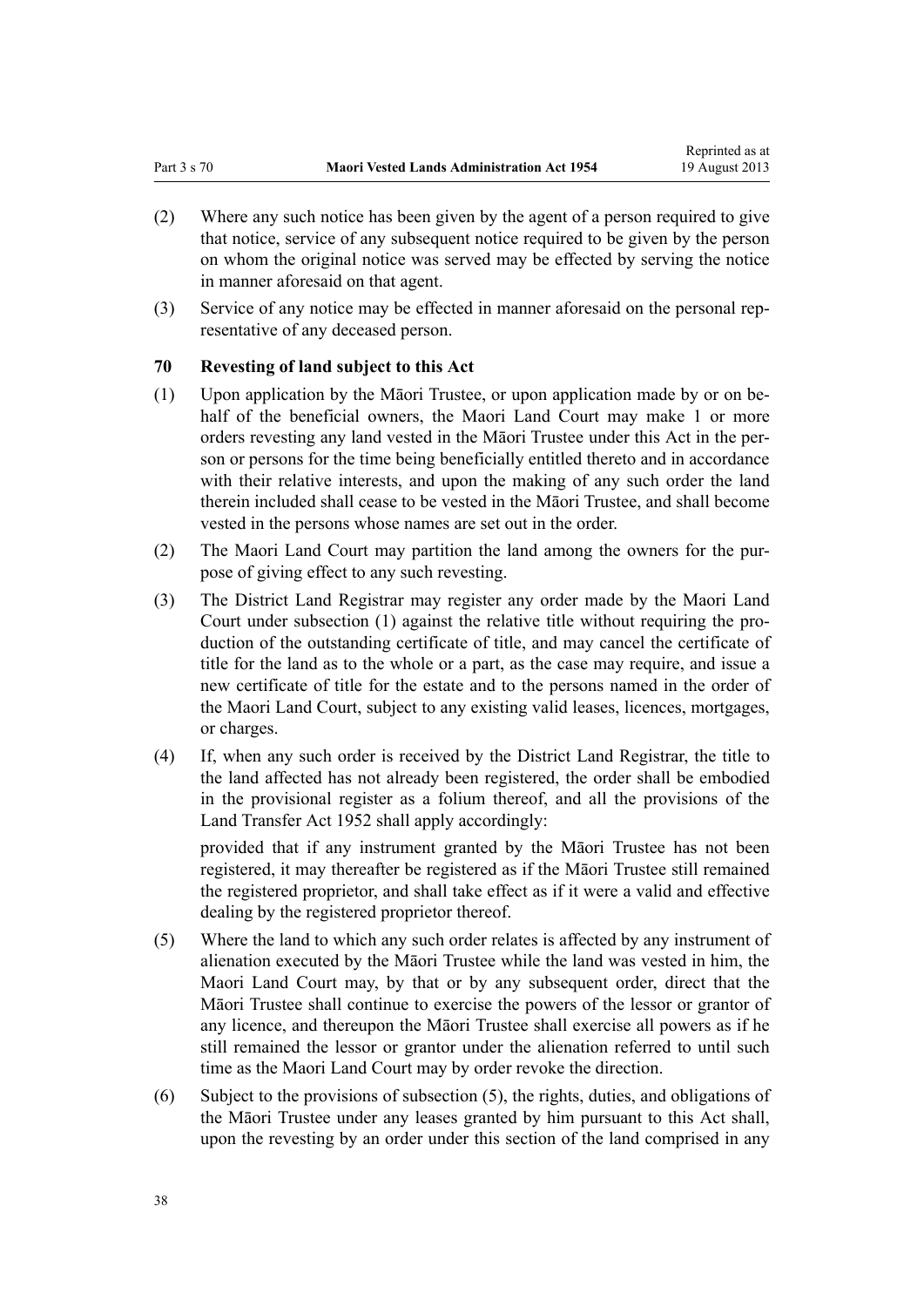<span id="page-38-0"></span>such lease, be exercisable by and enforceable against the legal owner or owners for the time being of the land; and all the provisions of the lease and any provisions of this Act incorporated in the lease, either directly or by reference, and relating to the service of notices, the taking of applications, and the like, upon to and by the Māori Trustee shall be read accordingly.

Section 70(1): amended, on 1 July 2009, pursuant to [section 30\(2\)\(a\)](http://prd-lgnz-nlb.prd.pco.net.nz/pdflink.aspx?id=DLM1583888) of the Māori Trustee Amendment Act 2009 (2009 No 12).

Section 70(4) proviso: amended, on 1 July 2009, pursuant to section  $30(2)(a)$  of the Maori Trustee Amendment Act 2009 (2009 No 12).

Section 70(5): amended, on 1 July 2009, pursuant to [section 30\(2\)\(a\)](http://prd-lgnz-nlb.prd.pco.net.nz/pdflink.aspx?id=DLM1583888) of the Maori Trustee Amendment Act 2009 (2009 No 12).

Section 70(6): inserted, on 27 November 1970, by [section 17](http://prd-lgnz-nlb.prd.pco.net.nz/pdflink.aspx?id=DLM396109) of the Maori Purposes Act 1970 (1970 No 120).

Section 70(6): amended, on 1 July 2009, pursuant to [section 30\(2\)\(a\)](http://prd-lgnz-nlb.prd.pco.net.nz/pdflink.aspx?id=DLM1583888) of the Māori Trustee Amendment Act 2009 (2009 No 12).

# **71 Former lessee not relieved of liability for breaches of covenant**

Nothing in this Act or in any lease granted under this Act shall relieve the lessee of any liability in respect of the breach of any of the terms, covenants, and conditions of any subsisting lease, and the Māori Trustee may, notwithstanding the expiry of any such lease, proceed against the lessee who has held under that lease for damages in respect of any breach as aforesaid.

Section 71: amended, on 1 July 2009, pursuant to [section 30\(2\)\(a\)](http://prd-lgnz-nlb.prd.pco.net.nz/pdflink.aspx?id=DLM1583888) of the Māori Trustee Amendment Act 2009 (2009 No 12).

# **72 Land subject to Part 16 of Maori Land Act 1931 no longer so subject**

- (1) All land which, immediately prior to the commencement of this Act, is subject to the provisions of Part 16 of the Maori Land Act 1931 shall, on the commencement of this Act, cease to be so subject, and the District Land Registrar is hereby authorised and directed to cancel any memorial on any certificate of title to the effect that the land comprised therein is subject to the said Part 16 or the corresponding provisions of any former Act.
- (2) The rights, powers, functions, and duties conferred on the Maori Trustee by any lease shall not be affected by reason of the land to which the lease relates ceasing, under the provisions of subsection (1), to be subject to Part 16 of the Maori Land Act 1931.

# **73 Protection of leases of Otiranui Nos 2 and 3**

Nothing in [Parts 1](#page-3-0) and [2](#page-7-0) shall apply to the leases which have been granted in respect of the land containing 504 acres 3 roods and 34 perches, more or less, known as Otiranui No 2 and comprised in certificate of title Volume 434, folio 110, Wellington Registry, and of the land containing 791 acres 3 roods and 34 perches, more or less, known as Otiranui No 3 and comprised in certificate of title Volume 157, folio 208, Wellington Registry.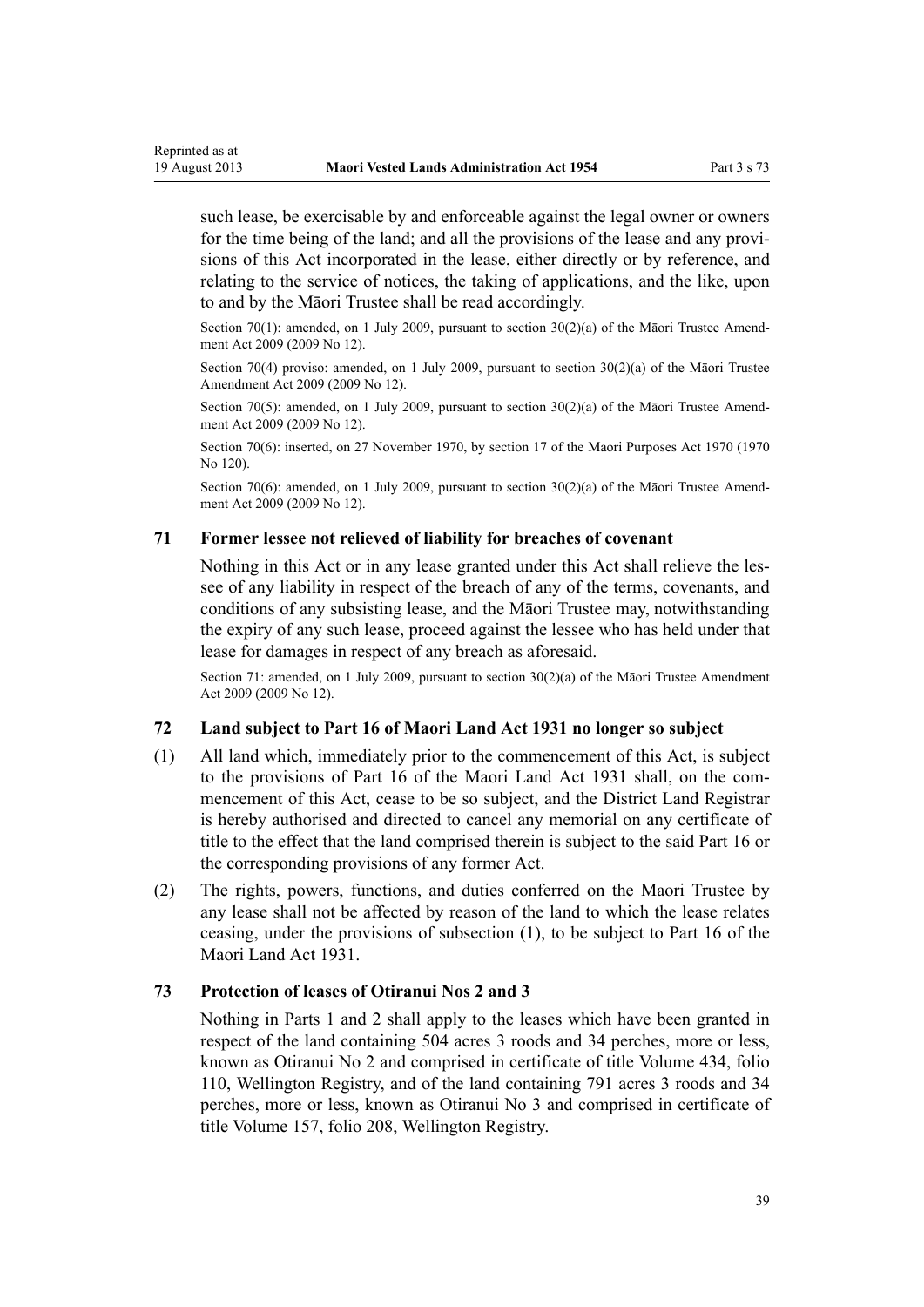# **74 Validation of leases granted by former Maori Land Boards**

All leases hitherto granted by any former Maori Land Board in respect of any land which became vested in it under Part 14 or Part 15 of the Maori Land Act 1931, or the corresponding provisions of any former enactment shall, notwithstanding the terms of the lease or the terms of any trust instrument, be deemed for all purposes to have been lawfully and validly granted.

# **75 Restrictions on removal of timber by lessees**

No lessee under any lease to which [section 19](#page-15-0) applies shall, after the commencement of this Act, and no lessee holding under any other subsisting lease of vested land shall, after the expiry of his lease, cut or remove, or authorise or permit any other person to cut or remove, from the land comprised in the lease any timber or timber trees; and, if any lessee cuts or removes or authorises or permits any timber or timber trees to be cut or removed in contravention of the provisions of this section, the Māori Trustee may exercise in respect of the lease and the lessee the same remedies as he could have exercised if it had been a term of the lease that the lessee should not cut or remove or authorise or permit any timber or timber trees to be cut or removed and that he should be liable, at the suit of the lessor, for damages in respect of the timber or timber trees so cut or removed:

provided that nothing in this section shall be construed to prevent or restrict any lessee, during the subsistence of his lease, from cutting or removing, or authorising the cutting or removal of any timber trees planted by the lessee or by any former lessee, or of any timber derived from any timber trees so planted.

Section 75: replaced (with effect on 29 September 1954), on 28 October 1955, by [section 11\(1\)](http://prd-lgnz-nlb.prd.pco.net.nz/pdflink.aspx?id=DLM293861) of the Maori Purposes Act 1955 (1955 No 106).

Section 75: amended, on 1 July 2009, pursuant to [section 30\(2\)\(a\)](http://prd-lgnz-nlb.prd.pco.net.nz/pdflink.aspx?id=DLM1583888) of the Māori Trustee Amendment Act 2009 (2009 No 12).

# **76 Regulations**

- (1) The Governor-General may from time to time, by Order in Council, make all such regulations as may be contemplated by this Act or as may in his opinion be necessary or expedient for giving effect to the provisions of this Act and for the due administration thereof.
- (2) *[Repealed]*

Section 76(2): repealed, on 19 December 1989, by [section 11](http://prd-lgnz-nlb.prd.pco.net.nz/pdflink.aspx?id=DLM195558) of the Regulations (Disallowance) Act 1989 (1989 No 143).

## **77 Repeals**

The enactments specified in [Schedule 2](#page-48-0) are hereby repealed.

<span id="page-39-0"></span>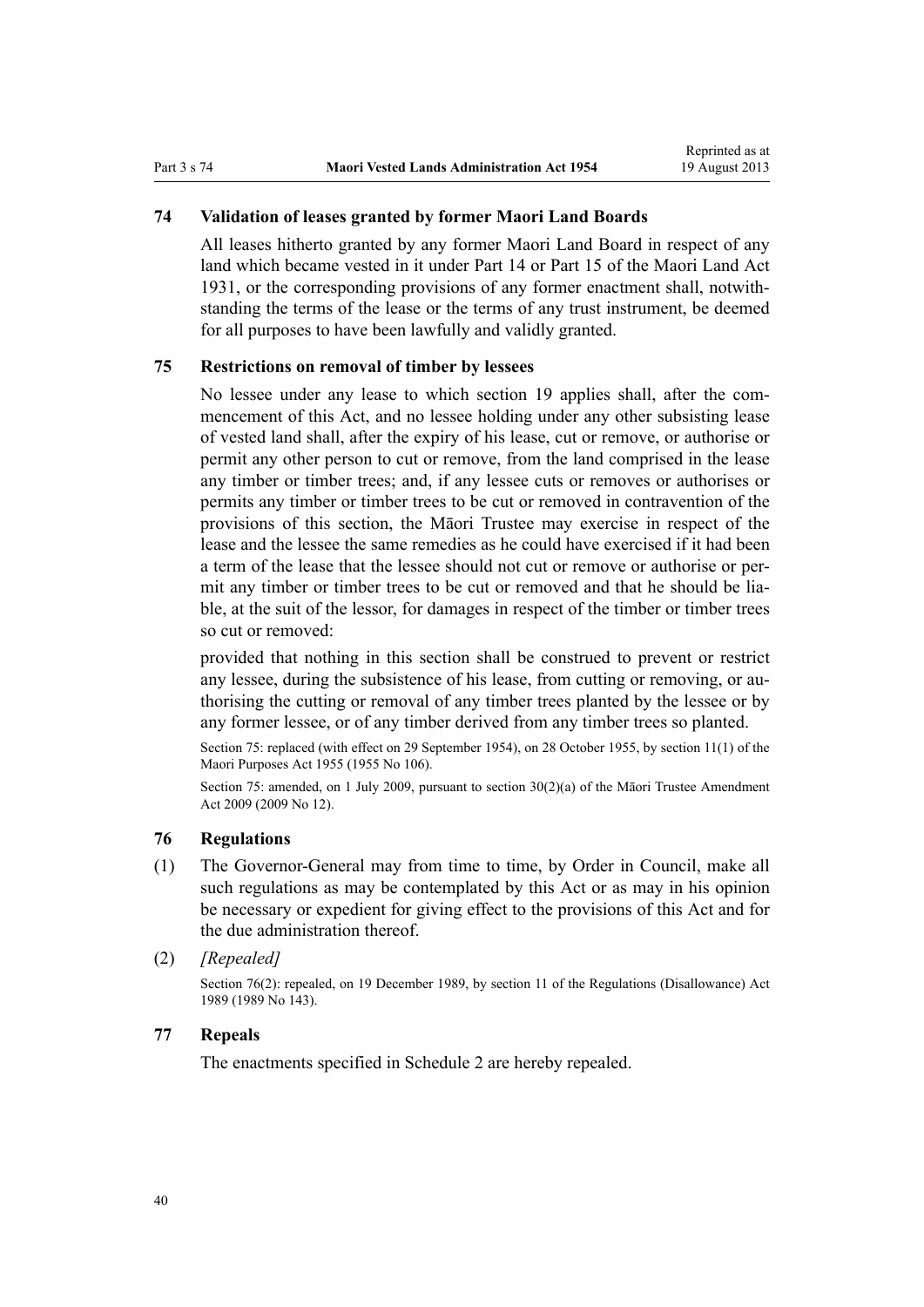# **Schedule 1 Memorandum of lease**

[s 31](#page-21-0)

<span id="page-40-0"></span>The Māori Trustee, a corporation sole constituted under the [Maori Trustee Act 1953](http://prd-lgnz-nlb.prd.pco.net.nz/pdflink.aspx?id=DLM282037) (hereinafter with his successors and assigns referred to as **the lessor**), being registered as proprietor of an estate in fee simple, subject, however, to such encumbrances, liens, and interests as are notified by memorandum underwritten or endorsed hereon, in all that parcel of land described in the Schedule, in exercise of the powers conferred upon him by the Maori Vested Lands Administration Act 1954 (hereinafter referred to as **the Act**) doth hereby lease unto [*specify*] (hereinafter with his executors administrators and assigns referred to as **the lessee**) all the said land to be held by the lessee as tenant for the term of 21 years from and including [*date*] yielding and paying therefor:

- (a) for and during the first 10 years of the said term the yearly rent of [*specify*]:
- (b) for and during the next 11 years of the said term a yearly rent calculated on the basis of 5 pounds per centum of the unimproved value of the said land as ascertained by a registered valuer in terms of [section 24](#page-17-0) of the Act in the month of [*year*]:

provided that such rent shall be not less than the rent for the preceding term of 10 years.

And the lessee doth hereby covenant with the lessor as follows:

- 1 That the lessee will pay the rent hereby reserved half yearly in advance on the first days of [*specify*] and [*specify*] in each and every year of the said term free of exchange at the Maori Trust Office at [*place*] or such other place or places as the Māori Trustee may from time to time direct.
- 2 That the lessee will during the said term and as and when the same shall become due and payable duly and punctually pay and discharge all rates taxes charges including electric light and power charges and assessments (other than Landlord's Land Tax) which during the said term may be rated taxed charged assessed or made payable in respect of the said land (all such rates charges and assessments in respect of the first and last years of the said term being apportioned between the parties and the lessee will pay his proportion thereof whether or not the same shall be due and payable before the commencement or after the termination of the term hereby created).
- 3 That subject to the provisions of clause 4 the lessee will not assign sublet or part with the possession of the land hereby demised or any part thereof without the consent of the lessor in writing first had and obtained:

provided that such consent shall not be unreasonably or arbitrarily withheld in the case of a reputable assignee subtenant or underlessee.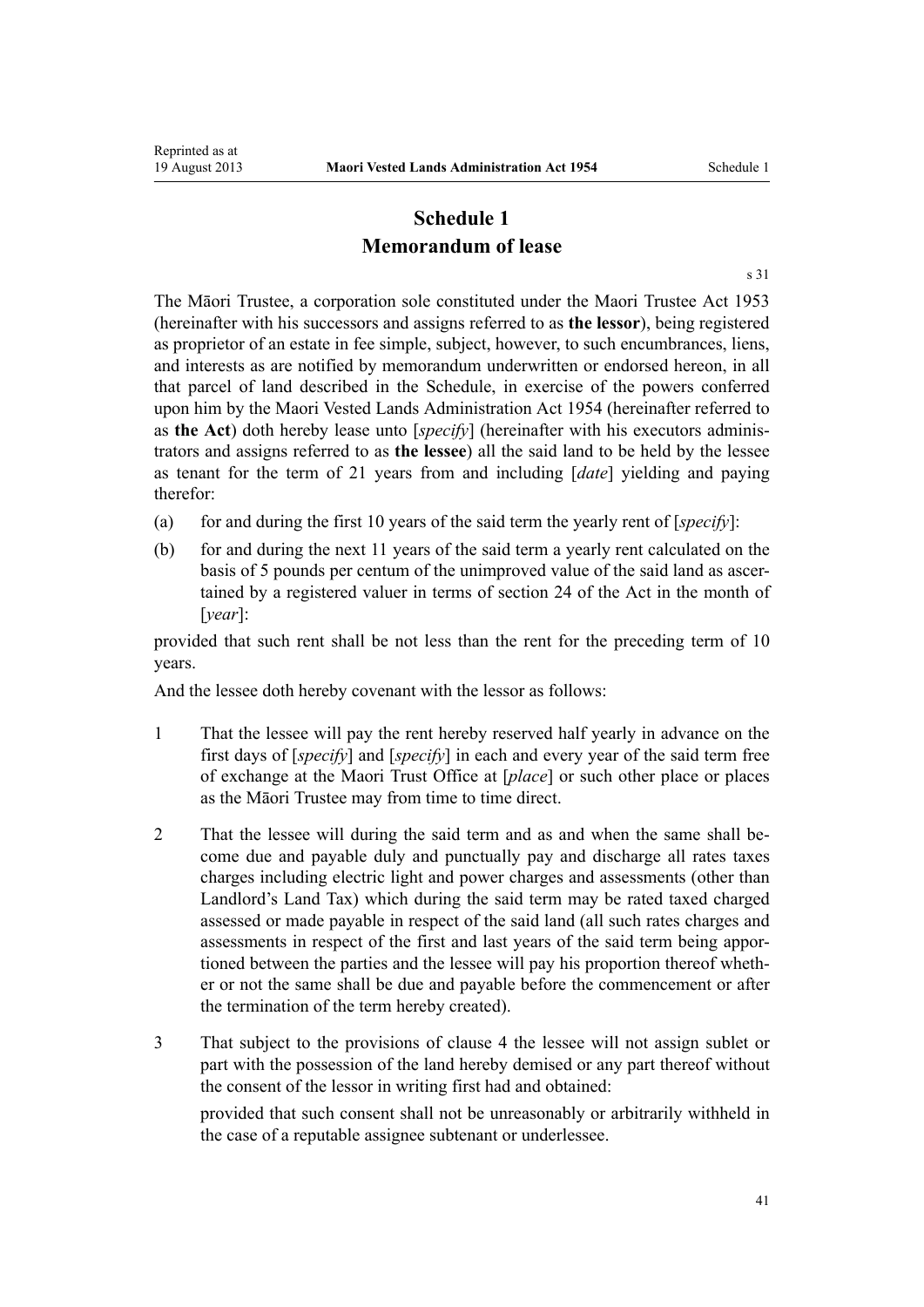4 That if the lessee shall be desirous of assigning the within lease whether in whole or in part he shall first offer to surrender the same to the lessor at a consideration to be agreed upon between the lessee and the lessor and failing any such agreement within 2 months after the date of any such offer the lessee subject to the provisions of clause 3 shall be at liberty to so assign:

provided that the provisions of this clause shall not apply in respect of any assignment to the wife (*or* husband *or* civil union partner *or* de facto partner) of the lessee or to any child, brother or sister of the lessee or to any assignment by operation of law or pursuant to any disposition by will.

- 5 That the lessee will within 2 years of the commencement of the term of the within lease erect and put upon the boundaries of the land herein demised or upon such boundaries upon which no substantial fence exists a sufficient fence within the meaning of the [Fencing Act 1978.](http://prd-lgnz-nlb.prd.pco.net.nz/pdflink.aspx?id=DLM21806)
- 6 That the lessee will at all times during the continuance of the said term repair and keep and maintain in good and substantial repair all buildings and other erections fences gates hedges culverts dams drains crossings fixtures stockyards and every description of improvement now or hereafter standing or being upon or growing on the hereby demised land and will renew all such parts thereof as shall become decayed or unserviceable and will at the end or sooner determination of the said term yield up the same in like good order and condition and the lessee will during the term and at intervals of not more than 5 years paint in a workmanlike manner all the outside woodwork and ironwork of all buildings (including the roof) now or hereafter to be erected upon the land hereby demised with 2 coats of proper oil colour.
- 7 That the lessee will insure and keep insured to the full insurable value thereof all buildings of an insurable nature for the time being erected upon the demised land in the names of the lessor and the lessee for their respective rights and interests in some responsible insurance office in New Zealand to be approved by the lessor and in the event of the said buildings or any of them being destroyed or damaged by fire all moneys received under and by virtue of any such insurances shall forthwith be expended in reinstating or repairing the building or buildings so destroyed or damaged.
- 8 That the lessee will during the term cultivate use and manage all such parts of the said land as now are or shall hereafter be broken up and converted into tillage in a proper and husbandmanlike manner and will not impoverish or waste the same but will keep the same in good heart and condition and will at the end or sooner determination of the term leave all such parts of the said land as shall be broken up in good permanent English grasses and clovers of the descriptions and in the proportions usually sown in the district.
- 9 That the lessee will use the most approved modern methods to suppress and eradicate all noxious weeds and plants that are such by law from time to time

42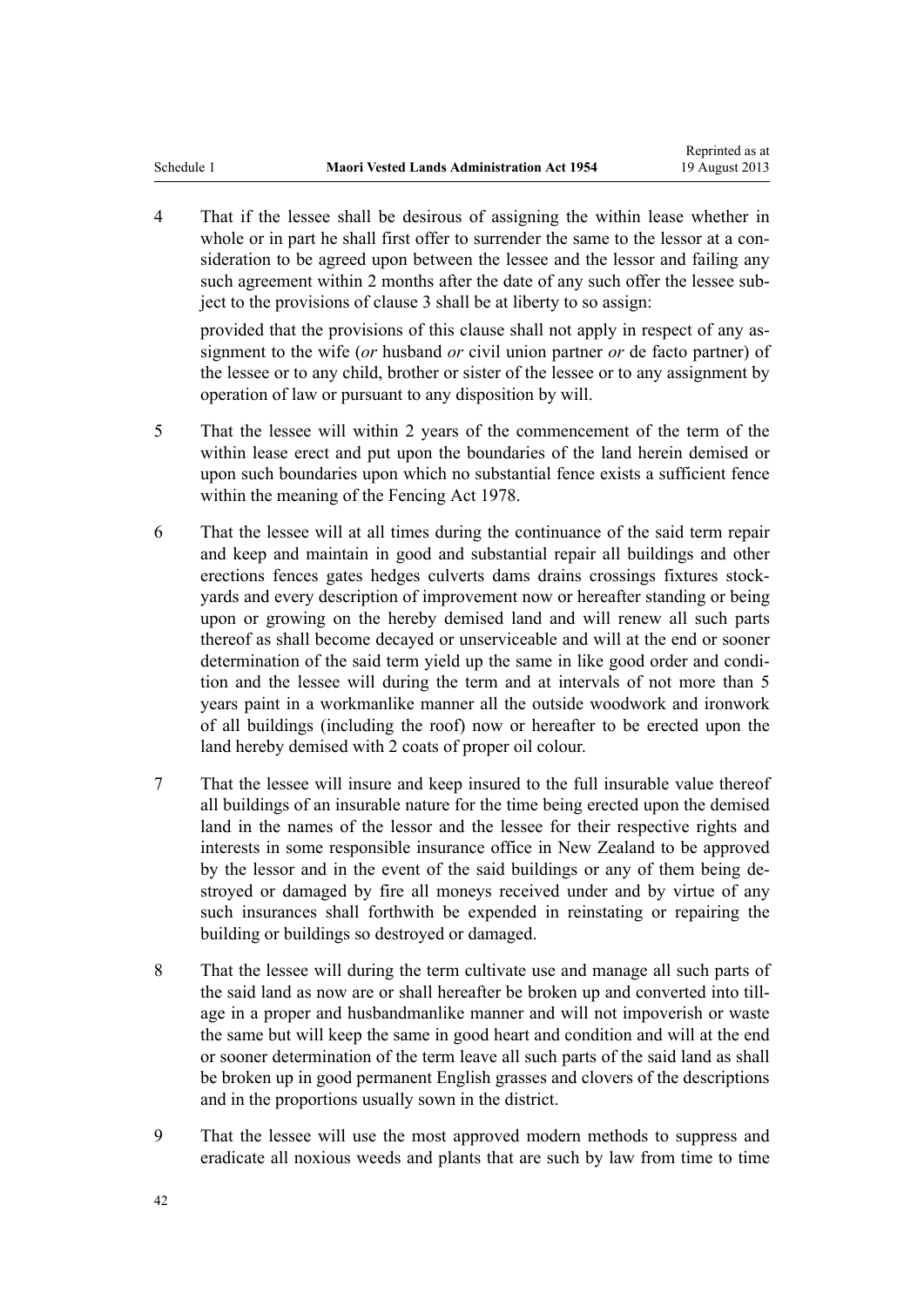in the district in which the said land is situate growing on the said land or upon the near half of any adjoining road and will grub up and destroy all gorse growing as aforesaid otherwise than in or upon the true line of fence without contribution from the lessor and will duly and punctually comply with all directions of the lessor or his agent as to the methods to be used or otherwise and also with all the provisions of the Noxious Weeds Act 1950:

provided that the lessee shall have no claim against the lessor in respect of the reasonable expenses mentioned in [section 10](#page-10-0) of the said Act and the lessee shall indemnify the lessor against all and any contribution or contributions costs charges and expenses which the lessor may be called upon or compelled to pay under the said Act.

- 10 That the lessee will at all times during the continuance of the said term keep clean and open all ditches drains and water courses on the said land.
- 11 That the lessee will not at any time during the term hereby created overstock the said land and will not during the last year of the said term depasture upon the said land a greater number of stock than he shall have had depasturing upon the said land during the previous 12 months of the said term.
- 12 That the lessee will while using the said land as a dairy farm in all respects comply with all the provisions of the Dairy Industry Act 1952 so far as the same relate to the demised premises and under no circumstances shall the lessor be liable to pay or to contribute to expenditure by the lessee on buildings or other improvements upon the demised premises notwithstanding the provisions of section 8 of the Dairy Industry Act 1952.
- 13 That the lessee will not at any time during the continuance of the term hereby created without the written consent of the lessor first had and obtained request or permit any Electric Power Board to instal any motor electric wires electric lamps or other electrical fittings or equipment on or about the premises hereby demised or do or cause or permit to be done any act deed matter or thing whereby any charge under section 119 of the Electric Power Boards Act 1925 shall or may be created upon the said premises in respect to the same.
- 14 That the lessee will in a husbandmanlike manner and at the proper season for so doing in each year topdress so much of the land herein demised as shall be laid down in pasture with artificial manure suitable to the nature of the soil and of a quantity normally used in the district.
- 15 That the lessee will not during the said term take or permit or suffer to be taken from the said land or any part thereof more than 3 crops other than grass in successive years and will at the end or sooner determination of the said term leave the said land laid down in good permanent English grasses and clovers as provided by clause 8.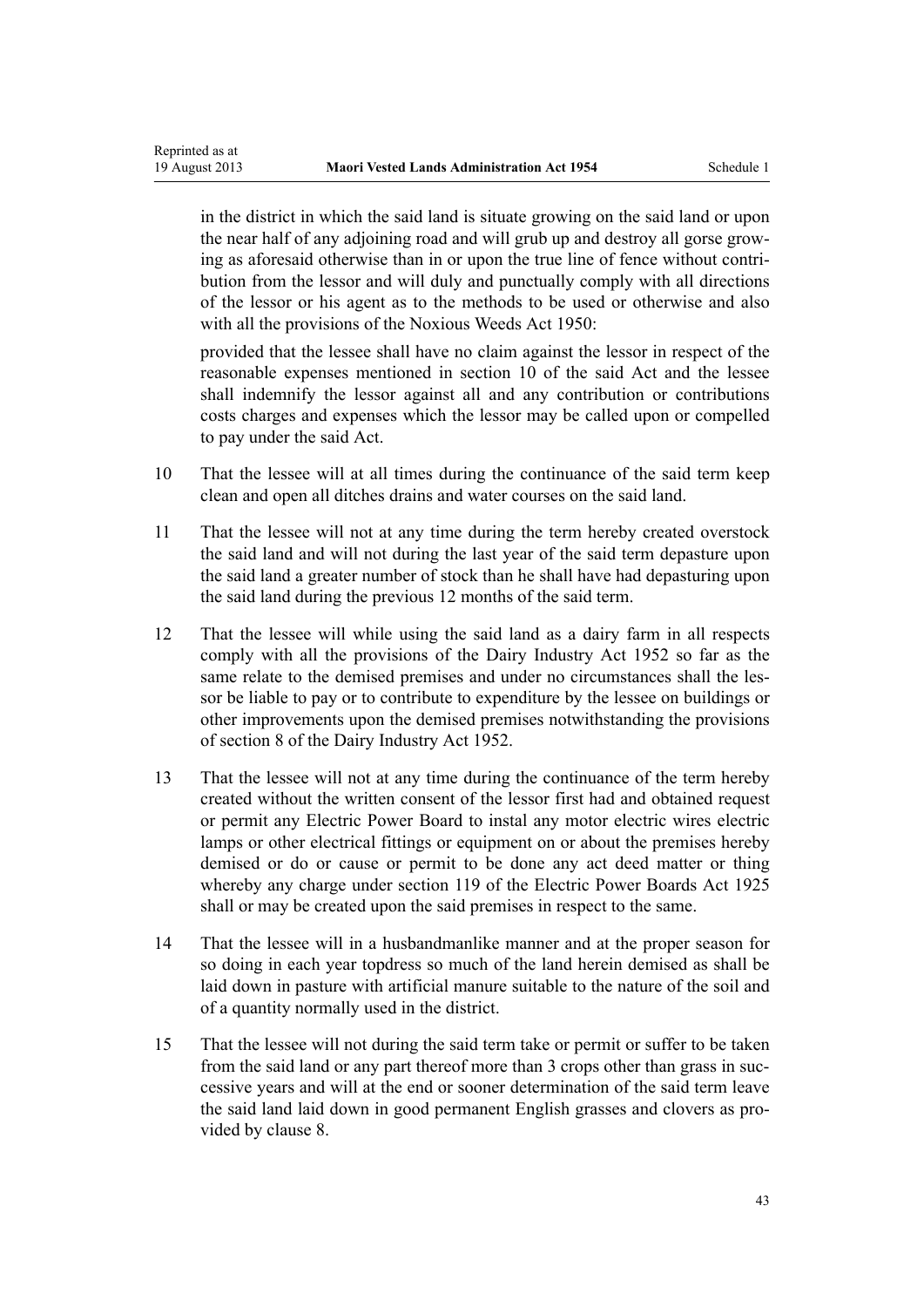- 16 That the lessee will at his own cost and expense do all things necessary to comply with the provisions of the Rabbit Nuisance Act 1928 and to keep the said land free and clear of rabbits and other noxious vermin and will indemnify the lessor against all and any contribution or contributions costs charges and expenses which the lessor may be called upon or compelled to pay under the said Act.
- 17 That the lessee will not allow pigs to roam at large over the said land but will at all times keep them in proper pig proof enclosures.
- 18 That the lessee will pay all costs and expenses incurred in the preparation and completion of these presents and all costs and expenses incurred by the lessor in relation to any notice or any proceeding under the provisions of the Property Law Act 2007 relating to cancellation of leases (despite that, and whatever the means by which, such cancellation may be avoided):

provided that in relation to any proceedings as aforesaid the costs and expenses shall be borne as the court may order.

19 That subject to the provisions of [section 29](#page-20-0) of the Act the lessee will keep any native bush or shrubbery shelter ornamental or other trees at any time growing upon the said land in good order and condition and will not without the consent in writing of the lessor cut down damage or destroy or permit to be cut down damaged or destroyed any of the said native bush shrubbery shelter ornamental or other trees at any time growing on the said land and will use all proper and reasonable means to preserve the same and will not remove or permit to be removed from the said land any fencing posts timber or firewood:

provided that the lessee may use for his own requirements on the said land for repairing or erecting fences and for firewood any logs or dead timber on the said land.

- 20 That if the lessee severs from the said land any timber trees whether related to the erection of fences or not he shall be liable to the lessor for damages in respect of the timber trees so severed from the land.
- 21 That the lessee will not call upon or compel the lessor to contribute to the cost of erecting repairing and maintaining any boundary fence which may now or hereafter be erected between the land hereby demised and any land adjacent thereto in which the lessor may have any estate or interest either in his own right or as agent or trustee for any owner:

provided that this covenant shall not enure for the benefit of any purchaser or lessee from the lessor of such adjacent land so as to deprive the said lessee of any rights he would have (but for this covenant) against the occupier (other than the lessor) of any adjoining land.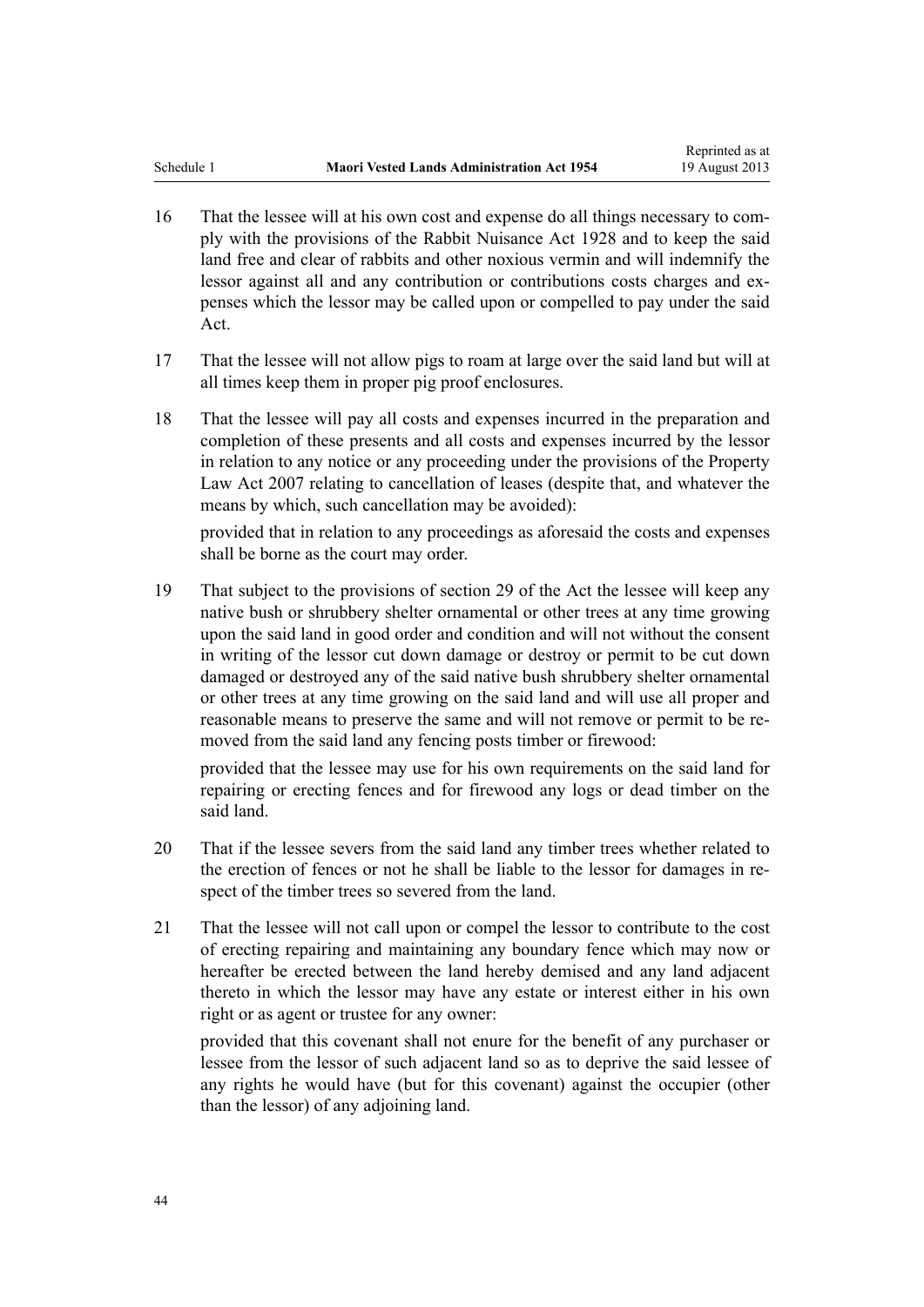22 That in burning off or lighting fires upon the demised premises the lessee shall in all respects comply with the provisions of the [Forest and Rural Fires Act](http://prd-lgnz-nlb.prd.pco.net.nz/pdflink.aspx?id=DLM442946) [1977](http://prd-lgnz-nlb.prd.pco.net.nz/pdflink.aspx?id=DLM442946) and shall use every care and precaution to prevent fires from spreading to adjoining properties and will indemnify the lessor and the owners against all claims for damage caused by any fire lit by the lessee or his agents and so spreading as aforesaid and against all contributions costs charges and expenses which the lessor or the owners may be compelled to pay pursuant to the provisions of the Forest and Rural Fires Act 1977 or otherwise howsoever.

And the lessor doth hereby covenant with the lessee as follows:

- 23 That the lessee having performed and observed the covenants and conditions on his part herein contained or implied shall subject to the provisions of the Act be entitled on the termination by effluxion of time of the term hereby created (unless a renewed term shall be created as hereinafter appears and in such case he shall be entitled on the termination by effluxion of time of such renewed term or on any earlier determination by the lessor of such renewed term pursuant to notice under [section 21](#page-16-0) of the Act of his intention to resume possession of the said land) to compensation to the extent of two-thirds of the value of improvements effected by him.
- 24 That for the purpose of ascertaining the amount of the compensation to which the lessee is so entitled under the foregoing clause 23 the value of the said improvements shall be determined by a valuation to be made by a registered valuer in accordance with the provisions of [section 28](#page-20-0) of the Act.
- 25 That when the lessee proposes to make on the said land any improvement of the kind referred to in clause 23 he shall be entitled on application to the lessor to have a record made by the lessor at the cost in all things of the lessee of the particulars of the nature of those improvements and of the state and condition of the land before the making of the improvements.
- 26 That provided the lessor has not at least 1 year prior to the expiration of the term hereby created given notice to the lessee by delivering the same personally or by sending the same to him by registered post addressed to him at his last named place of abode or business that he desires to resume possession of the said land the lessee shall have the right to elect not more than 6 months and not less than 3 months before the expiration of the term hereby created to take a renewal of the within lease for a further period of 21 years subject to the right of the lessor on giving at least 1 year's notice to the lessee prior to the expiration of the 15th or 21st year of such renewed term of his desire so to do to resume possession of the said land on the payment to the lessee of compensation to the extent of two-thirds of the value of improvements effected by him.
- 27 That if the lessee elects to renew the within lease as aforesaid the lessor will at the cost of the lessee grant and execute to the lessee a further lease of the said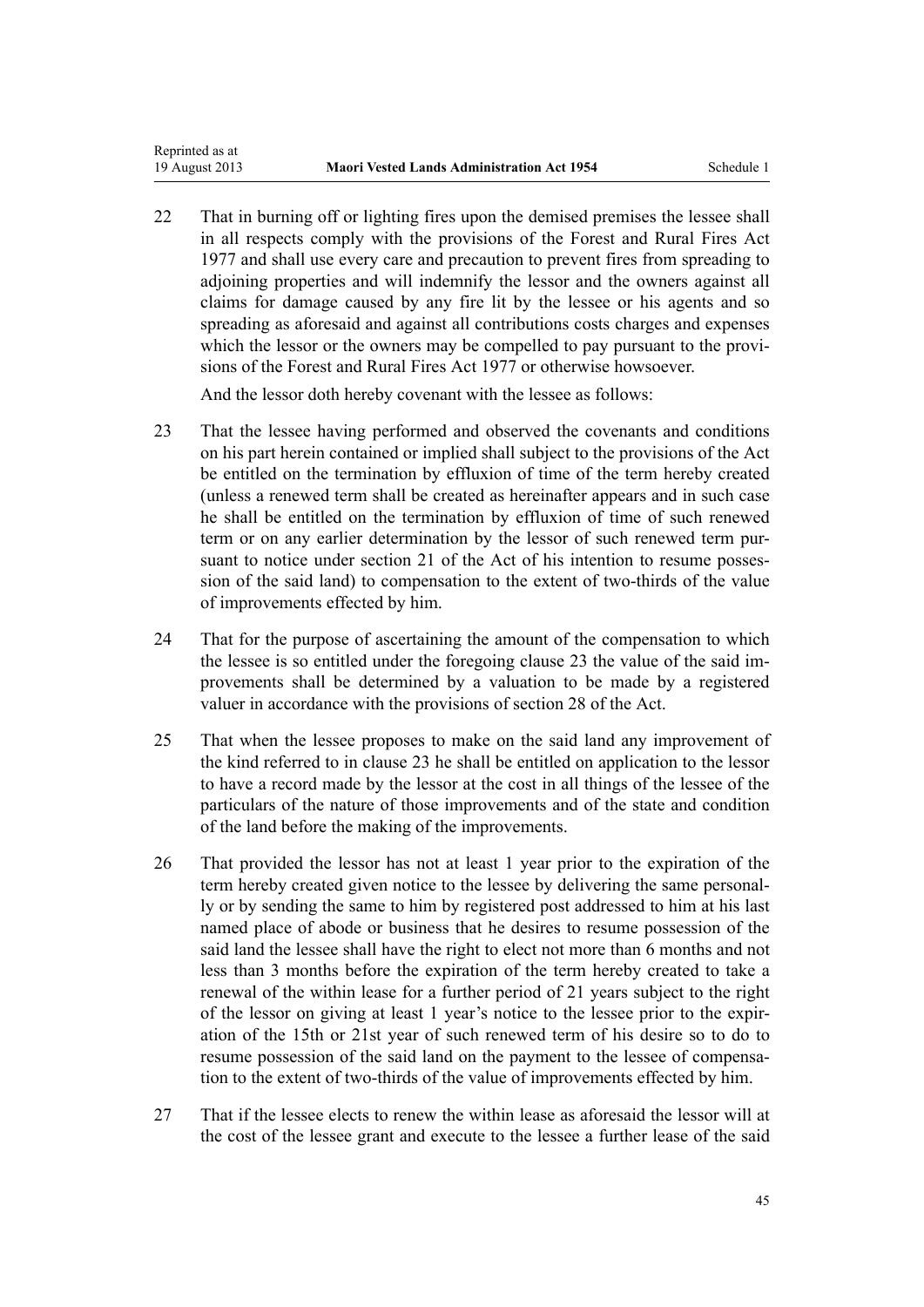land for a term of 21 years subject to the lessor's right to resume possession as provided in the preceding clause the lessee yielding and paying therefor:

- (a) for and during the first 10 years of the said term a yearly rent equal to 5 pounds per centum of the unimproved value as ascertained by a registered valuer in accordance with the provisions of [section 25](#page-18-0) of the Act: provided that any such rental shall be not less than the rent reserved for
- (b) for the next 11 years of the said term a yearly rental equal to 5 pounds per centum of the unimproved value ascertained as aforesaid: provided that any such rental shall be not less than the rent reserved for

the last 11 years of the expired term:

the preceding 10 years:

such renewed lease otherwise to contain the like covenants and provisions as are herein contained including the within provision for renewal and the lessee on the execution of such renewed lease will execute a counterpart thereof.

And it is hereby mutually agreed and declared by and between the parties hereto as follows:

- 28 That if the lessee elects not to accept a renewed lease or fails to execute a renewed lease within 1 month after the same is tendered to him for the purpose, the right to a new lease of the land shall as soon as practicable be put up to public competition by public tender in accordance with the provisions of section 33 of the Act, and the rights of the lessee with respect to compensation for improvements shall be determined by reference to the provisions of that section and [section 34](#page-24-0) of the Act, and not otherwise.
- 29 The lessor may at all reasonable times during the continuance of the term hereby created enter upon the said land by any agent officer or servant of the lessor for the purpose of viewing the state and condition thereof and of the buildings and erections thereof.
- 30 That subject to the provisions of [section 29](#page-20-0) of the Act there are hereby excepted and reserved from this demise all milling timber flax coal lignite stone clay kauri-gum and other metals or minerals whatsoever in or upon the land hereby demised with full power and liberty to the said lessor its agents servants grantees or licensees to enter upon the said land for the purpose of searching for working winning getting and carrying away all such metals minerals and other things so reserved as aforesaid and for this purpose to make such roads erect such buildings sink such shafts, and do all such things as may be necessary:

provided that in the exercise of such rights the lessor shall cause as little interference as possible with the lessee's use of the said land and provided further that the lessor shall pay a fair compensation to the lessee for all loss or damage sustained by the lessee by the exercise of any such powers by the lessor. The amount of any such compensation shall in default of agreement be determined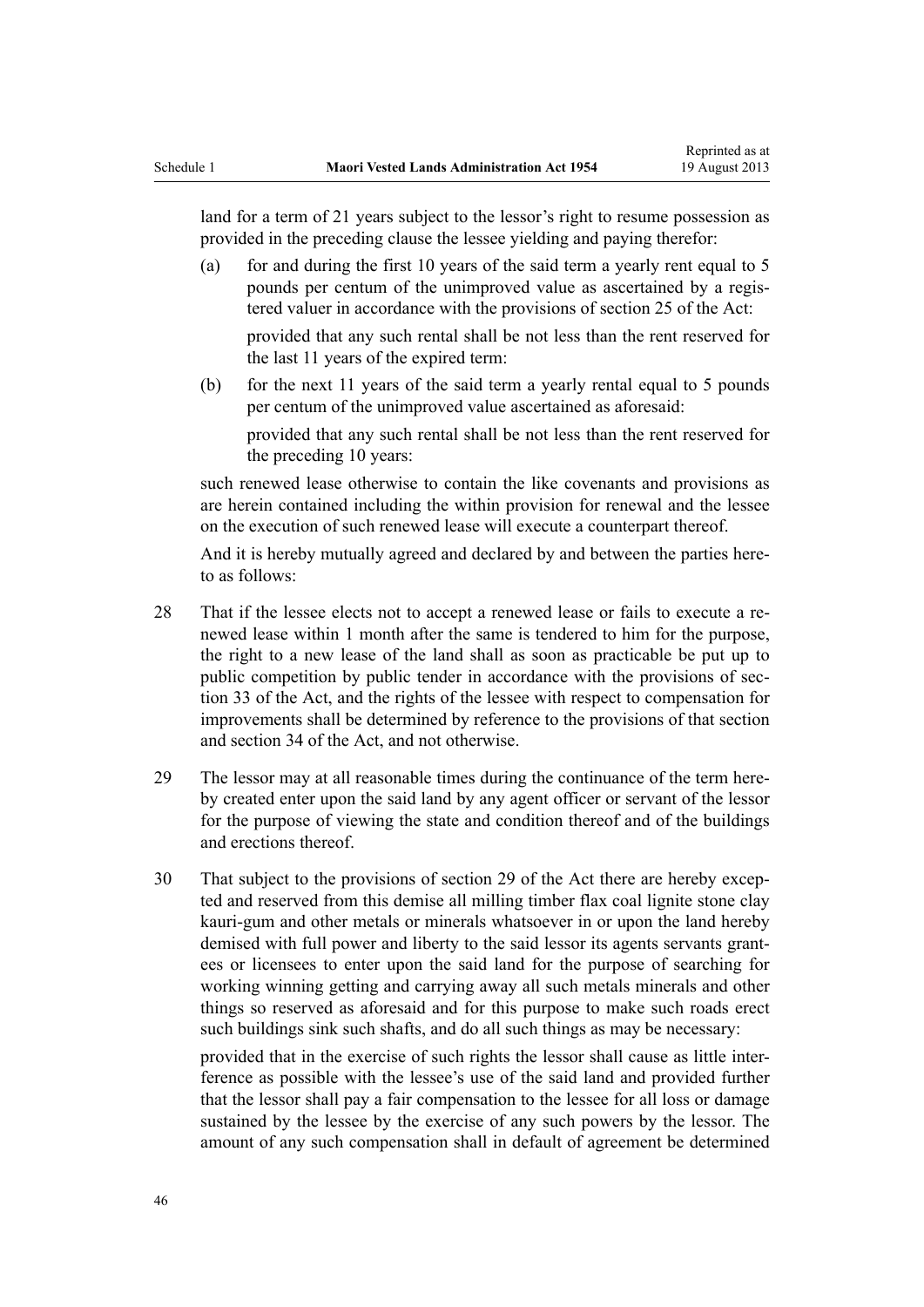Reprinted as at

by 2 arbitrators and in case the arbitrators cannot agree, by their umpire, in accordance with the provisions of the Arbitration Act 1908; and these presents shall for the purpose be deemed to be a submission under that Act.

- 31 That if the lessee shall at any time make default in the performance of any of the covenants conditions or provisions on the part of the lessee herein expressed or implied it shall be lawful for the lessor (without prejudice to any right of re-entry or other right) to perform any such covenant condition or provision on behalf of the lessee (and if necessary for so doing to enter upon the said premises) and all moneys paid and expenses incurred in so doing and also all costs incurred by the lessor in connection therewith shall be forthwith repaid to the lessor by the lessee together with interest thereon at the rate of 10 pounds (£10) per centum per annum and it shall be lawful for the lessor or the agent of the lessor at all times for the purpose aforesaid and for the purpose of viewing the demised premises to enter upon the said premises with such workmen and other persons as the lessor or the agent of the lessor shall think fit and to remain there for such time as in the circumstances shall be reasonable and proper.
- 32 That in case the rent payable hereunder or any part thereof shall be unpaid on any day on which the same ought to be paid and shall remain unpaid for thirty (30) days thereafter whether the same shall have been lawfully demanded or not or in case the lessee becomes bankrupt or compounds with or assigns his estate for the benefit of his creditors or in case of the breach non-observance or non-performance by the lessee of any covenant condition or restriction herein on the lessee's part contained or implied then and in every such case it shall be lawful for the lessor forthwith or at any time thereafter without notice or suit to enter upon any part of the said demised land in the name of the whole and thereby to determine the estate of the lessee under these presents but without releasing the lessee from liability in respect of any breach of any of the said covenants conditions and restrictions.
- 33 It is hereby declared that the covenants powers and conditions implied in leases by [sections 218](http://prd-lgnz-nlb.prd.pco.net.nz/pdflink.aspx?id=DLM969422) and [219](http://prd-lgnz-nlb.prd.pco.net.nz/pdflink.aspx?id=DLM969423) of the Property Law Act 2007 shall be implied herein except in so far as the same are hereby modified or negatived.
- 34 It is hereby further declared that terms and expressions defined in the Act shall when used in these presents have the meanings so defined and that where the Act directs the inclusion of any provision in these presents that provision shall be deemed to be included herein in accordance with the Act and not otherwise.

# **Schedule Description of land**

I, [*specify*], do hereby accept this lease of the above-described land to be held by me as tenant subject to the covenants conditions and restrictions above set forth.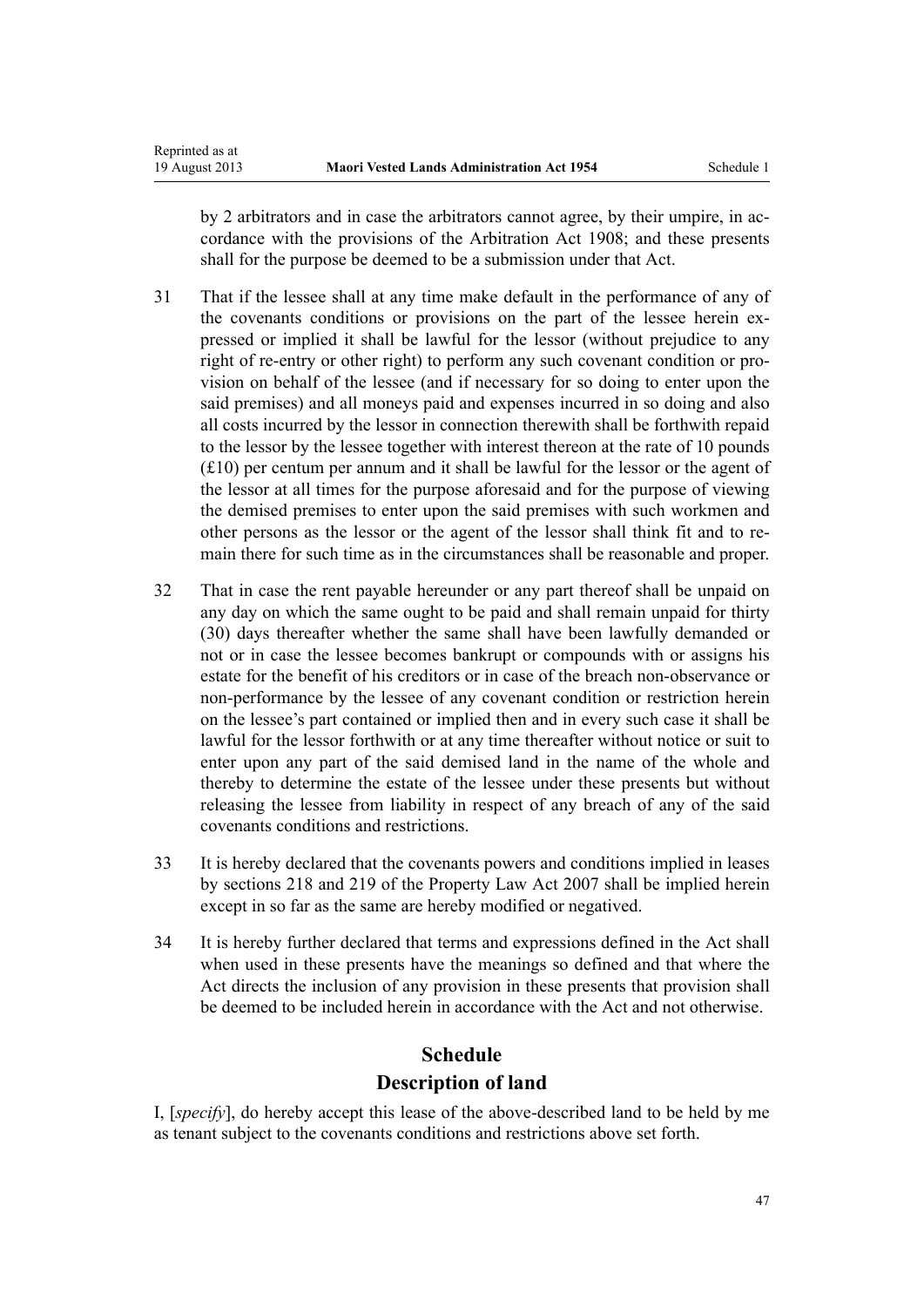| | | | | |

#### Date:

Signed by the Māori Trustee as lessor by [*specify*] acting for the Māori Trustee pursuant to section 9 of the Maori Trustee Act 1953 and sealed with the Māori Trustee's Seal of Office in the presence of:

The Māori Trustee by [*specify*] acting for the Māori Trustee pursuant to section 9 of the Maori Trustee Act 1953.

Signature:

Occupation:

Address:

Signed by the above-named [*specify*] as lessee in my presence:

Signature:

Occupation:

Address:

Schedule 1: amended, on 1 July 2009, pursuant to section  $30(2)(a)$  of the Māori Trustee Amendment Act 2009 (2009 No 12).

Schedule 1: amended, on 1 January 2008, by [section 364\(1\)](http://prd-lgnz-nlb.prd.pco.net.nz/pdflink.aspx?id=DLM969644) of the Property Law Act 2007 (2007 No 91).

Schedule 1: amended, on 26 April 2005, by [section 7](http://prd-lgnz-nlb.prd.pco.net.nz/pdflink.aspx?id=DLM333795) of the Relationships (Statutory References) Act 2005 (2005 No 3).

Schedule 1: amended, on 1 July 1998, by [section 54\(1\)](http://prd-lgnz-nlb.prd.pco.net.nz/pdflink.aspx?id=DLM427717) of the Rating Valuations Act 1998 (1998 No 69).

Schedule 1: amended, on 1 April 1979, pursuant to [section 28\(1\)](http://prd-lgnz-nlb.prd.pco.net.nz/pdflink.aspx?id=DLM21887) of the Fencing Act 1978 (1978) No 50).

Schedule 1: amended, on 1 April 1979, pursuant to [section 70\(a\)](http://prd-lgnz-nlb.prd.pco.net.nz/pdflink.aspx?id=DLM443632) of the Forest and Rural Fires Act 1977 (1977 No 52).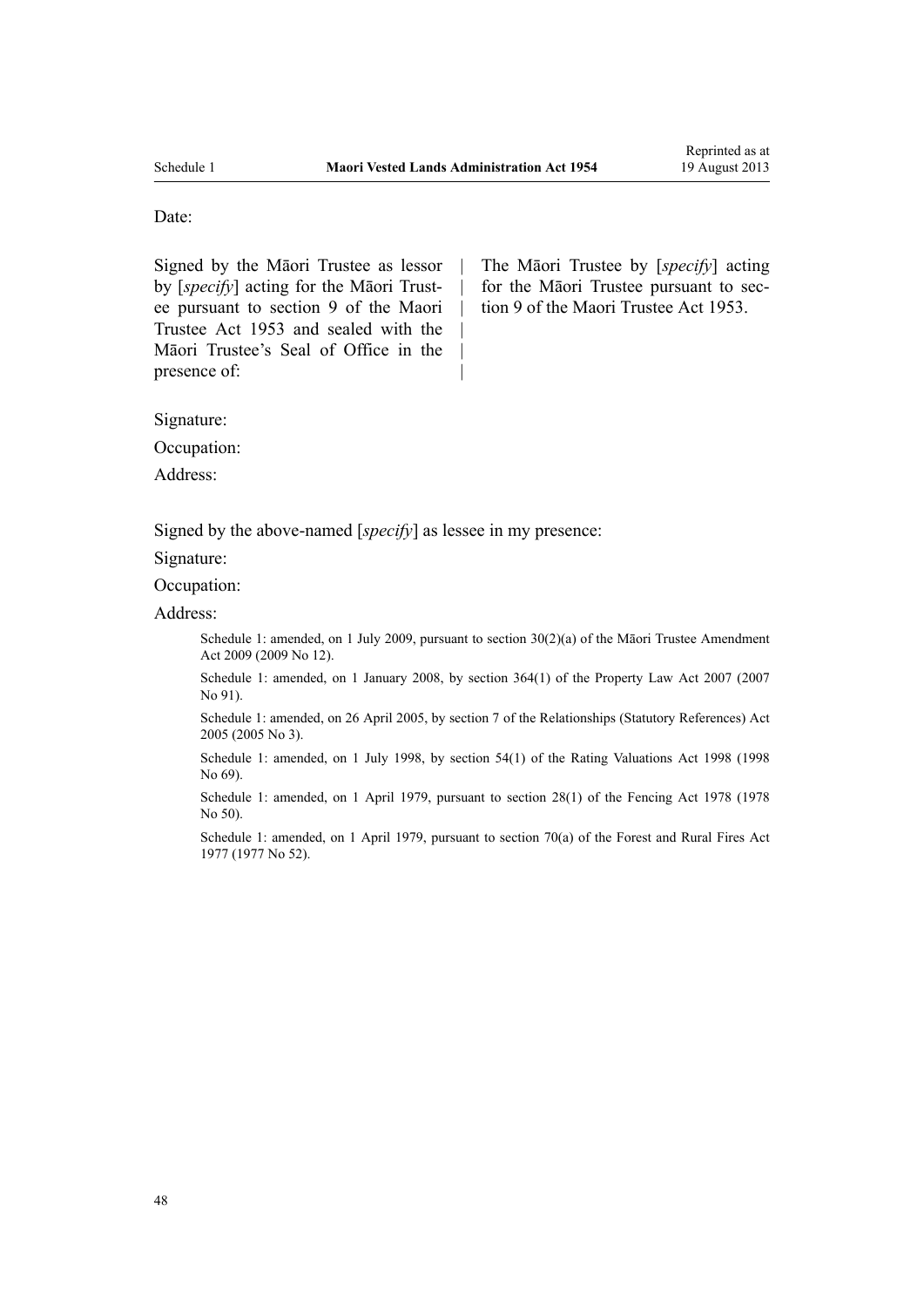# **Schedule 2 Enactments repealed**

[s 77](#page-39-0)

# <span id="page-48-0"></span>**Maori Land Act 1931 (1931 No 31) (Reprint of Statutes, Vol VI, p 220)**

*Amendment(s) incorporated in the Act(s)*.

**Maori Purposes Act 1948 (1948 No 69)**

*Amendment(s) incorporated in the [Act\(s\)](http://prd-lgnz-nlb.prd.pco.net.nz/pdflink.aspx?id=DLM254468)*.

**Maori Purposes Act 1950 (1950 No 98)**

*Amendment(s) incorporated in the Act(s)*.

**Maori Purposes Act 1951 (1951 No 75)**

*Amendment(s) incorporated in the [Act\(s\)](http://prd-lgnz-nlb.prd.pco.net.nz/pdflink.aspx?id=DLM264512)*.

**Maori Purposes Act 1952 (1952 No 70)** *Amendment(s) incorporated in the [Act\(s\)](http://prd-lgnz-nlb.prd.pco.net.nz/pdflink.aspx?id=DLM275633)*.

**Maori Purposes Act 1953 (1953 No 112)**

*Amendment(s) incorporated in the [Act\(s\)](http://prd-lgnz-nlb.prd.pco.net.nz/pdflink.aspx?id=DLM284302)*.

**Thermal Springs Districts Act 1910 (1910 No 69) (Reprint of Statutes, Vol VI, p 366)**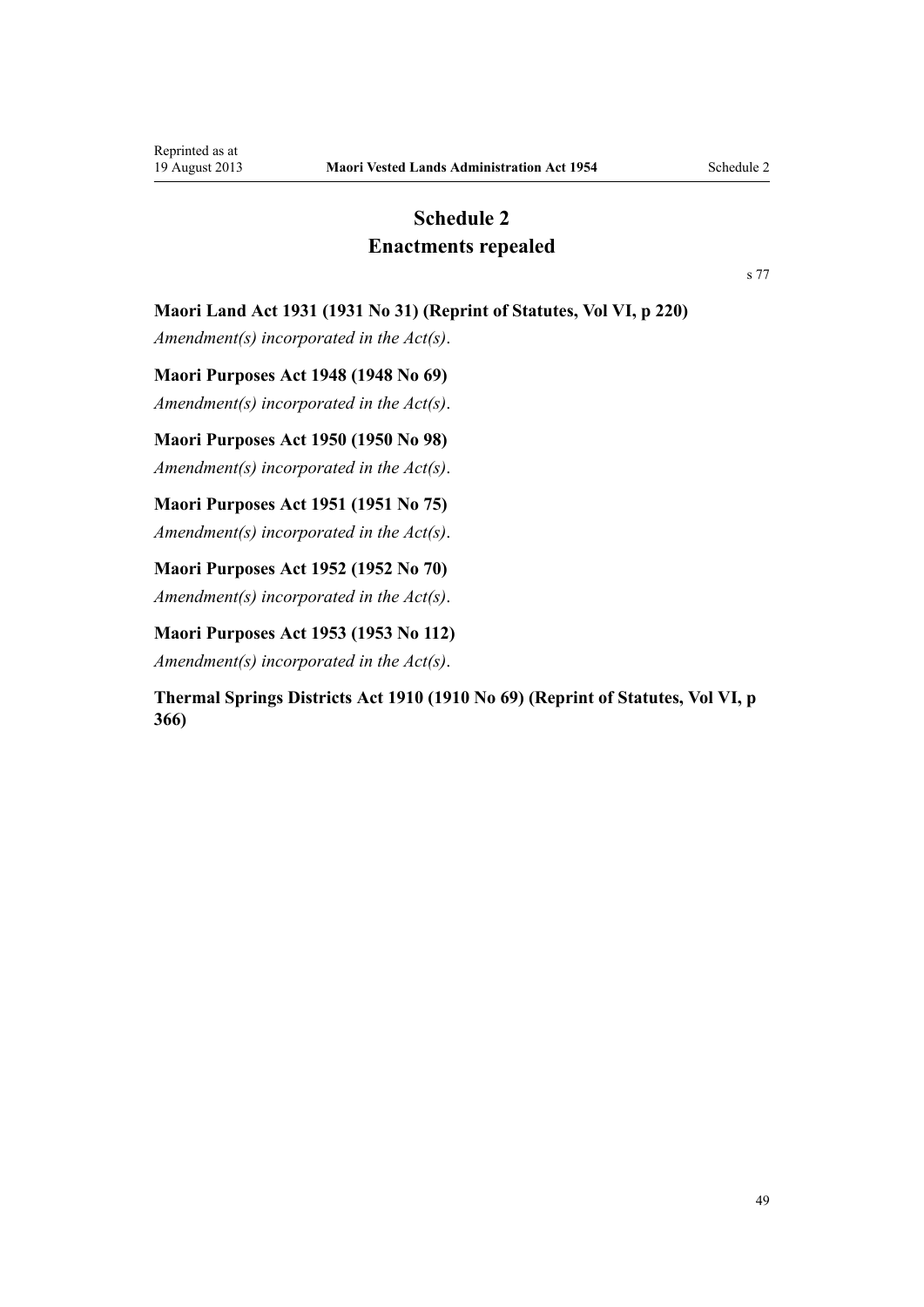#### **Reprints notes**

# *1 General*

This is a reprint of the Maori Vested Lands Administration Act 1954 that incorporates all the amendments to that Act as at the date of the last amendment to it.

# *2 Legal status*

Reprints are presumed to correctly state, as at the date of the reprint, the law enacted by the principal enactment and by any amendments to that enactment. [Section 18](http://prd-lgnz-nlb.prd.pco.net.nz/pdflink.aspx?id=DLM2998516) of the Legislation Act 2012 provides that this reprint, published in electronic form, has the status of an official version under [section 17](http://prd-lgnz-nlb.prd.pco.net.nz/pdflink.aspx?id=DLM2998515) of that Act. A printed version of the reprint produced directly from this official electronic version also has official status.

# *3 Editorial and format changes*

Editorial and format changes to reprints are made using the powers under [sec](http://prd-lgnz-nlb.prd.pco.net.nz/pdflink.aspx?id=DLM2998532)[tions 24 to 26](http://prd-lgnz-nlb.prd.pco.net.nz/pdflink.aspx?id=DLM2998532) of the Legislation Act 2012. See also [http://www.pco.parlia](http://www.pco.parliament.govt.nz/editorial-conventions/)[ment.govt.nz/editorial-conventions/](http://www.pco.parliament.govt.nz/editorial-conventions/).

#### *4 Amendments incorporated in this reprint*

Marriage (Definition of Marriage) Amendment Act 2013 (2013 No 20): [section 9](http://prd-lgnz-nlb.prd.pco.net.nz/pdflink.aspx?id=DLM5045103) Māori Trustee Amendment Act 2009 (2009 No 12): [section 30\(1\), \(2\)\(a\)](http://prd-lgnz-nlb.prd.pco.net.nz/pdflink.aspx?id=DLM1583888) Property Law Act 2007 (2007 No 91): [section 364\(1\)](http://prd-lgnz-nlb.prd.pco.net.nz/pdflink.aspx?id=DLM969644) Relationships (Statutory References) Act 2005 (2005 No 3): [section 7](http://prd-lgnz-nlb.prd.pco.net.nz/pdflink.aspx?id=DLM333795) Local Government (Rating) Act 2002 (2002 No 6): [section 137\(1\)](http://prd-lgnz-nlb.prd.pco.net.nz/pdflink.aspx?id=DLM133500) Rating Valuations Act 1998 (1998 No 69): [section 54\(1\)](http://prd-lgnz-nlb.prd.pco.net.nz/pdflink.aspx?id=DLM427717) Judicature Amendment Act 1991 (1991 No 60): [section 3\(5\)](http://prd-lgnz-nlb.prd.pco.net.nz/pdflink.aspx?id=DLM230219) Regulations (Disallowance) Act 1989 (1989 No 143): [section 11](http://prd-lgnz-nlb.prd.pco.net.nz/pdflink.aspx?id=DLM195558) District Courts Amendment Act 1979 (1979 No 125): [section 18\(2\)](http://prd-lgnz-nlb.prd.pco.net.nz/pdflink.aspx?id=DLM35085) Fencing Act 1978 (1978 No 50): [section 28\(1\)](http://prd-lgnz-nlb.prd.pco.net.nz/pdflink.aspx?id=DLM21887) Forest and Rural Fires Act 1977 (1977 No 52): [section 70\(a\)](http://prd-lgnz-nlb.prd.pco.net.nz/pdflink.aspx?id=DLM443632) Land Valuation Proceedings Amendment Act 1977 (1977 No 15): [section 6\(6\)](http://prd-lgnz-nlb.prd.pco.net.nz/pdflink.aspx?id=DLM442575) Maori Purposes Act 1975 (1975 No 135): [section 9\(c\)](http://prd-lgnz-nlb.prd.pco.net.nz/pdflink.aspx?id=DLM437759) Maori Purposes Act 1970 (1970 No 120): [section 17](http://prd-lgnz-nlb.prd.pco.net.nz/pdflink.aspx?id=DLM396109) Land Settlement Promotion and Land Acquisition Amendment Act 1968 (1968 No 152): section 2(3) Land Valuation Proceedings Amendment Act 1968 (1968 No 42): [sections 3\(3\),](http://prd-lgnz-nlb.prd.pco.net.nz/pdflink.aspx?id=DLM388233) [15](http://prd-lgnz-nlb.prd.pco.net.nz/pdflink.aspx?id=DLM388248) Maori Affairs Amendment Act 1967 (1967 No 124): sections 150, 151 Maori Purposes Act 1961 (1961 No 129): [section 18](http://prd-lgnz-nlb.prd.pco.net.nz/pdflink.aspx?id=DLM338481) Maori Purposes Act 1955 (1955 No 106): [section 11](http://prd-lgnz-nlb.prd.pco.net.nz/pdflink.aspx?id=DLM293861)